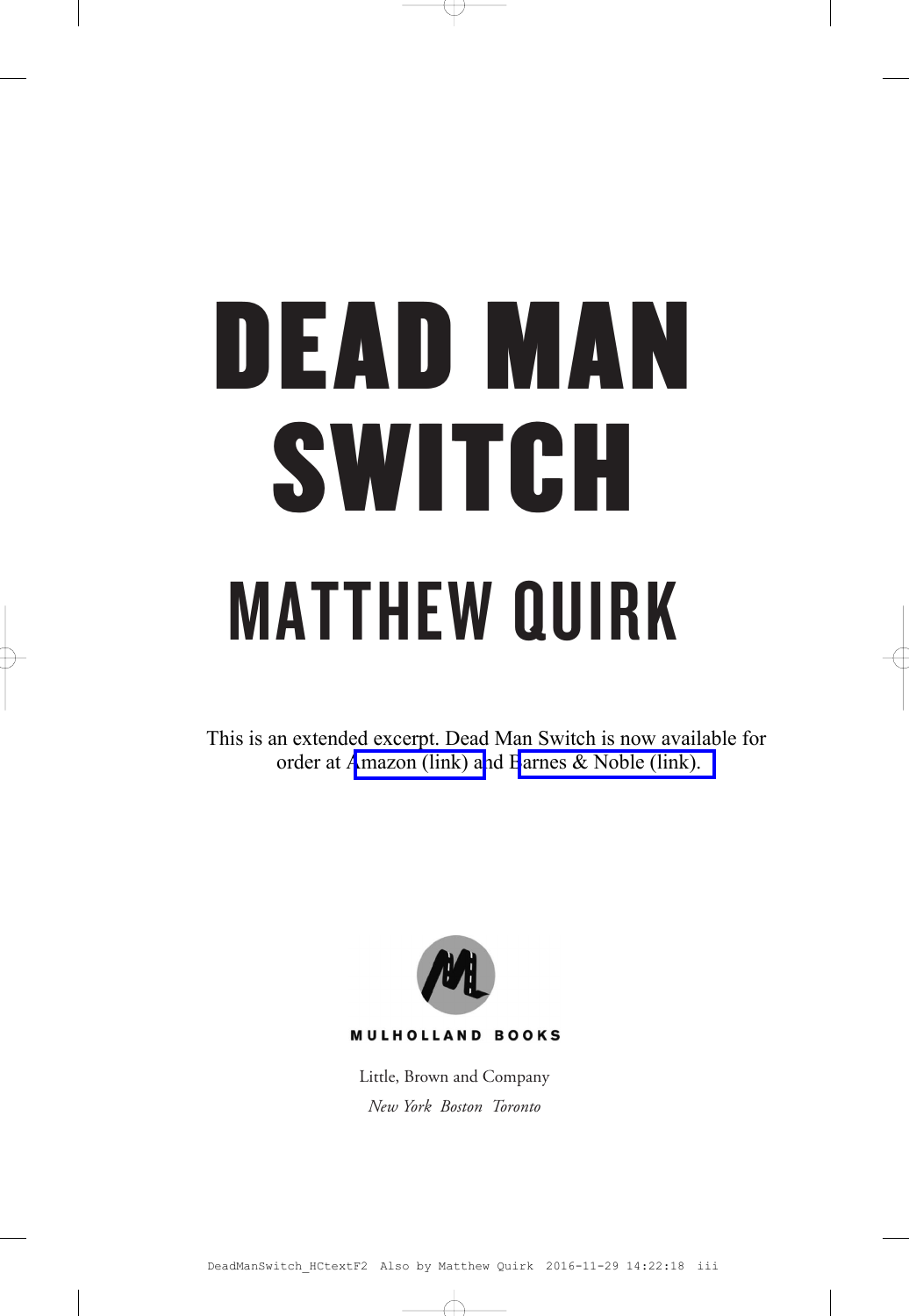The characters and events in this book are fictitious. Any similarity to real persons, living or dead, is coincidental and not intended by the author.

Copyright © 2017 by Rough Draft, Inc.

Hachette Book Group supports the right to free expression and the value of copyright. The purpose of copyright is to encourage writers and artists to produce the creative works that enrich our culture.

The scanning, uploading, and distribution of this book without permission is a theft of the author's intellectual property. If you would like permission to use material from the book (other than for review purposes), please contact permissions@hbgusa.com. Thank you for your support of the author's rights.

Mulholland Books / Little, Brown and Company Hachette Book Group 1290 Avenue of the Americas, New York, NY 10104 mulhollandbooks.com

First Edition: March 2017

Mulholland Books is an imprint of Little, Brown and Company, a division of Hachette Book Group, Inc. The Mulholland Books name and logo are trademarks of Hachette Book Group, Inc.

The publisher is not responsible for websites (or their content) that are not owned by the publisher.

The Hachette Speakers Bureau provides a wide range of authors for speaking events. To find out more, go to hachettespeakersbureau.com or call (866) 376-6591.

ISBN 978-0-316-25923-1 LCCN 2016947143

10 9 8 7 6 5 4 3 2 1

lsc-c

Printed in the United States of America

△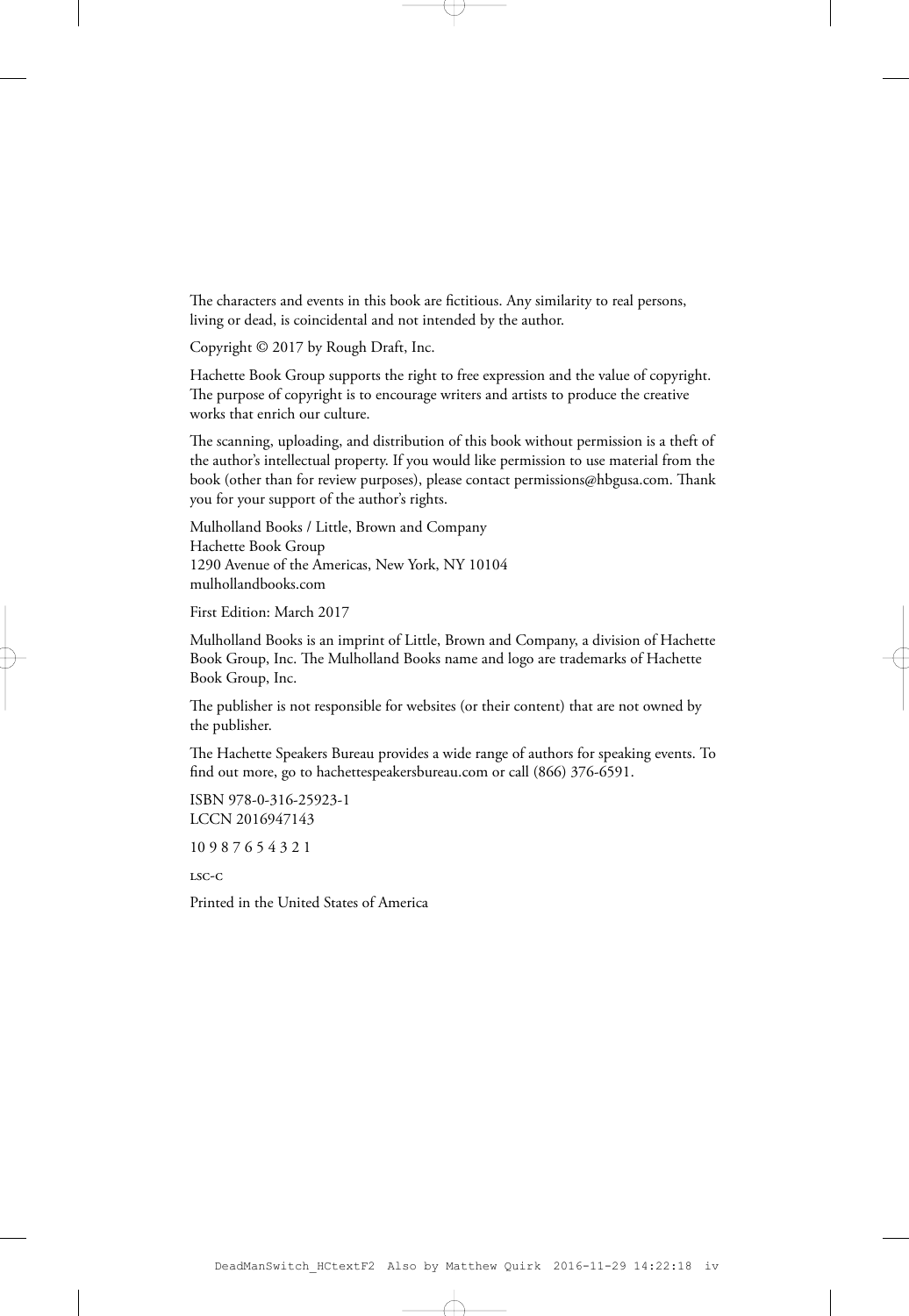*For Michael*

 $\overline{\Psi}$ 

 $\overline{\phantom{a}}$ 

Ŧ

—

 $\overline{\phantom{a}}$ 

€

</u>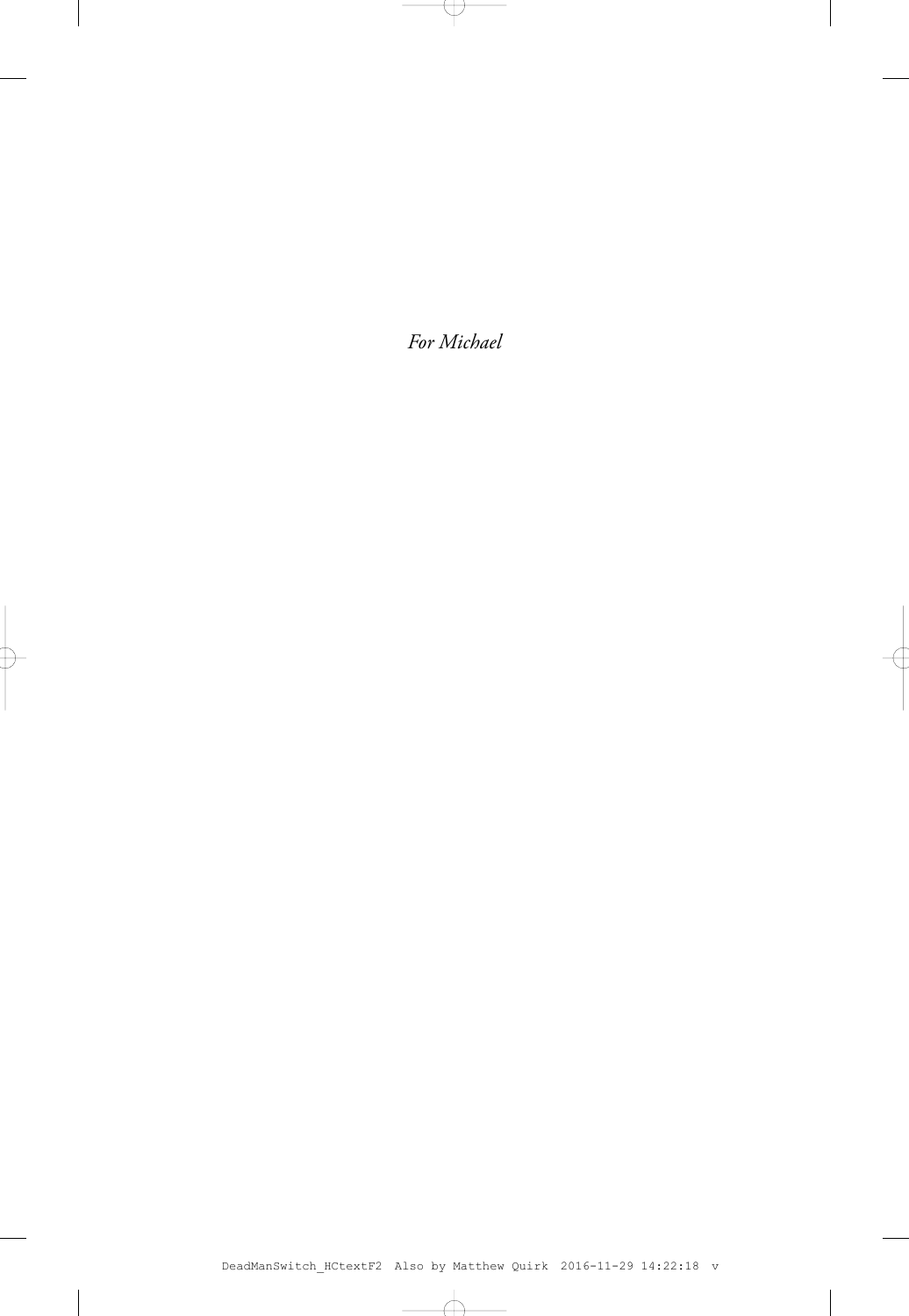# CHAPTER 1

JOHN HAYES STEPPED from the rear door of the two-and-half-ton truck. Four gunmen covered him, their Kalashnikov rifles braced against their shoulders.

He ignored them and looked to the sky. It was a good night for an execution, summer in the high alpine. The snow was soft, and the crevasses in the ice spread wide enough to make a man's body disappear.

He'd spent nine hours crammed in the back of the truck, and his legs were rubber. They had switchbacked up the valleys all night on a gravel path so narrow and pitted by old shell craters that the rear of the vehicle hung over empty space through each hairpin turn.

The highest pass had been well above fourteen thousand feet. They were slightly lower on the southern slopes now, and Hayes felt the blood that had frozen while trickling from his nose starting to melt again. He wiped it off, a long smear on the back of his hand.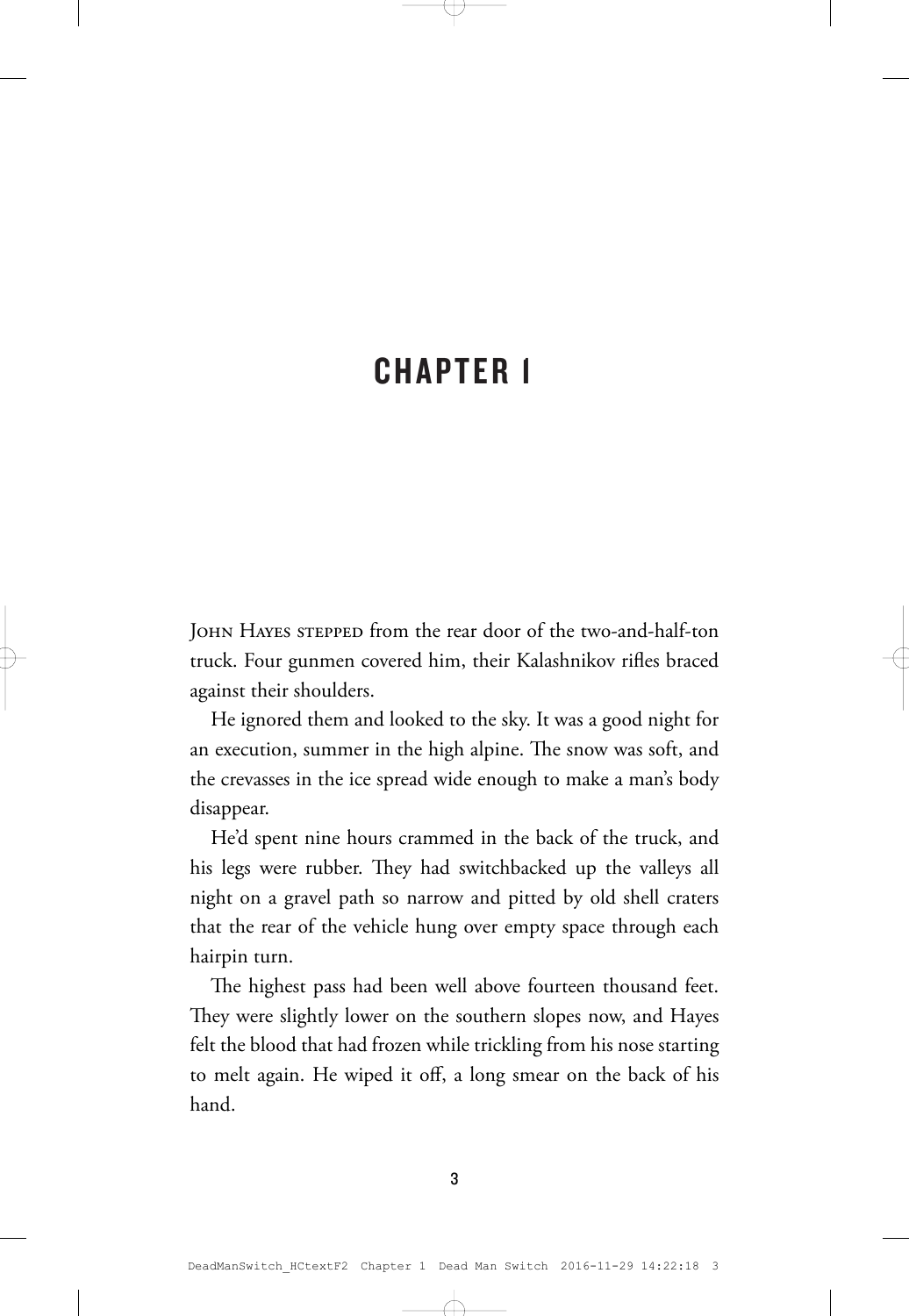"Let's go," the driver barked in Pashto, and the slanted muzzle brake of the rifle jabbed into Hayes's ribs just beside his spine. The cold burned his face as they marched him through a rolling door set in the hillside. They entered through a thick concrete portal into an underground garage. He climbed the steps, feeling the blood flush in his legs, the muscles regain their strength, the relatively rich air revive him.

A steel door opened at the far end of the garage, and they walked into an open courtyard. He had expected a mud-walled hut, or even a cave complex, but not this: an interior courtyard paved in marble with Moorish arches.

A man strode toward him, his hair gleaming. At first Hayes assumed the shine was due to the pomades popular among the officers in this country—he was wearing his regimental dress—but then Hayes realized that it was simply wet.

"I hope I didn't keep you," the man said as he stretched his right shoulder. "I was finishing a game."

Squash. It was a fetish among Pakistani military commanders. Imran Kashani was formerly ISI, the Pakistani intelligence service, an uneasy ally of the United States that still kept close ties with the Taliban and militant groups. But Kashani had gone to work for himself and become a power broker—a warlord, essentially—in the ungoverned lands along the Afghanistan-Pakistan border. He commanded a militia the size of a small army.

"Come in," he said.

This man had killed dozens of Americans. Hayes was here to make a deal with him.

They stepped through a long parlor into an office lined with books. Huge mirrors dominated one wall, windows with closed red drapes the other.

"English is okay?" Kashani said.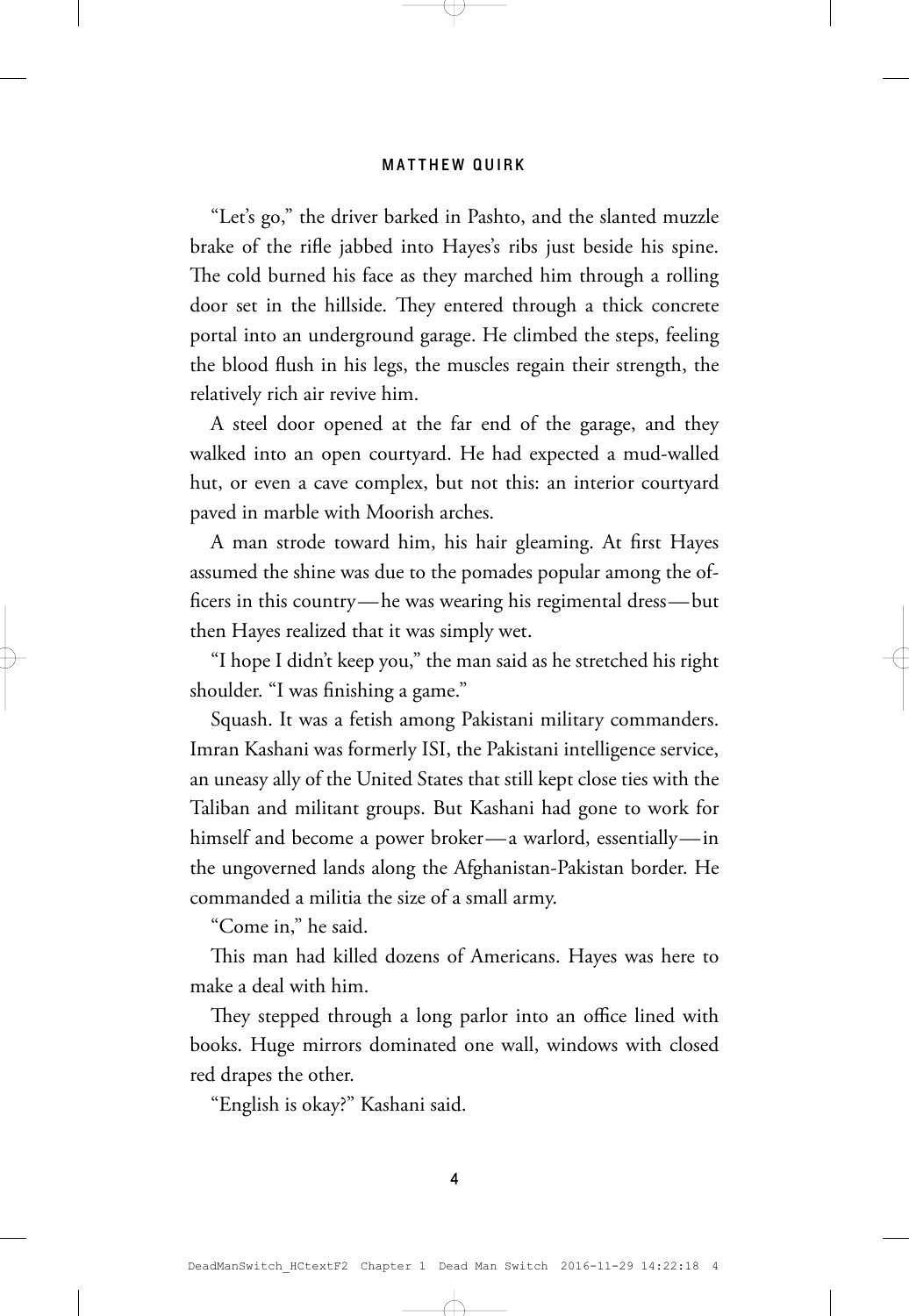"That's fine."

"Excellent. I spent a year in college in the States. Arizona State University."

He sat back down at a desk at the front of the room, and Hayes stood between two guards on the carpet before him.

"Are you hungry? Tea?"

"No," Hayes said. He wasn't going to waste time on ceremony in this guano-reeking mansion. Kashani shrugged, and a moment later a third guard placed a glass cup of tea on the desk next to him. Kashani took a sip and examined Hayes.

"All business. Very American. I'll get to the point. What do you know about Cold Harvest?"

Hayes knew it well. It was a small group, culled from the U.S. military's classified special operations units and the CIA's paramilitary forces. They were kill teams, in essence, run as independent contractors with no official relationship to their home government. They pursued the gravest threats to national security in countries, most of them American allies, where the U.S. would never be allowed to perform lethal missions. They were a last resort.

Hayes had once been a leader, a legend in those elite tiers of American special operations, but he had spent years in exile, hunted by his old teammates.

"What do you want to know?" he asked Kashani.

"I want to know their names. I want to know where they live."

"Their outposts? Safe houses? Covers?"

"No. I want their addresses inside the United States. Their homes. We have some, but not enough."

Hayes considered it, ran the back of his hand along his chin, felt the stubble scratch.

"I can get you that information."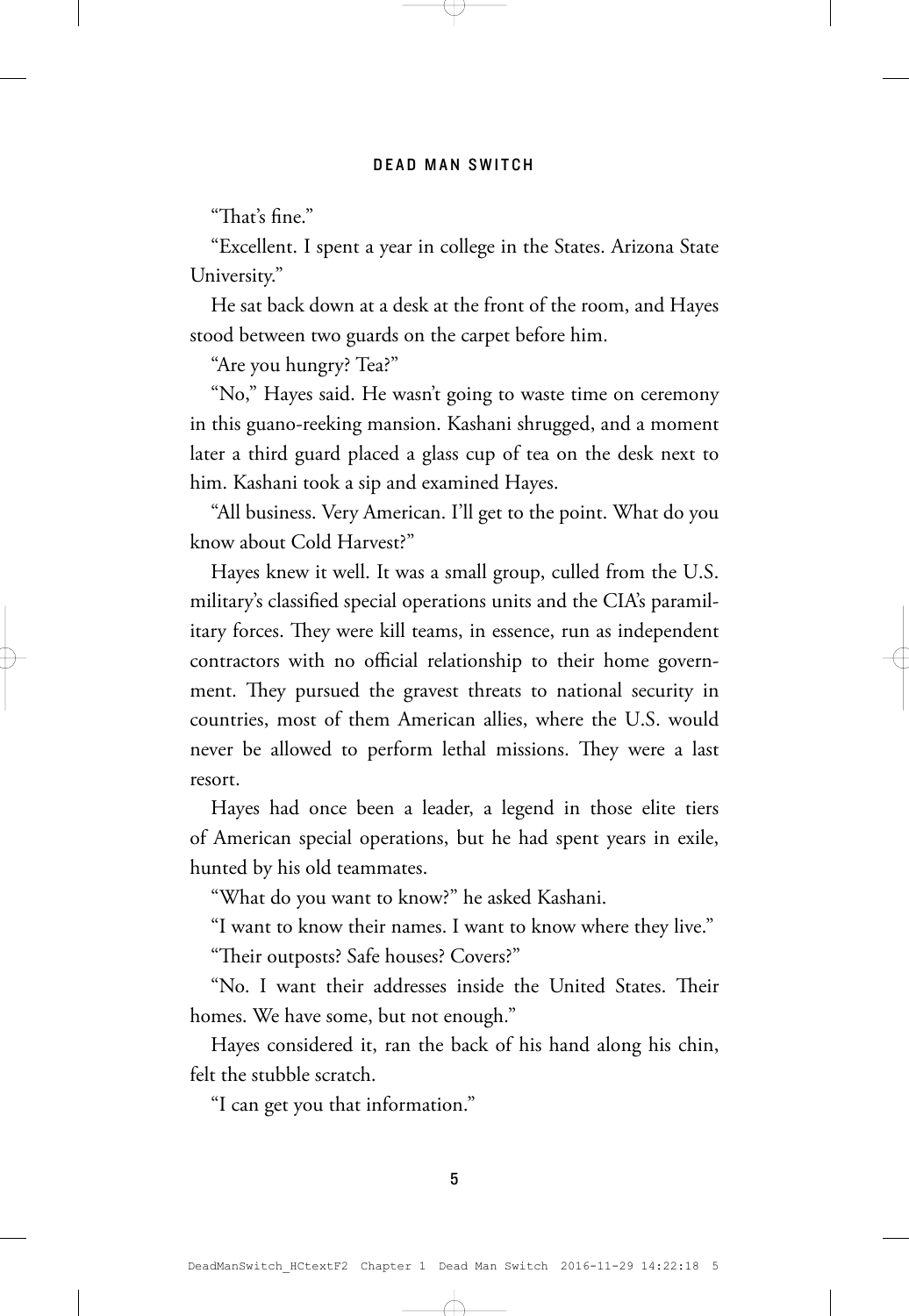"For how many?"

"All of them, give or take a few of the most recent additions."

Kashani let out a short, startled laugh, like he'd just won something. The two men had no idea that from a hilltop a kilometer and a half away, they were being watched.

At the top of a glacial cirque overlooking Kashani's compound, Connor Burke slammed his gloved hand against his thigh, trying to warm up his fingers. After a minute he could feel pain buried somewhere in all the cold numb flesh. He huddled against his partner, Bryan Sanders. They were both former SEALs, senior chiefs in Team Six, but now they worked as contractors for the CIA. That allowed them to operate in the borderlands of a country like Pakistan, a nation with which the U.S. wasn't technically at war.

Sanders held the laser microphone steady and aimed it at the window of the formal office so he could pick up the conversations in the compound while Burke kept watch. They each had an earbud in and could hear everything Hayes and the other man said.

"I can get you that information."

"For how many?"

"All of them."

Sanders looked to Burke, eyes wide. Burke recognized the voice. He brushed the accumulating snow from his earpiece and raised the volume. Like most seasoned operators, they were half deaf from the tens of thousands of rounds they expended every year. But it was unmistakable. It was John Hayes. Burke had fought with him in Fallujah. It was Burke's second deployment, and Hayes had led the team through a baptism by fire in urban operations. Burke had since heard the rumors: Hayes had gone over to the enemy.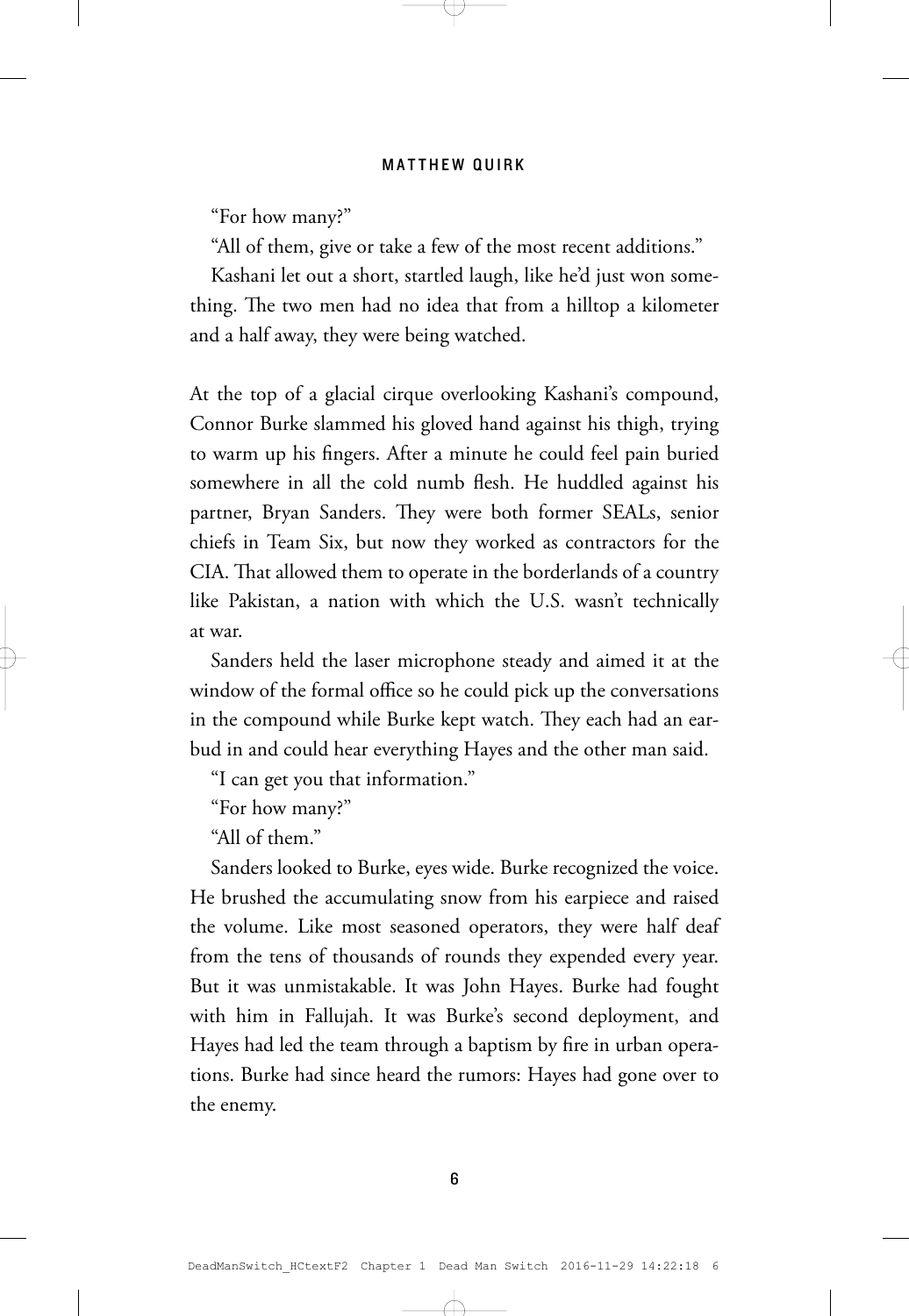But Burke couldn't believe what he was hearing now. The flurries built into a steady fall, cutting through the laser's path and interfering with the microphone's operation. The audio broke up into static.

"Is Hayes going to sell them the names of our operators?" Sanders asked.

"More than that. The homes. The families. Jesus Christ. It's a kill list."

"It can't be. He was a good man."

"Was," Burke said.

Sanders looked over the compound, well defended and built into the side of the slope.

"I don't like it. Do we have the authority to kill an American if it comes to that?"

The batteries in the radios were dead. The cold drained them at twice the normal speed. They had been in the field for three days. There was no way to get authorization from above.

"You do the math. One life for how many? We've got to stop him."

Sanders nodded.

Burke slammed his hands together and flexed open his fingers. He lifted his rifle and started down the ridge.

In the office, Hayes waited for Kashani to absorb the full measure of what he was offering: a trove of intelligence that would allow him to destroy, root and branch, America's most effective defense against asymmetric threats.

Kashani's cool pose disappeared. He started blinking quickly and leaned forward.

"All of them? That information wouldn't be trusted to one man, or even put on one list."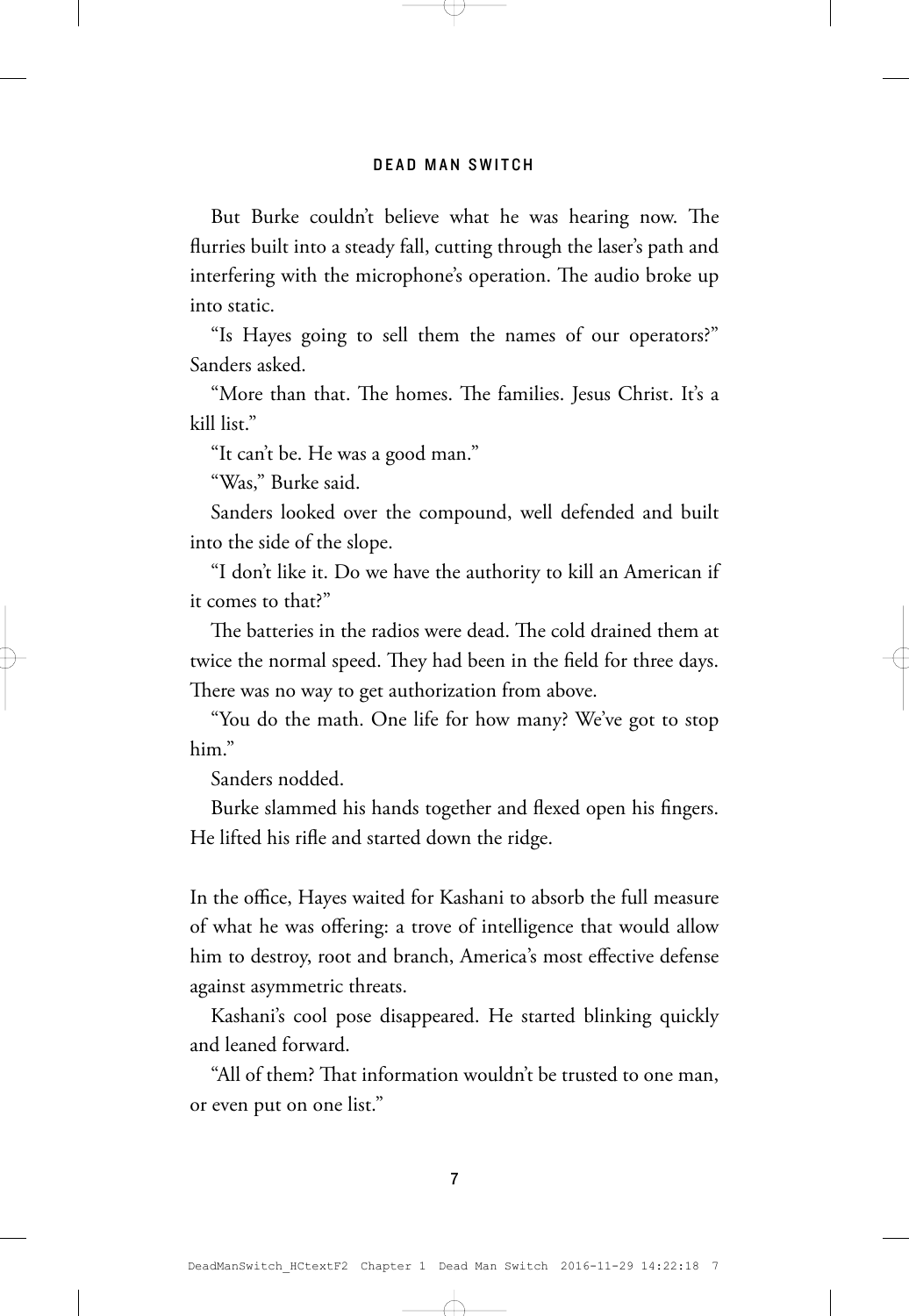"It's my business to know. They have been trying to kill me for a long time."

"Where is it?"

Hayes gestured to his temple.

"Memorized? All the names? Addresses?"

"Yes."

Kashani laughed again, regaining some confidence. "I guess you think that means I can't kill you?"

He said something in a dialect Hayes didn't understand, then waved a finger to the guard to Hayes's right, who approached Hayes from the side. Hayes's hand shot out, seized his wrist, and twisted it, wrenching the shoulder. A piece of black-andtan-patterned fabric fell from the man's hand and landed on the floor. It was a *shemagh,* an Afghan scarf often worn by fighters over the head and neck.

The other two raised their rifles, but Kashani called them off.

"What is this?" Hayes demanded.

"Have you read Kipling?"

"It's been a while."

"It seems appropriate, given the circumstances. A test of your memory, to see if you can offer what you claim. Kim's Game," Kashani said. "Our instructors at the Farm used to use it."

Kashani had been trained in intelligence work by the CIA at its facility in Virginia, thirty years ago in this never-ending war. He had shaken hands with the vice president of the United States.

Hayes reached for the scarf. Kim's Game was a standard training exercise for spies and special operators. They would be flashed images of objects and told to recall them, or they'd simply be blindfolded for a quiz at random moments. They practiced until their senses were hyperaware and they could retain photographic memories of their surroundings at any time, recording every threat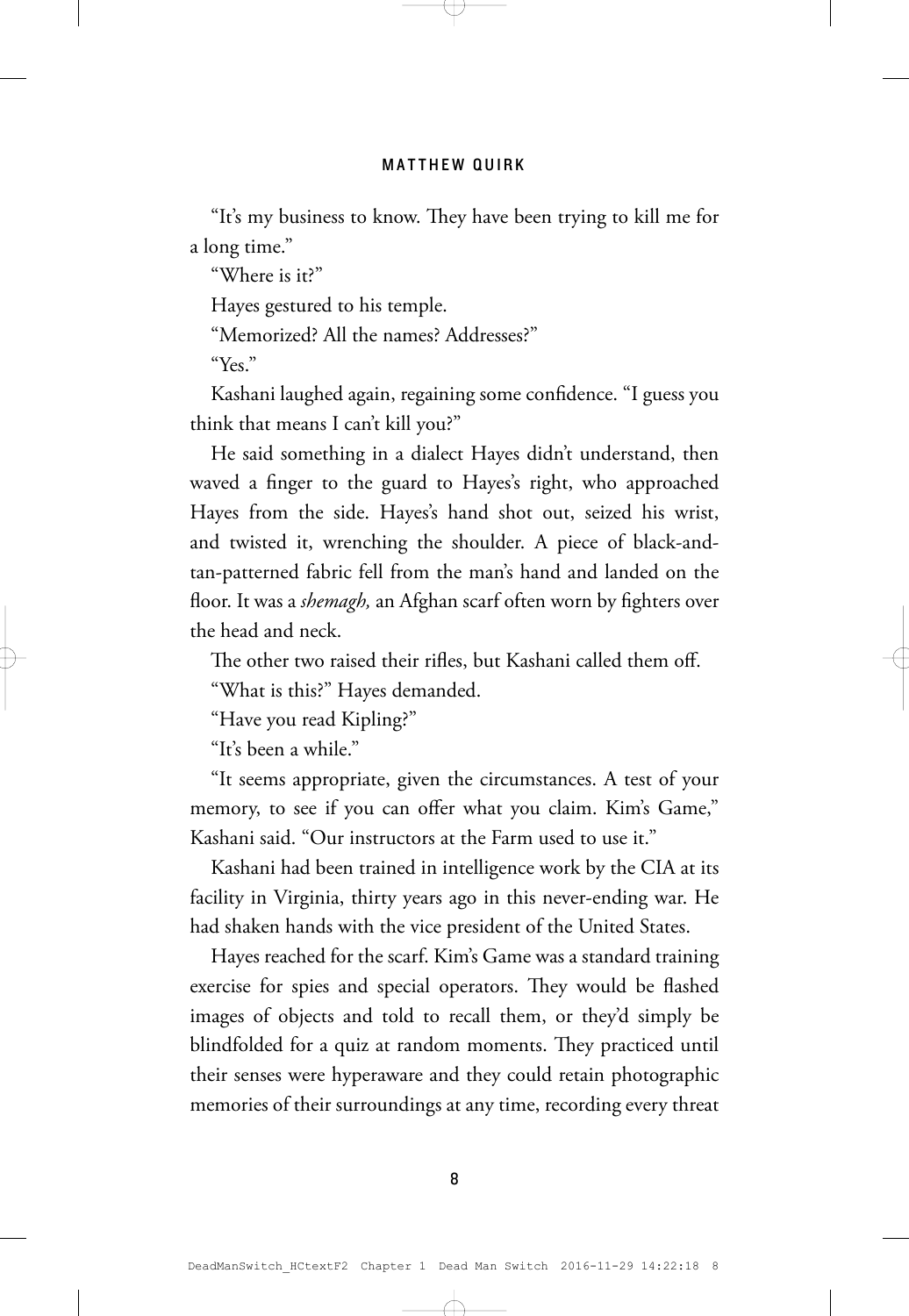and exploitable piece of intelligence. It came from an old spy novel by Kipling called *Kim,* set not too far from these mountain passes.

If Hayes failed, they would most likely kill him. He folded the fabric into a long strip and tied it over his eyes.

"Arches in the courtyard?" Kashani asked.

"Thirty."

"Weapons on the guard to your right."

"AK-74M rifle. Beretta pistol on his hip. SOG dagger on his chest."

"Fruit on the table?"

"Four apples."

"Which direction are you facing?"

"Southwest."

"The red book on the shelf behind me. Is it to my left or my right?"

"There is no red book."

"Very good. And where are you?"

Nine hours driving in the dark, and Hayes had spent the entire time fixed on navigation: land speed, altitude, and the twisting azimuths of the stars that served as an endless unerring compass over his head.

When he stepped out of the truck he saw the Spin Ghar Mountains silhouetted against the sky: Sikaram, Barkirdar Sar, Tarakai. They might as well have been street signs as he lined them up and fixed his location.

He knew where he was down to a few kilometers. Enough for an air strike. And he suspected Kashani knew he knew it too. The test was not only to evaluate his memory but to see how observant he was, to determine if he could identify this compound. If this deal fell through, there was no way he was going to make it out of here alive.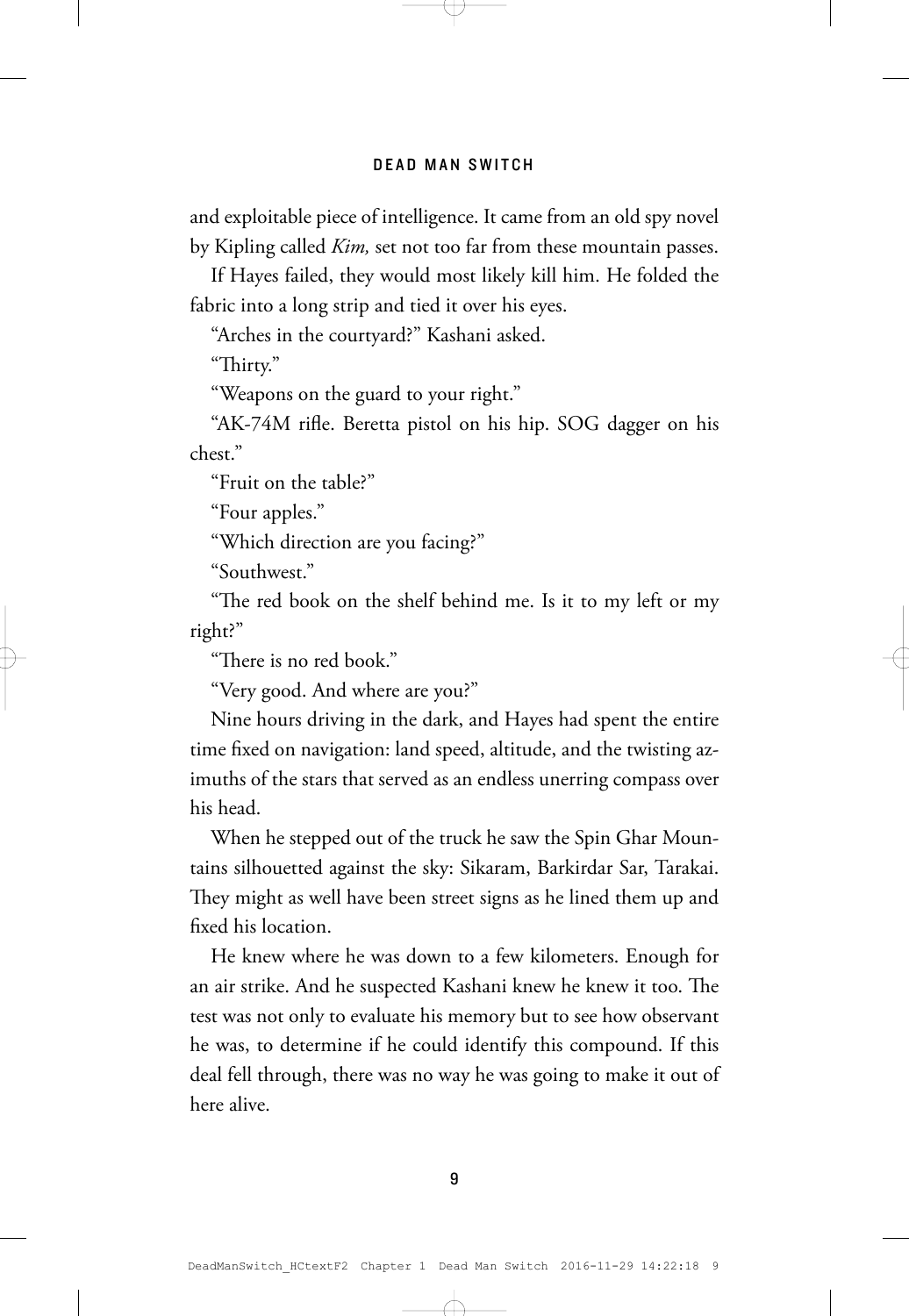"You understand, I want the names of everyone in Cold Harvest."

"I'm not going to give them to you."

Kashani's jaw tightened.

"I'm only going to deal with whoever you're working for."

"There is no one above me."

"You're a go-between. This is too big for you to handle on your own."

Kashani rolled his cup between his hands. "John Hayes," he said, shaking his head. "I have to say, you live up to the stories. Follow me."

The guards led Hayes back through the hallway, underground, and down a long concrete corridor. Then they left him in a room with a simple table and chair lit by a dim desk lamp.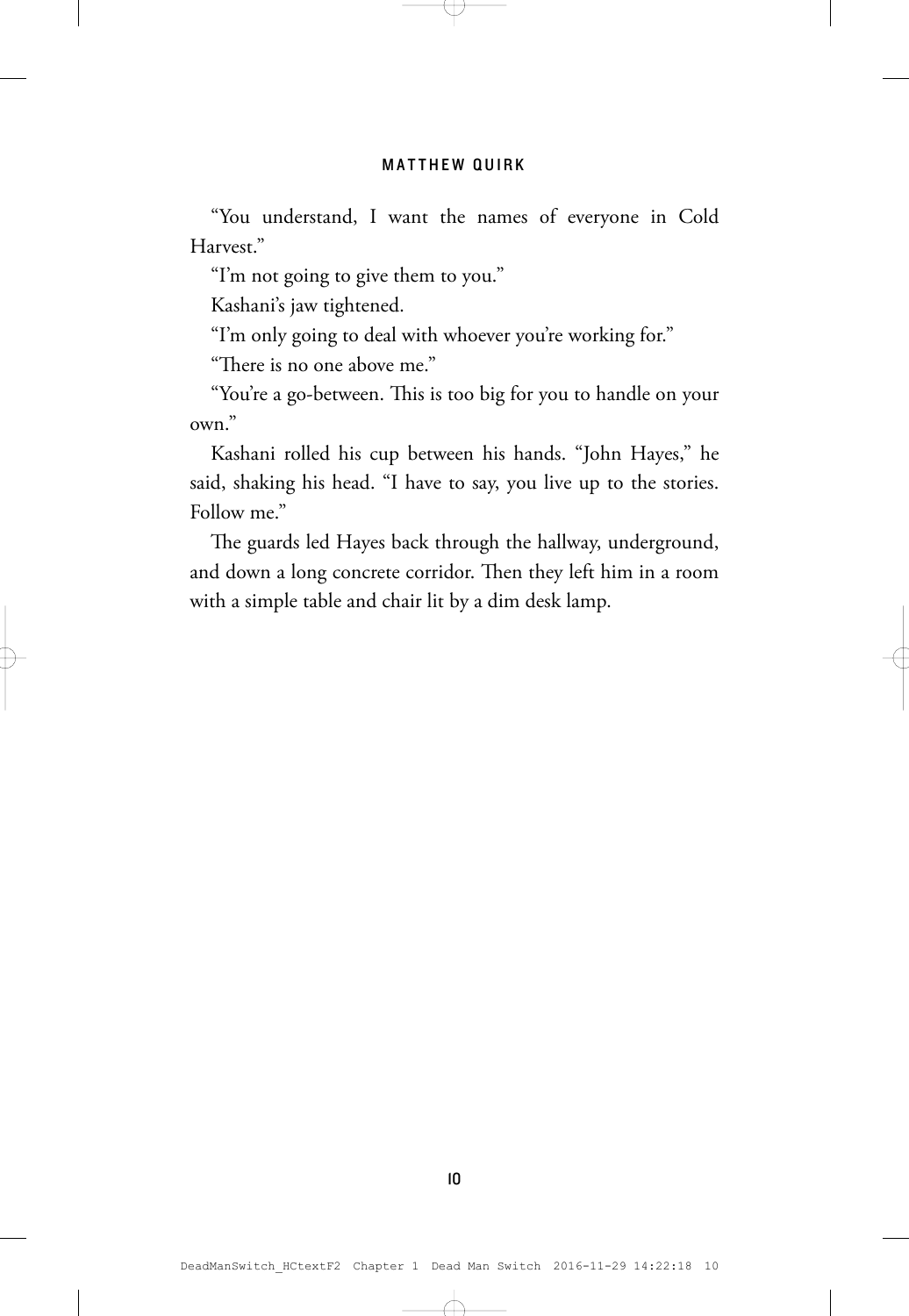# CHAPTER 2

HE SAT THERE for forty-five minutes, wondering what the odds were that this gamble would work, that he might be about to meet the real power behind Kashani.

Finally, the door opened, and the bright light from the corridor blinded him for a moment. Kashani stepped in. "This way," he told Hayes. "There's someone you should see."

Hayes followed Kashani and two guards toward the underground garage. He wondered if they were moving him again or if the leader was there, in a safe room. A guard pushed open a heavy steel door.

Hayes peered inside. There was no chief here, only two soldiers sitting against the wall bound hand and foot. They wore *pakols* round-topped wool caps—and loose-fitting robes in the local style, but their gear was clearly American special operations'.

Under the glaring fluorescent light overhead, Hayes could see blood trailing from the ear of one of the men, and judging from the cuts on his cheek, Hayes guessed he'd been injured by a grenade frag at just outside of the lethal range.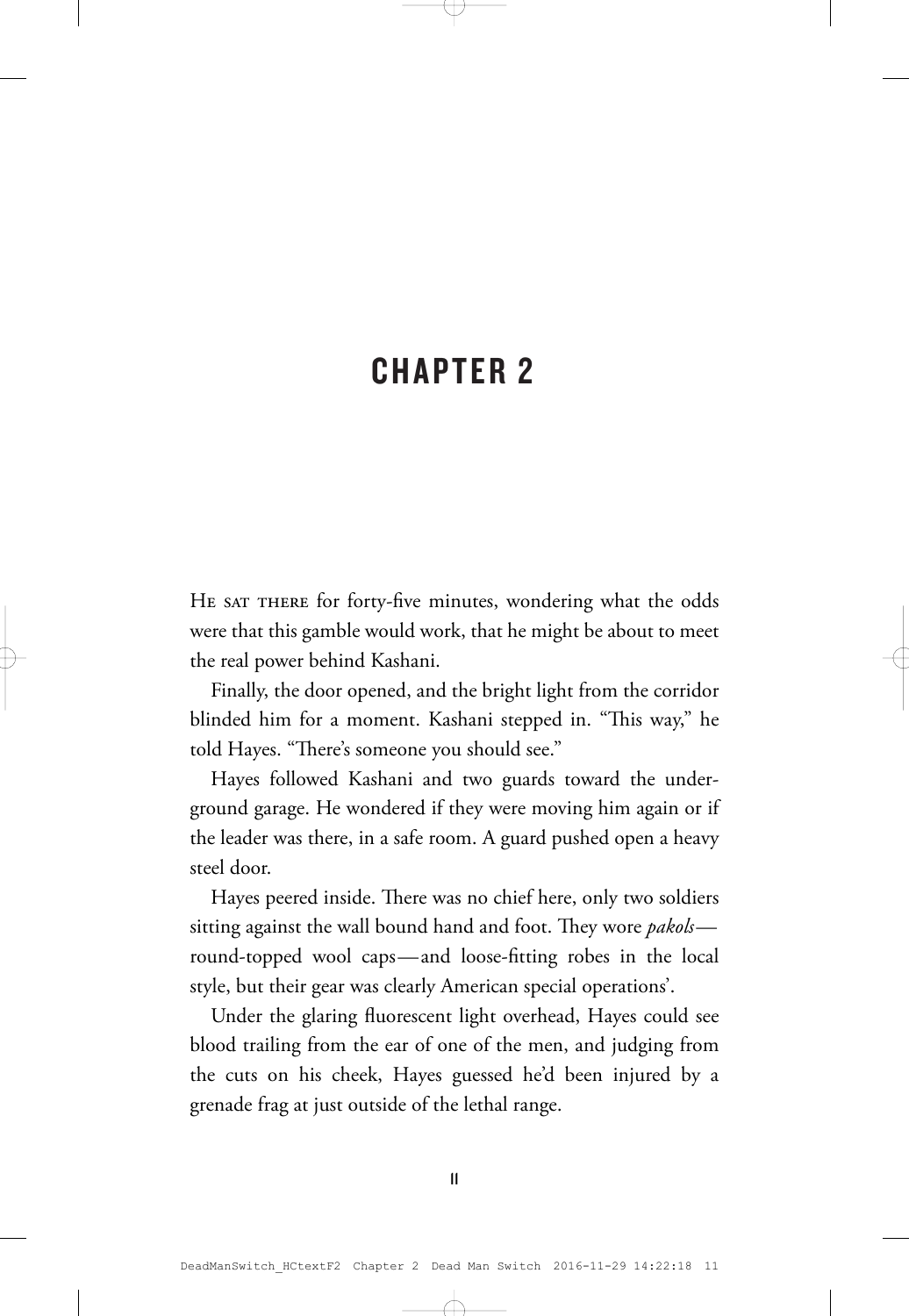"Who are they?" Hayes asked.

"Some of your American killers. We found them closing in on the house. Good tactics. We wouldn't have seen them coming, but they triggered a slide of snow below the peak."

"They came to kill you?"

"We think they came to kill *you*."

Kashani took a handgun from a guard and entered the room. He kicked one man, knocking him over, then stepped on his neck, driving his face into the floor, and aimed the pistol at the back of his head.

Hayes followed him in, and the guards posted up in the corners.

"If you are what you say you are, surely you won't mind," Kashani said.

Hayes said nothing. He had expected a test of faith.

He recognized the American that Kashani was threatening with the gun, a man with a reddish-brown beard and a few minor cuts on his face. His name was Burke. Hayes had fought with him in Fallujah, back when Burke was a SEAL, a kid on his second deployment; he had trained him in house-to-house fighting, and Burke had gone on to Green—the special operations shorthand for the unit commonly known as SEAL Team Six.

"Hayes?" Burke said. "Jesus. It's true. You son of a bitch." Hayes knew that if he tried to stop Kashani, the Pakistani would kill them all.

Kashani put his finger on the trigger.

"Wait," Hayes said. He stepped toward Kashani, who was smiling like a man who had called someone's bluff. The guards lifted their rifles.

Hayes gestured for the pistol. "How does the saying go? It's better that I kill my brother than a rival take him." It was a *tapa,* a two-line Pashtun poem often sung by soldiers or grieving wives.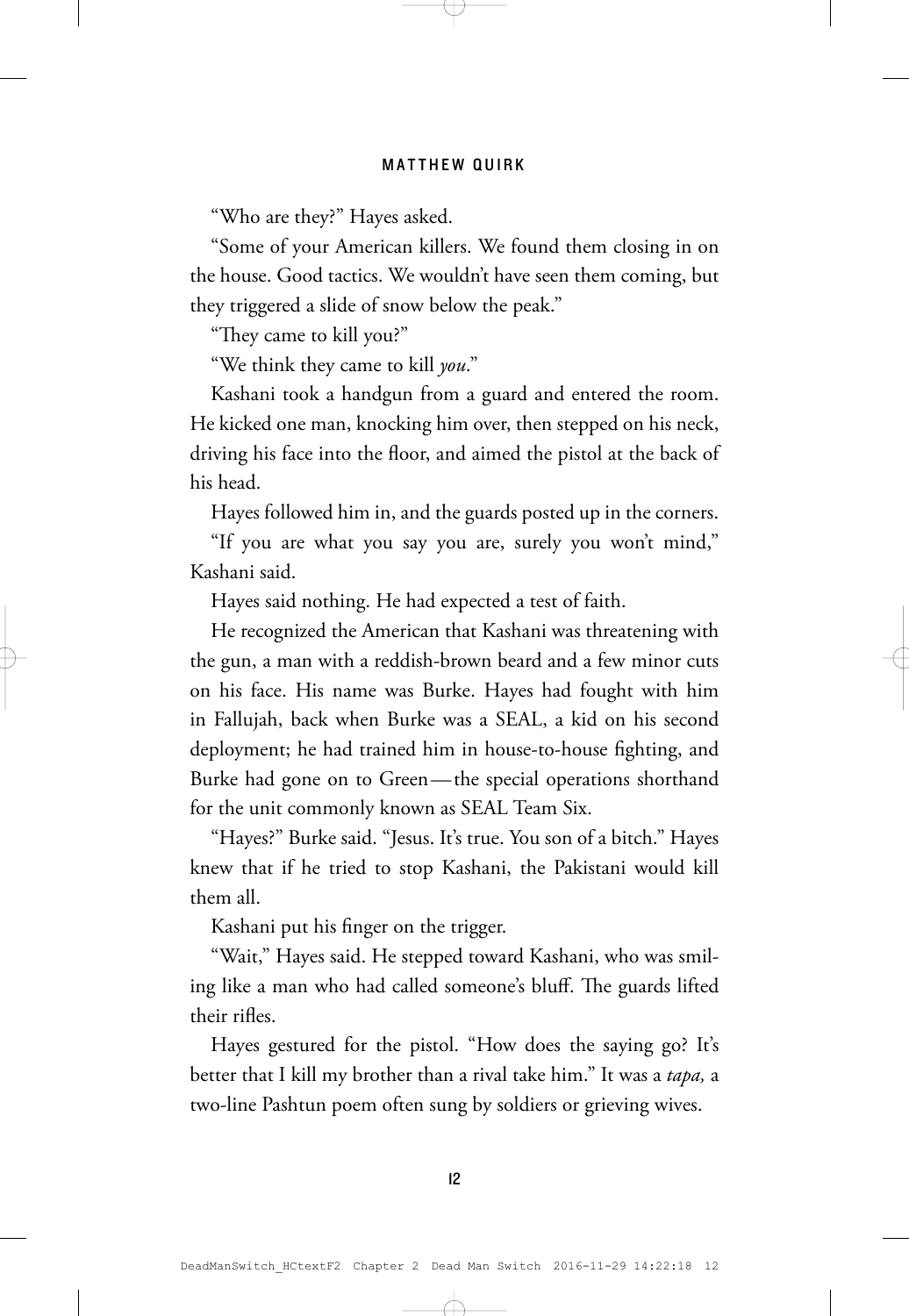"I've heard it," Kashani said. "Keep it in the family, you would say." Hayes nodded. "Let me take care of this."

Kashani smiled and stepped back, then offered the pistol to Hayes. The guards kept their rifles at low ready, and Hayes traced the tendons standing tense along the backs of their hands.

Hayes stood over his former student. Burke arched back to look him in the eye as Hayes lined up the shot.

"I never believed what they said about you. Until now. Go ahead. You'll burn for this."

Once, things had been simple for Hayes. There were commanders and rules of engagement, opposing forces and friendlies. But now he was on his own, and he understood the terrible weight of choice, of his own calculations of the greater evil, of trading lives like coins.

"You don't know me. What they put me through." He cracked Burke in the mouth with the slide of the pistol and put his foot on his back.

He wrapped his finger around the trigger and brought the gun before him, facing away from Kashani.

He raised it, and pulled the trigger.

The light blew out with a pop and a rain of glass. The room went black. But in his mind, Hayes could still see where each man stood. Kim's Game. He ducked to the left and aimed the pistol at the first guard.

Burke felt the hot glass scratch his neck as the lightbulb exploded, and he rolled onto his feet. The images came like strobes in the orange flash of Hayes's firing pistol: one guard flinching back, struck by gunfire, then the other. Hayes sidestepped left to right, and six shots flared in the dark. Kashani spun with a pistol and shot. The muzzle flame reached out toward empty space and lit up Hayes behind him, his knife out.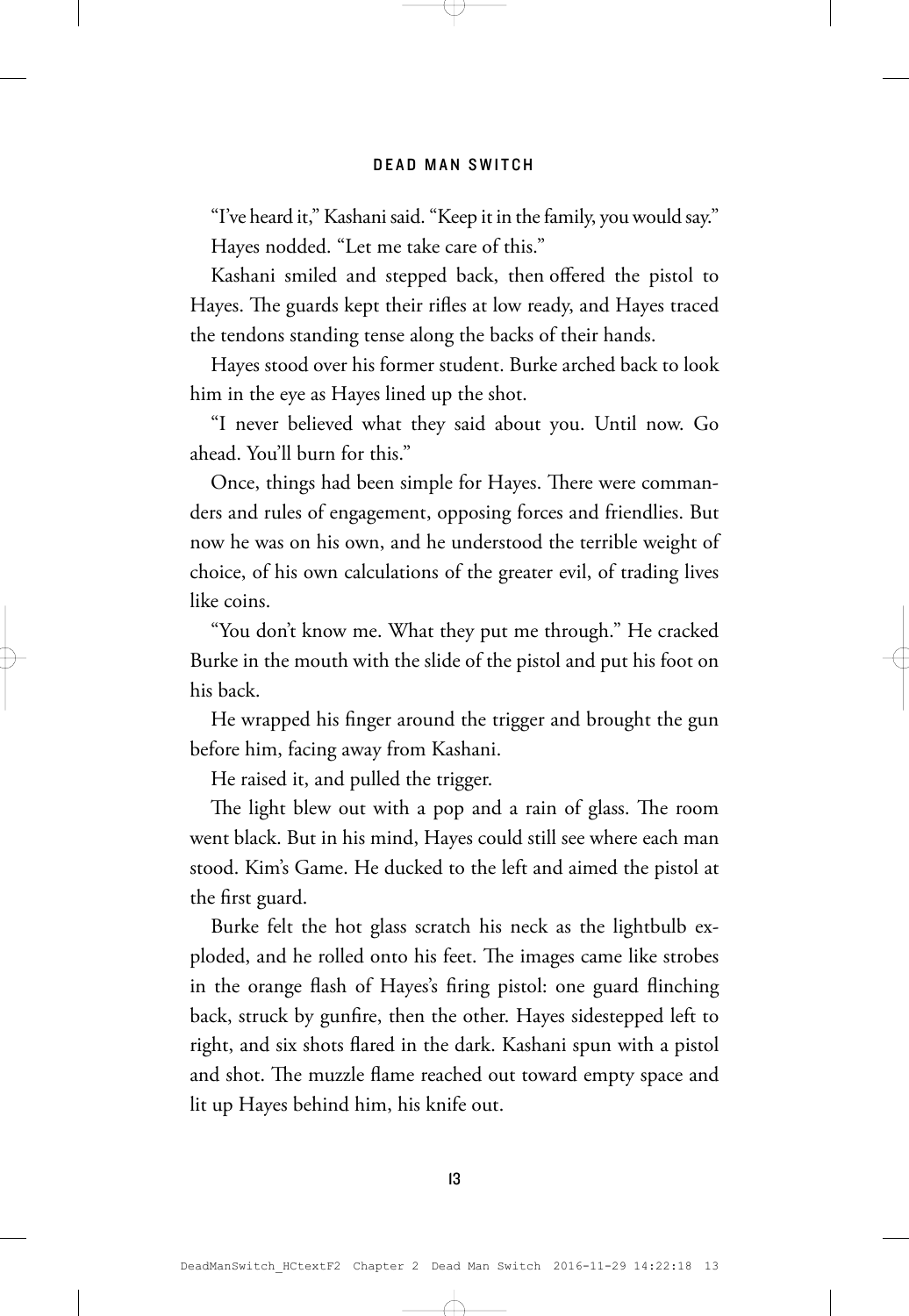The dark returned. A body hit the ground. A flashlight cut through the room, then came the cinching and popping of the cords as someone cut Burke's hands free, drawing the knife a half inch from the skin on his wrist.

Hayes pulled the injured soldier's arm over his shoulder and helped him up. He was dazed.

"Burke," Hayes said. "Sorry about the jaw. I had to sell it. Are you good to walk?"

Burke fought back against the shock. "I think so," he said.

"I'm here undercover. I was trying to find out who he was working for, who wants those names."

Hayes aimed a flashlight that he'd pulled from one of the guards at the ceiling. "We've got to roll before they get backup."

Hayes grabbed Sanders's sniper rifle and rucksack, and Burke took his carbine. They exited into the garage. There were two Pinzgauer 6x6s parked along the back wall. A Swiss-built mountain truck, the Pinz was an ugly green box on six wheels that could climb a 100 percent slope. Hayes and Burke took the cockpit seats, and Sanders, conscious but still unsteady, got in the back.

Hayes gunned it up the ramp leading out of the underground garage. The vehicle rose high on its springs and was nearly airborne when it came off the ramp onto the long driveway.

Burke pointed to the passes to the east.

"We make it through there, and we're out of the badlands."

Hayes watched the mirrors while Burke cycled through the radio he'd pulled from the room.

"We could have killed you back there," Burke said.

"You couldn't have known. No one in the command knew I was here."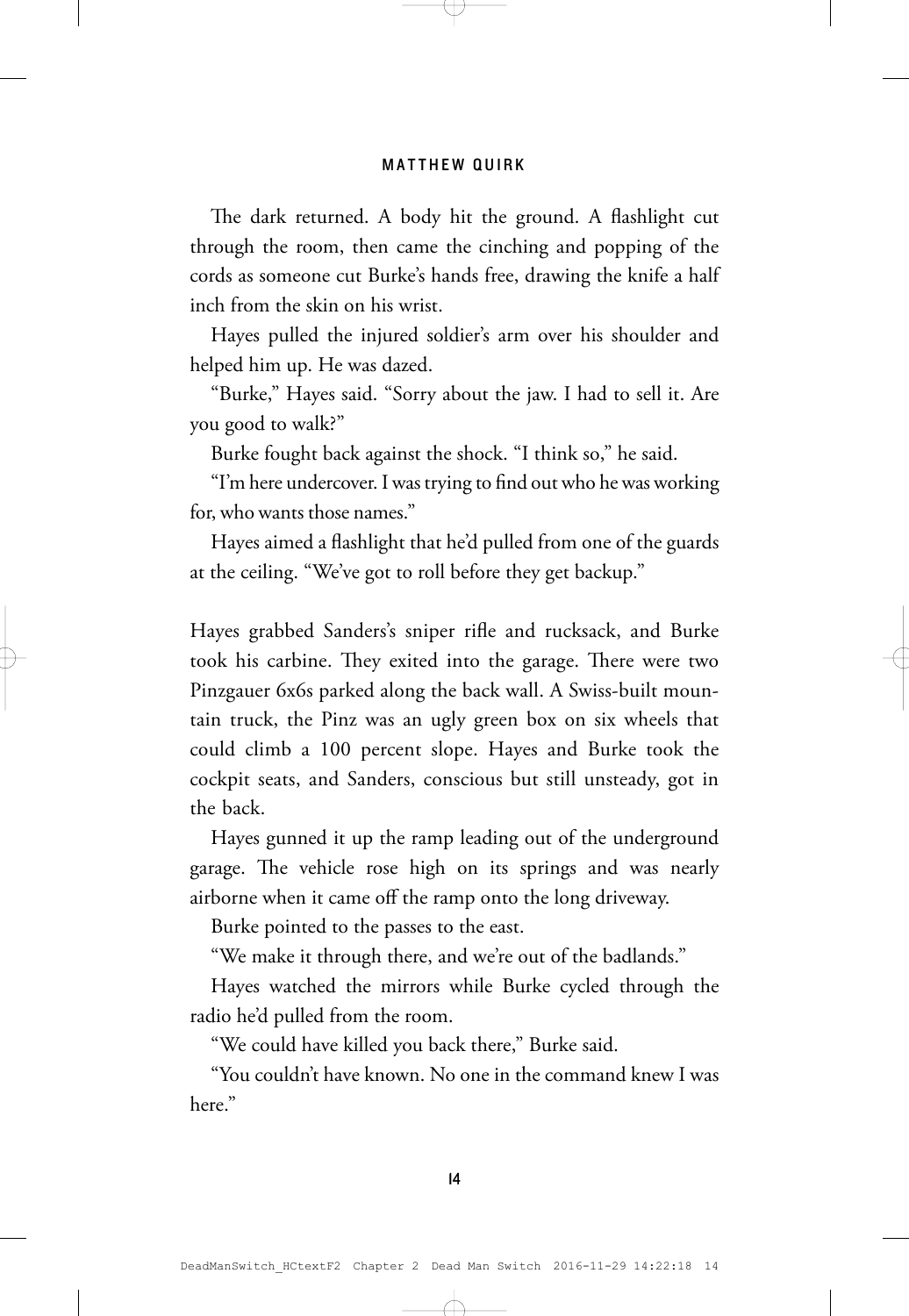Burke looked at the house. He didn't see anyone coming.

"You have a QRF?" Hayes asked. A quick-reaction force: a team of soldiers ready to come in to back up the smaller special operations units.

"No. We have to get through the pass on our own," Burke said. "There's an extraction point ten kilometers out. But if we get there after twenty-one-hundred hours, we're done. They won't be back until tomorrow."

That was in an hour, and they wouldn't survive if they were stuck here overnight. The notch in the mountains loomed closer and closer as Hayes fought the wheel. He looked through his side window. To call it a jeep track was generous; it was more like a goat path. It was so narrow, he couldn't see road, just his side panel hanging over a ravine that dropped away two hundred feet.

The snow grew thicker as they rose toward the pass, and the Pinz smeared through the turns, kicking debris off the cliffs.

"Almost there, Sanders," Burke said.

The pass opened high to their right as the path curved toward it. The black of the peak gave way to a blanket of stars to the north, but weather was moving in fast from the other direction. Sheets of white snow blew across Hayes's sight lines like static.

Over the grind of the Pinz's diesel, a deep rumble echoed through the pass. It loosed a curtain of snow high above them, and chunks of ice slammed into the side of the vehicle. Hayes forced the wheel toward the steep bank.

"Get out!" Hayes said.

"What?"

"Out! Now! Incoming!"

Only Hayes had identified the source of the noise, but it became clear a second later. A helicopter, banking hard, crossed the pass and disappeared behind the far peak.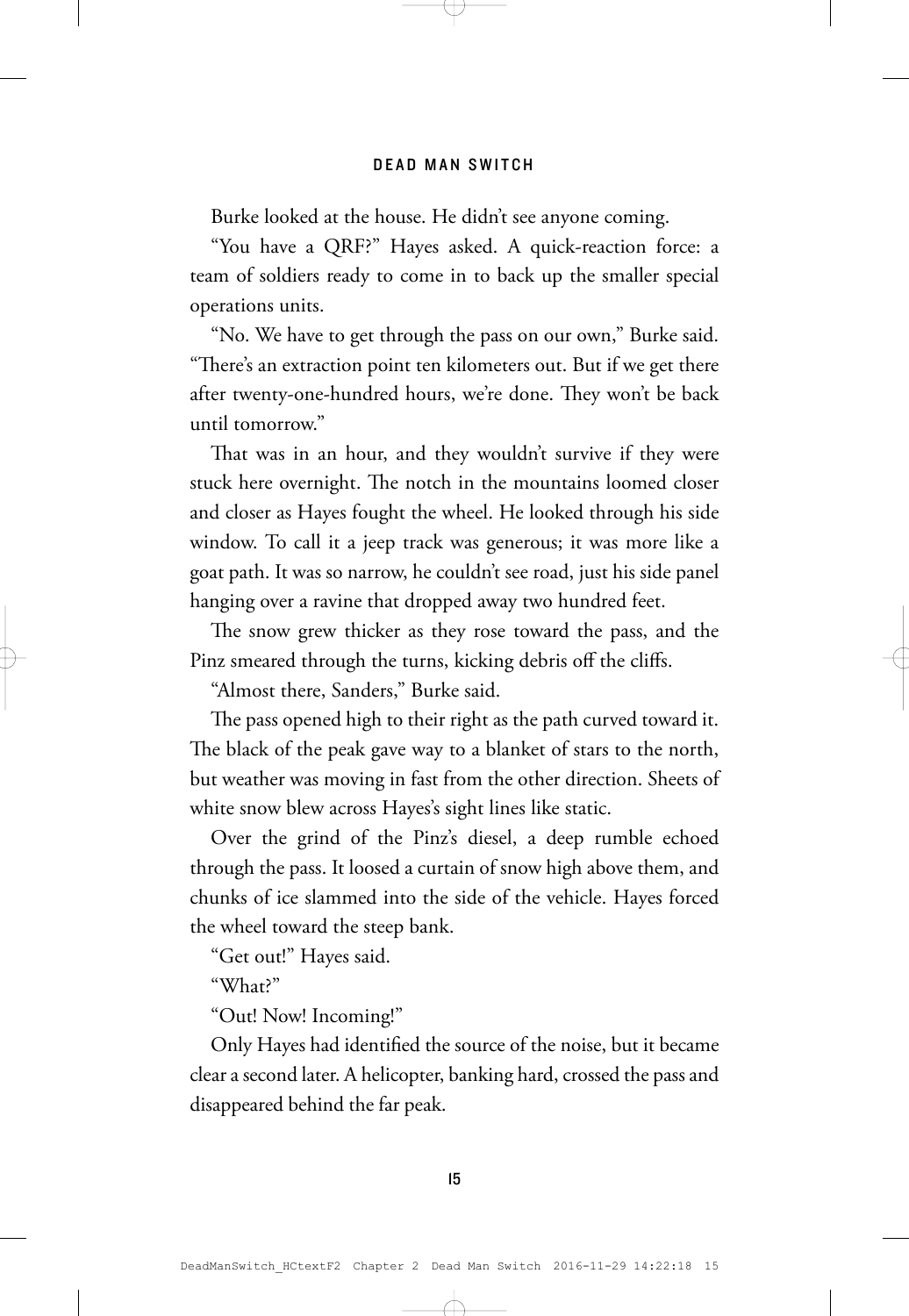"They're circling back."

It was a Bell Cobra, an older American-designed and -built attack helicopter with a 20-millimeter Gatling gun and a weapon pod on either side.

"We need to disperse and draw them in. Drop down the ridge ten or twenty feet. It's our only shot."

He grabbed the sniper rifle, opened his door. "Take the M4," Hayes told Burke. The carbine had a 40-millimeter grenadelauncher attachment under the barrel. "Hit the tail rotor or the pilots through the side glass. Wait for it to come over us. If they use the Gatling guns only, we might survive."

He left a blue light stick glowing in the cabin of the Pinz and climbed out. Burke and Sanders flailed down the snow on one side of the ridge. Hayes dropped six feet down the steep hill on the other and then cut wide across for cover. He dug in, the snow up to his waist, with a boulder between himself and the helo, then raised the rifle, snugged it hard against his cheek and shoulder, and took aim.

The chugging blades grew louder and louder. He watched the white snow blown by the rotor wash come at him like a band of storm clouds.

# *Hold . . . hold . . . hold*.

The helicopter swept overhead, the rip of the Gatlings tearing the night in two as they shot up the Pinz. Hayes heard a low *pock* as Burke launched a grenade. The helo banked and flared to avoid it, and as it slowed, Hayes put one round, two, three, into the tail rotor. Fluid blew out in a spume, and from the other side of the ridge, Burke sent a hail of bullets through the Plexiglas into the cockpit.

It spun as it came over, out of control, losing precious altitude in that thin air. Hayes dove for cover. The ground shook, and he knew the helo was down.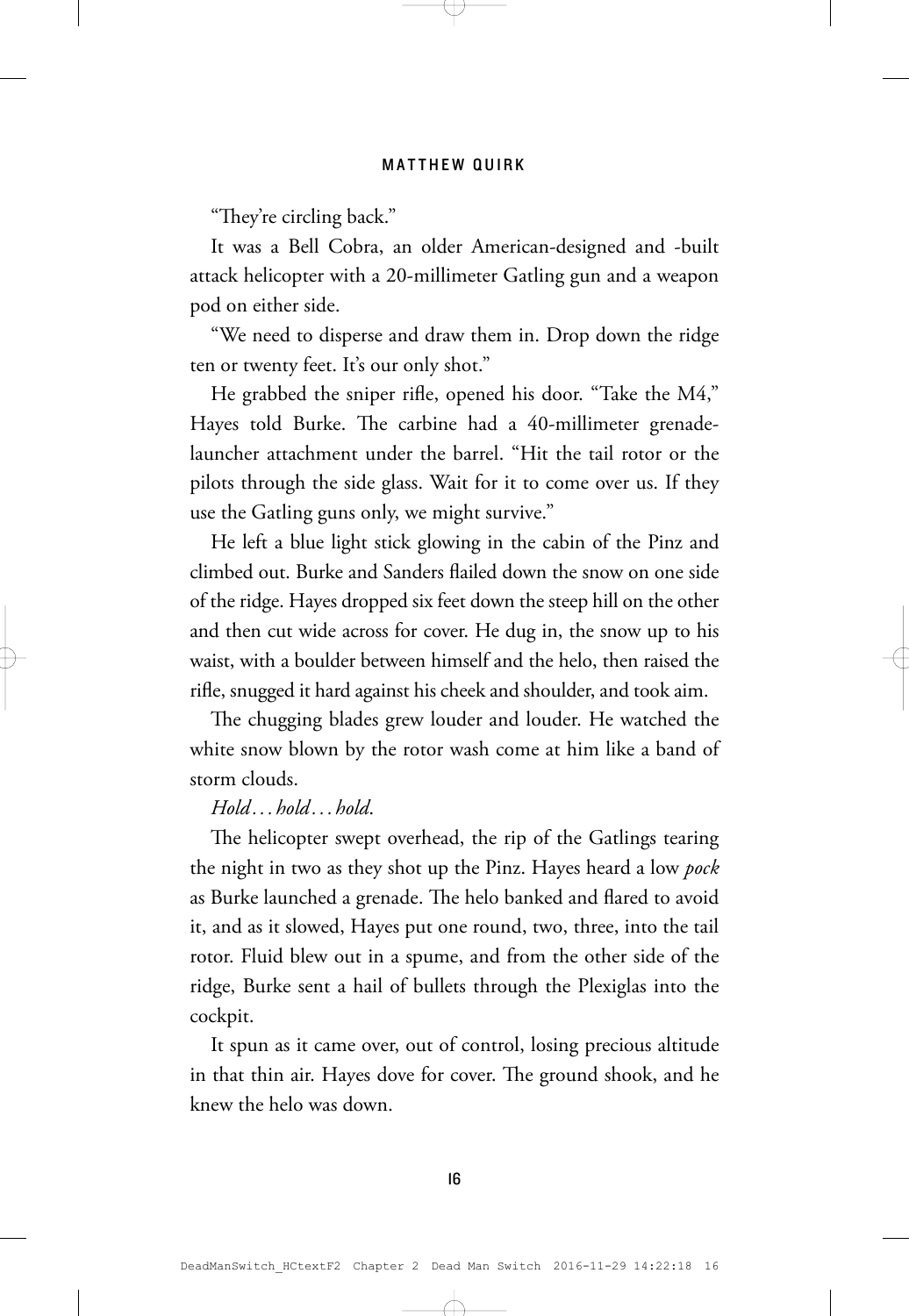He put his leg forward and postholed it in the deep snow. Another blast shook the hillside, and before he could even register relief at having taken the helicopter, the snow beneath his feet fell away. He dropped with it, clawed against it, but the whole hillside was liquid now, pouring into his mouth and down his shirt, tilting him over. The mountain peaks spun in his vision as he rag-dolled down, helpless.

High up, near the pass, a red light filled the night. A boom echoed along the range, but it was lost to him as blows came to his head and his body kept falling. He didn't know how long he tumbled, but it seemed like forever. And then he hit, and he was buried in a bank of snow.

His hands shot to his face and he clawed away the powder. Snow can melt and refreeze around the face, asphyxiating the avalanche victim in what's known as the mask of death. After he cleared the snow from around his head and shoulders, he started to dig himself out.

He hauled himself out of the bank, and after the dizziness passed, he was shocked to feel *okay*. His pack was six feet above him on the steep slope. The snow was too deep to walk in normally, so he crawled up, gaining only inches as he dragged the snow on top of him. He took time to pack down the powder and then tried to stand. His leg crumpled, and he fell to the side. He tested that leg again, putting weight on it, and it collapsed under him once more. Between the cold and the adrenaline, he felt no pain, only the queasy sense of his limb bending the wrong way. He'd torn something.

The driving snow scoured the exposed skin of his neck and cheek, becoming heavier and heavier until it was a whiteout. The flakes flew past him, down and to the left, a shimmering curtain so total that vertigo set in, and he couldn't fight the feeling that he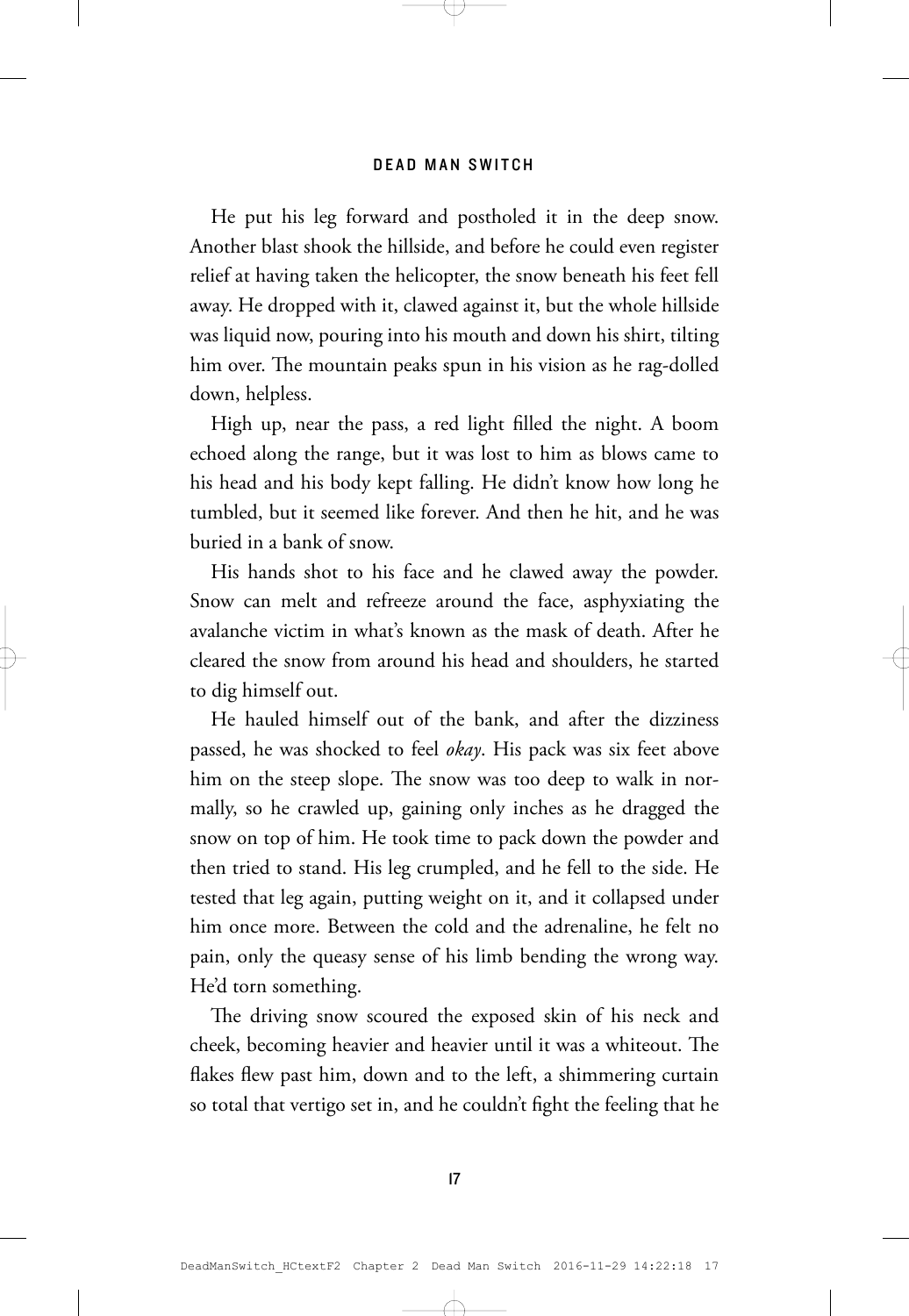was flying up and away, as if the snow were still and his body was in motion.

He shut his eyes, and the wind closed around him; snow drifted to his chin, spilled down his collar, filled his ear.

His first movements only dug him in deeper, but then he climbed deliberately, raising himself with his good leg and driving his bad knee into the steep snow to brace himself for another step. Remaining calm was the only way to survive. When he reached the pack, he pulled off part of the frame and two nylon straps and splinted his knee as best as he could.

Hayes had spent a lot of time in the mountains, and every fifteen minutes or so the blood flushed his face and hands—the hunter's response, an acquired physiological reflex to keep frostbite at bay.

He continued up the slope but knew he wasn't going fast enough to warm himself. And as the minutes turned to hours, the cold moved from outside in. The shivering began, crescendoed into a violent tremble, rattling his teeth in his skull. His muscles numbed and tightened, refused to obey. And even his brain slowed down, the thoughts of survival running in frantic, confused loops.

He didn't know how far he had traveled. The world was a white sphere. All he wanted was sleep. There was no ridge, no extraction point, no helicopter, only the fog of his breath turning into ice on his skin.

It didn't make any sense to work so hard when he could just sit down. He stopped and stared into the blizzard. He hadn't thought about how beautiful it was. He let his mind drift into the white.

And he was home in Virginia, in the foothills of the Blue Ridge Mountains. The night was a chorus of insects, and the room was drafty, but the comforter was white and thick with down. He pulled his wife, Lauren, to him in bed and held her tight. The stu-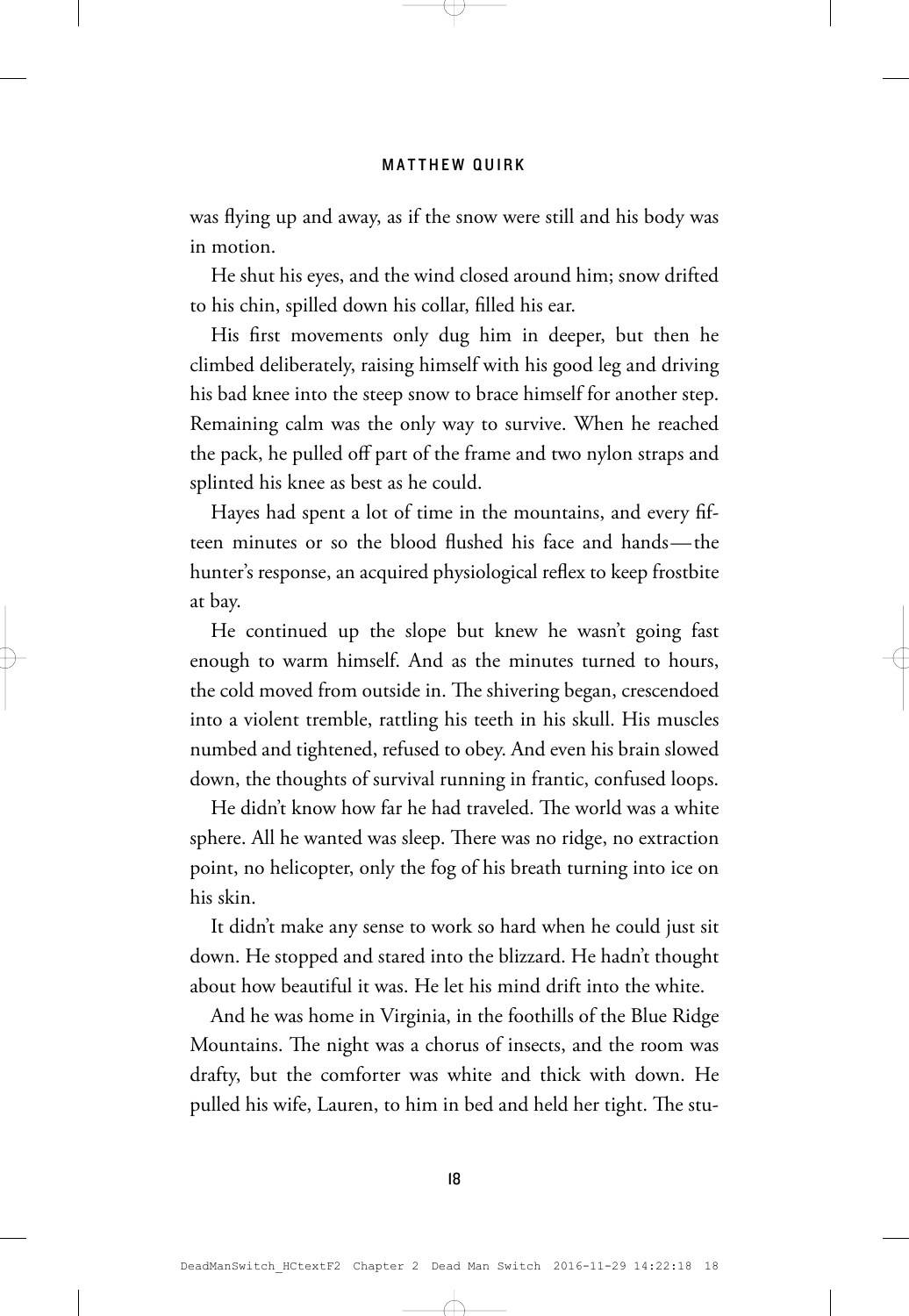por closed in. He welcomed it. The pain disappeared. His body disappeared, bit by bit. He felt warm . . . so warm . . . and he let the peace take him.

On the opposite side of the ridge from where Hayes had fallen, a U.S. Air Force pararescue jumper and a combat controller members of the two elite specialties of that branch—had found Burke and Sanders.

They immobilized Burke's head and neck, strapped him to the backboard, and hauled him through the door of the helicopter. He had fallen far enough down the valley that they had been able to see his signal panel—a square of fabric that shines like a beacon when viewed through infrared optics—from the extraction point.

"Turn on the lights," Burke said, staring at the interior of the helicopter. Pain stabbed through his skull. He had slammed his face on a boulder as he and Sanders slipped down the ridge after Kashani's helicopter exploded.

"Don't worry about the lights, Burke. We've got you."

"And Sanders?"

"We have him. He's alive. Was there anyone else?"

"Hayes—he went the other way. Might have fallen into the other valley. He could have made it."

Burke heard the radio chatter fill the helicopter. The voices, like the pain, seemed to be coming from a room at the end of a long hallway. They had given him something, probably morphine. He brought his hand near his face. His eyes were open. He just couldn't see anything.

*I'm blind,* he thought, then he heard the combat controller's voice: "This man is going to lose his sight, probably die if we don't pull out now."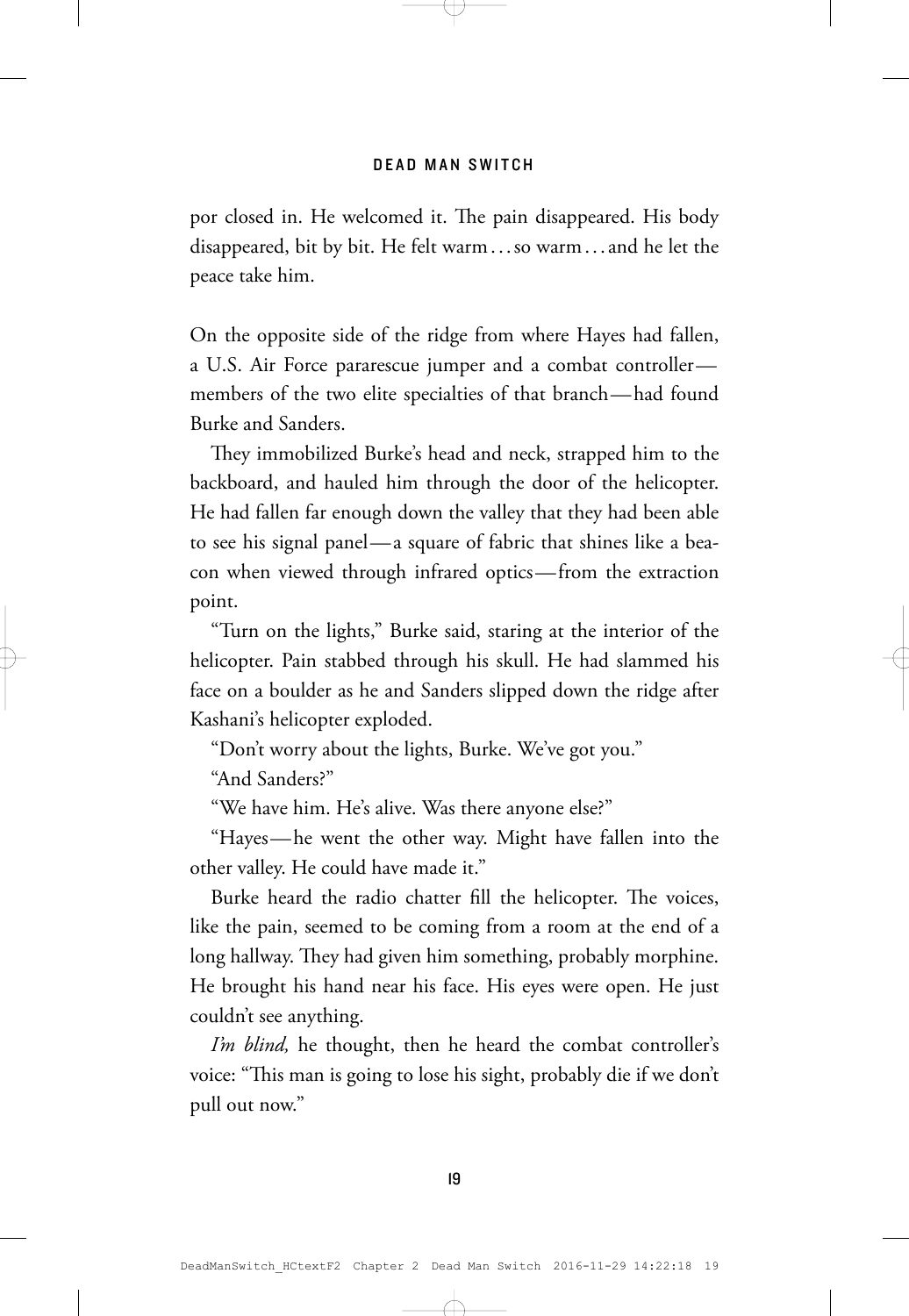"We have to go back," Burke said.

"The command wants us out of here. If we're caught in this country, it'll cause an international crisis. We don't have stealth. And the visibility's going to zero. We'll all die if we don't pull up."

"Hayes is out there," Burke said. "We have to get him."

But no one answered. The engines revved up and drowned out every other noise.

Hayes drove his good leg down into the snow on the far side of the ridge, his brain barely functioning. One thought had broken him out of his trance: *They want the names*. The enemy was coming for Hayes's people at home, where they slept, where their families slept. He thought of his daughter, pictured her standing backlit at the end of the hall, needing him to do a last check under the bed. He had to go on, to warn them.

The world reduced to left foot, right foot. How many times had it come down to this, him exhausted past all reckoning and relying on simple will not to stop? In the end, he was a good soldier not because of any heroics, but because he refused to die and never stopped trudging toward his goal. And there was no pain anymore, even as he watched his knee twist strangely in the splint, the snow dragging him back a foot for every two he climbed.

He checked his watch. One minute until the extraction. The exposed skin on his wrist was red and waxy white with frostbite.

Left, right, left, right. He moved like a windup toy, like this was all he had done for his whole life, like it was all he would do forever.

Rotors echoed below him. He stepped toward the edge of the snowfield and realized he was at the lip of a cornice, hanging over a hundred-foot fall at the top of the ridge. He could see the helo moving through the blizzard below like a shadow.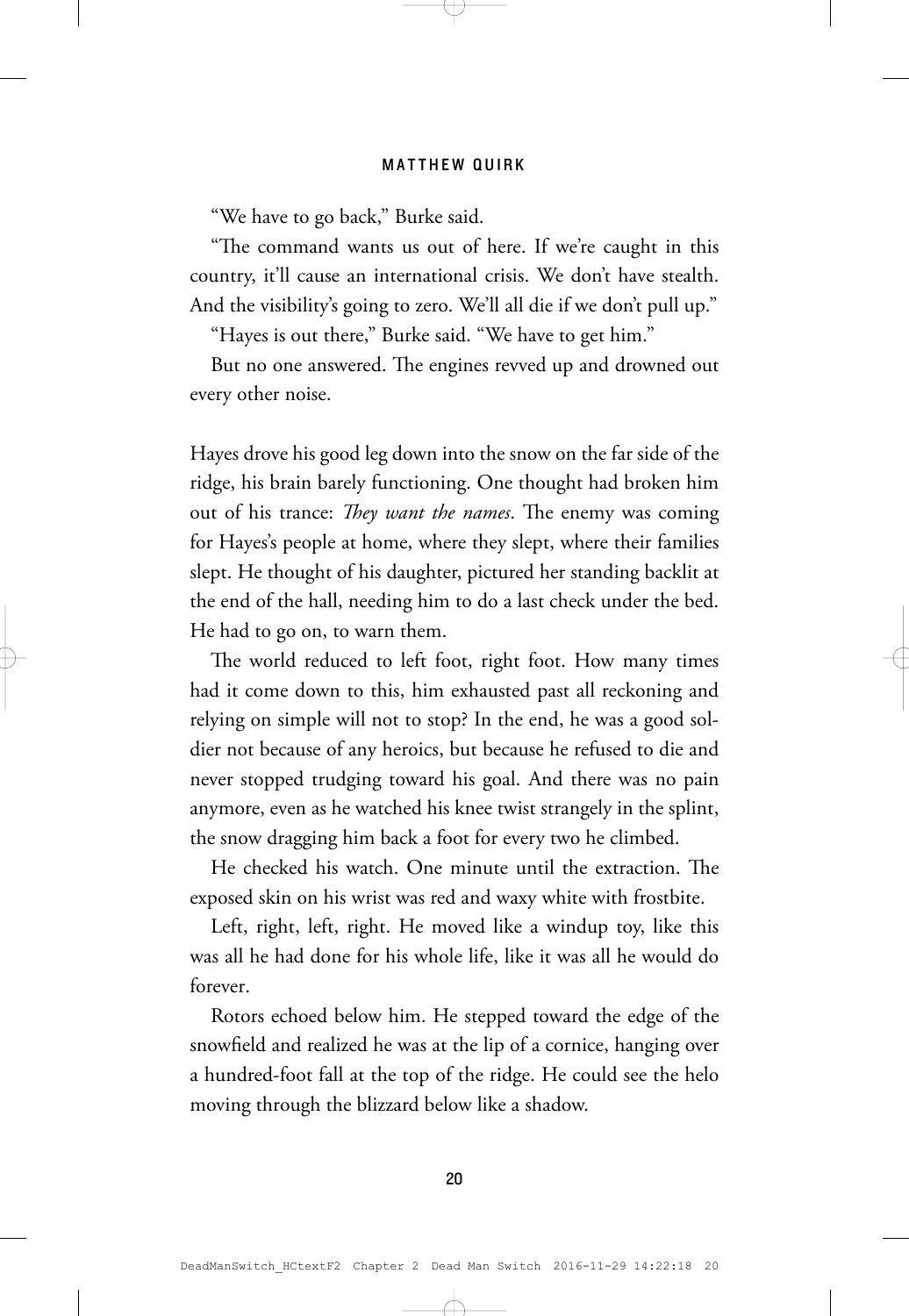He pulled an infrared panel he had taken from the pack, then dropped it. He put his hand down on it, but he couldn't close his fingers. The extremity was like a block of wood, and the wind hauled the panel down the cliff, turning it over like a falling leaf as Hayes shouted at the rising aircraft.

The helicopter spun and nosed down to the south, leaving Hayes in the snow and the dark. He was a black dot on a ridge, just a shadow against countless more mountain silhouettes extending back toward Afghanistan. And over the wind and diesel grind, of course no one could hear his voice.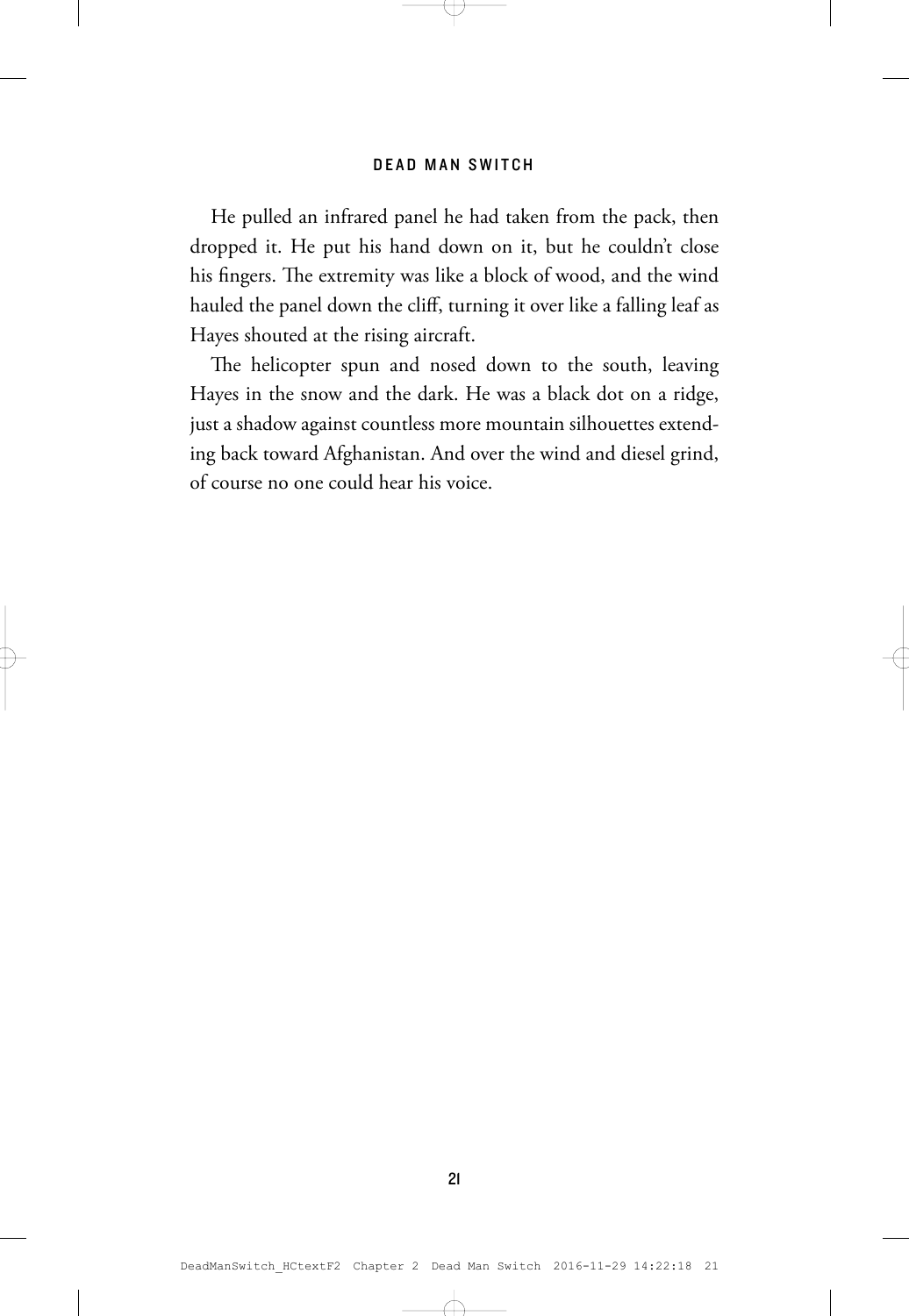# CHAPTER 3

SAMUEL COX SAT behind a desk in a cramped West Wing basement office, signing a letter. Though a brigadier general, Cox almost never wore a uniform. He was Hayes's handler and a special adviser to the secretary of defense. He had no formal portfolio, and his real job wasn't on any org chart: he made problems go away. It was in that capacity that he had come to serve as the link between Hayes and the command.

He had borrowed this office, down the hall from the Situation Room, to help coordinate the rescue of Hayes and the other men. He had been working nonstop for twenty-four hours and was waiting for a callback from the CIA station chief in Islamabad.

He looked at the personnel photo of a smiling Army Ranger, twenty-four years old, who had died in North Africa the week before on a classified mission against human traffickers that Cox had helped run through the Joint Special Operations Command. He put the photo to the side, then took off his glasses and placed the signed letter in his outbox. It was addressed to the man's wife,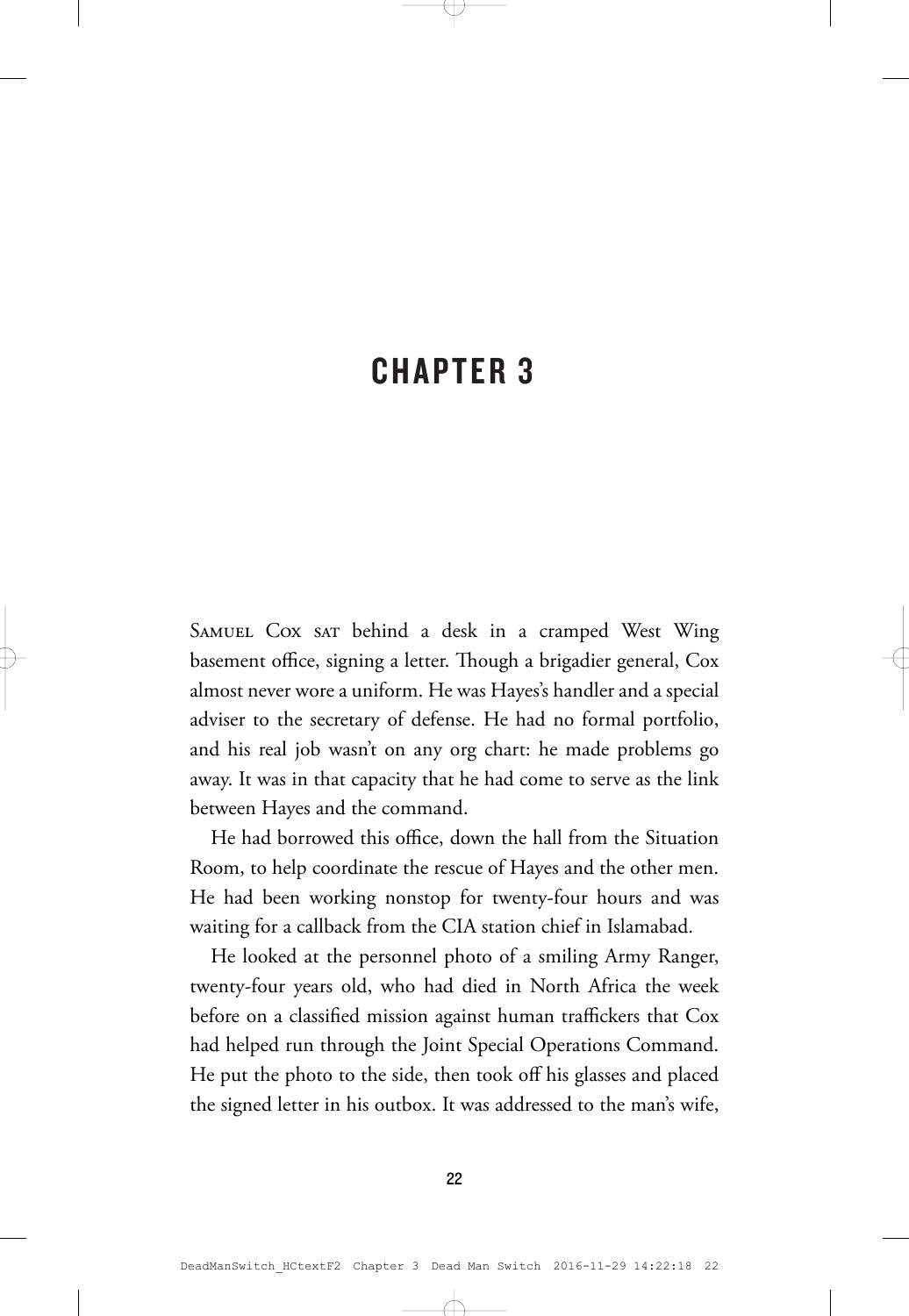the next of kin. Cox always wrote them himself. He could offer no details, only his grief, and he knew that wasn't worth much.

As he shut the file folder, a man with close-cropped silver hair stuck his head in the doorway. Cox stood.

"Any word on our guys, Sam?"

"We got the recon team out of Pakistan, sir. It's all deniable. Sanders is still in surgery. Burke will live. Probably never see again. Hayes is still missing."

Cox checked his watch. Hayes had been out there for nearly twenty-six hours. Most men would be dead from exposure after one night in those mountains.

"Have you called the family?"

"I know the wife. We gave her word that he'll be out longer than we expected. But she doesn't know anything about the mission. There's no sense in worrying her any further until we know if he's alive or dead."

"Whatever you decide. I'm going to the residence. Let me know if anything changes."

"I will, sir. Is Elizabeth back from school?"

"Yes. She's upstairs. Cramming for finals."

"Give her my best."

"Do you want to come up for dinner?"

Cox looked at the phone. He had work to do here.

"Of course." The visitor turned and started up the steps to the main hallway through the West Wing.

Cox could hear the Marine guard at the top of the stairs. "Good evening, Mr. President," echoed down the marble hall as Cox seated his glasses back on his nose and dialed up the regional Joint Special Operations commander for Afghanistan and Pakistan.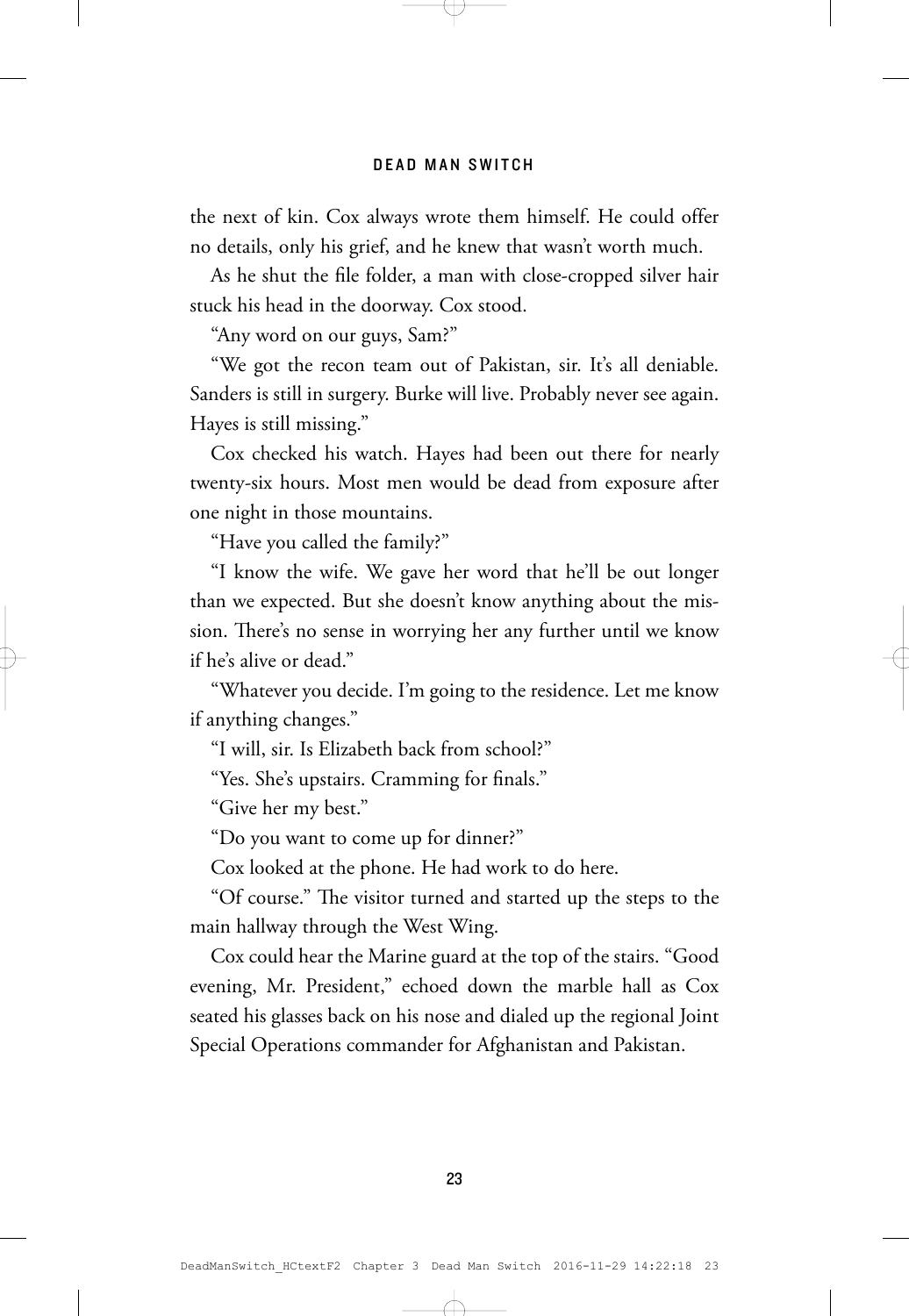# CHAPTER 4

Lauren Hayes, John Hayes's wife, raised the hammer and gave the nail a tap, then swung it back and drove the nail in its full length. *Tap-crack, tap-crack, tap-crack.* She finished laying in the trim on the second floor, letting the task fill her mind so she wouldn't look at her phone every five seconds. She had worked a twelve-hour shift at the hospital and would pick up Maggie from her aunt's house in the morning. But even after a day that long, she couldn't sleep, not until she heard her husband was safe. Something was wrong. She could tell, could read between the lines of the bullshit call they had made to her.

She and Hayes had started building this house together.

"I always come back," Hayes had said before he left.

He was two weeks late. This was going to be the first time he would be home for his daughter's birthday. It was in five days. And this wasn't like the other operations, when he was part of a special mission unit. There were no other wives holding vigil, stacking food high on counters and in the freezer. There was no chaplain on watch.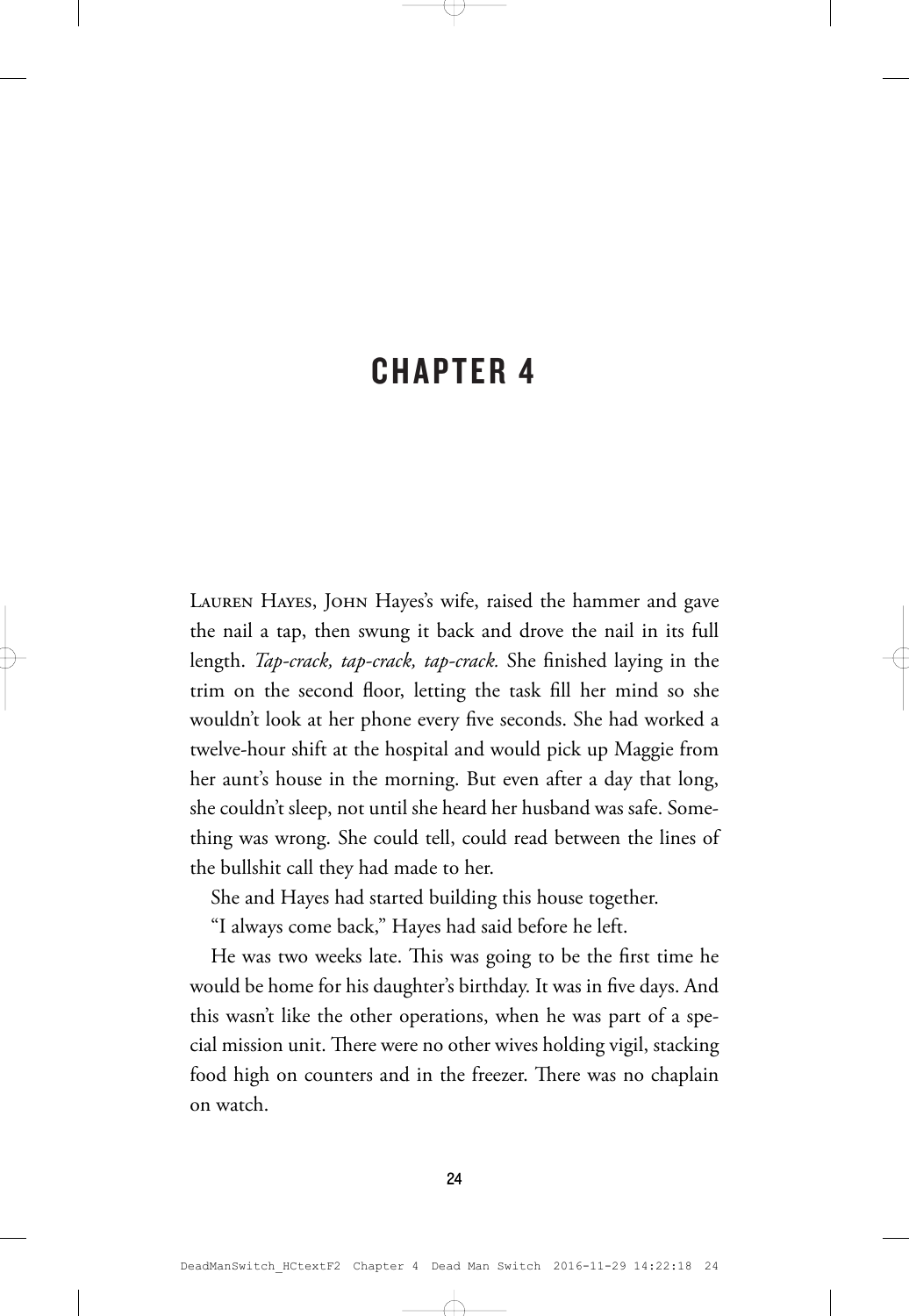Hayes was working alone now. When he was here, the phone would ring, showing all zeros, and he would go meet with some shadows in suits who had come down from Washington.

*Tap-crack. Tap-crack.*

The phone rang and it shook her like a close blast. She missed the nail and split a long piece of molding.

She walked to the phone. The caller ID showed all zeros.

"Hello." The hammer hung down by her side.

"Lauren? This is Samuel Cox."

"Is he alive?"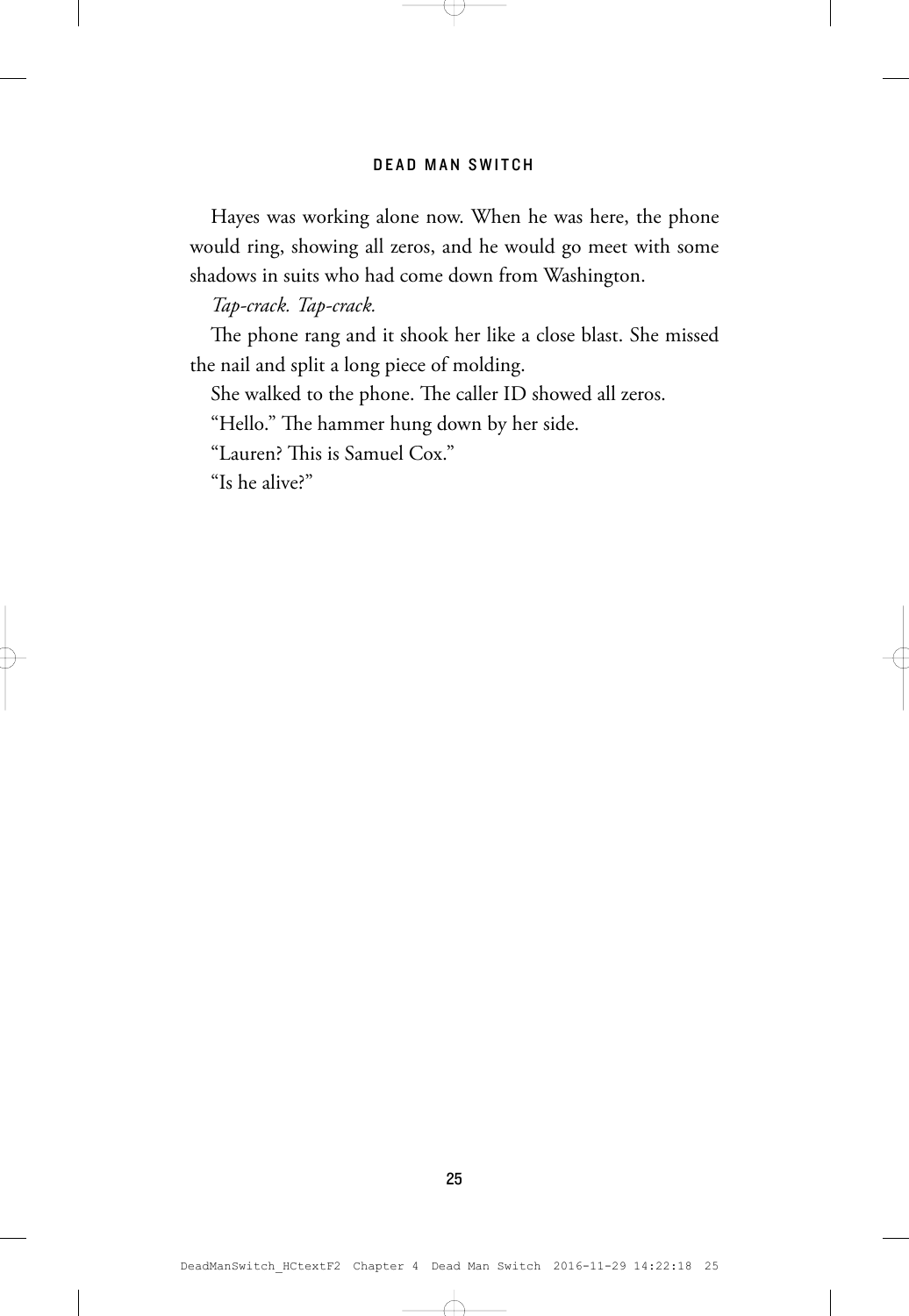# CHAPTER 5

HAYES WOKE, AND the past two days felt like a dream. He had been in and out of consciousness, and all he could remember was a doctor standing over him in scrubs and a few of the words he had spoken: "Warm and dead."

He tried to sit up, but he was strapped down. The skin of his hands and his toes and his face felt like it was on fire. He was in a hospital room. He looked to his left and saw two lines running out from the veins in his arm.

"Take it easy," a voice said, and Hayes turned his head to the right. A man in a wrinkled navy suit sat in a chair under the window. It was Samuel Cox.

"How are you feeling?" he asked.

"It's so hot. Is that the frostbite?"

"Probably. But it's also just hot. We're on Masirah."

Masirah was an island off the coast of Oman in the Arabian Sea that classified units often staged out of. It had been the base from which they'd launched the doomed Iranian hostage-rescue mission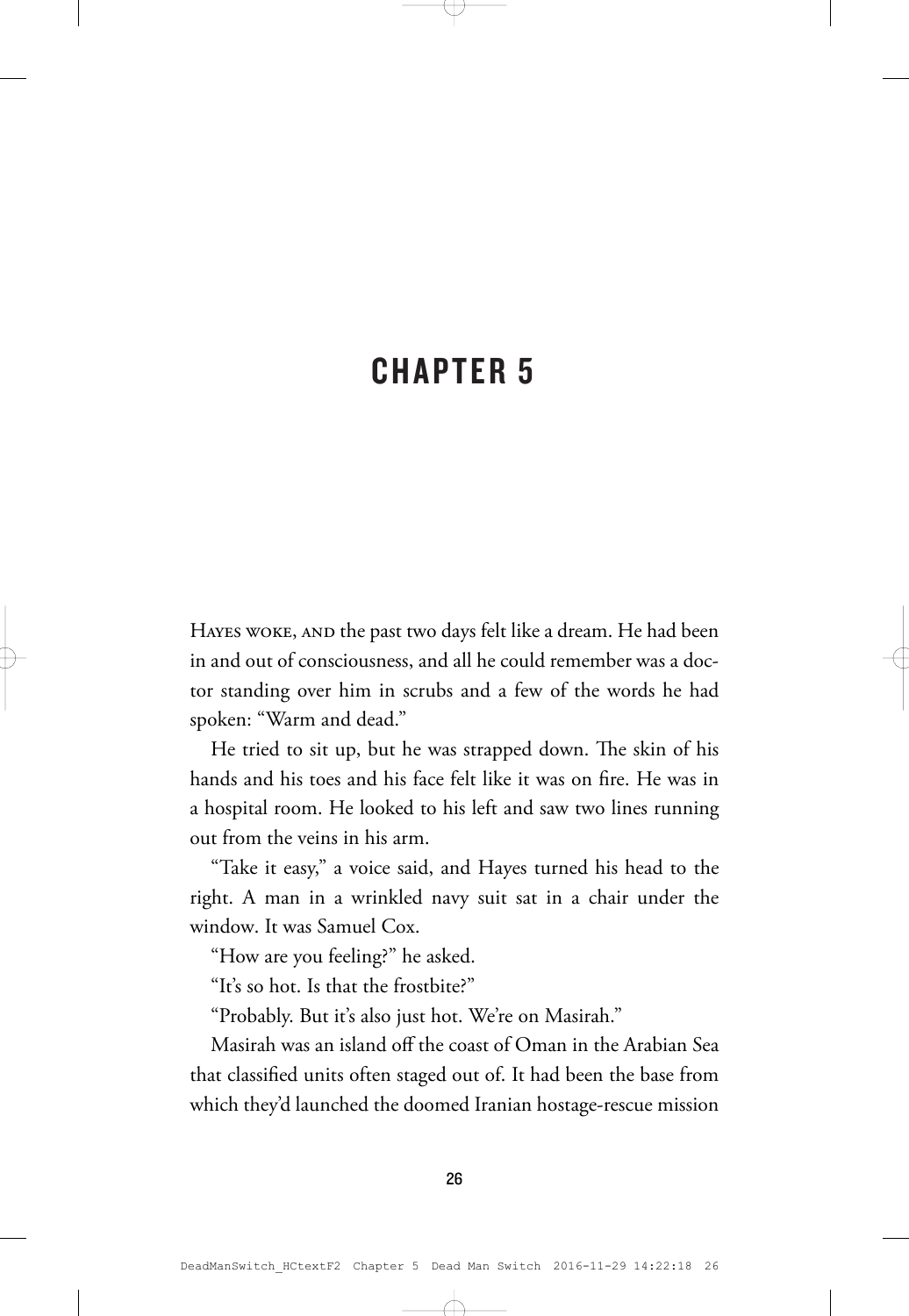in 1980. That disaster ultimately led to the creation of the Joint Special Operations Command—a secretive headquarters known as JSOC (pronounced "jay-sock") that controlled Team Six, Delta, and a host of other black units. It had been Hayes's employer for more than a decade.

"How are the other guys?"

"Sanders just came out of surgery. He and Burke are both stable. They told me about what you did to get them out of there, the shots you took on that tail rotor. I guess you're the right guy to bring a helicopter down."

Hayes was notorious for having crashed in every type of helicopter used by special operations. He thought that meant he was lucky, since he'd survived. But those who knew about it usually took the opposite view and a seat on a different helo than Hayes if they could.

"What the hell were you doing in Pakistan?" Cox went on. "You were just supposed to be gathering intelligence."

Years before, Hayes had been falsely accused of turning against his own soldiers while running a special operations team. He went into self-imposed exile overseas. He had survived two years on the run as an enemy of the United States and ultimately stopped the men who had framed him from launching an attack on Washington, DC.

After Hayes had cleared his name, the command didn't publicize his innocence or his return to special operations. That allowed him to go undercover using his old contacts from his time on the run, shielded by people's belief that he was still being hunted by the United States. He had started the operation that led to Kashani strictly to find out more information on the people who had sponsored the DC attack.

"That's all I had planned. But people were asking *me* questions.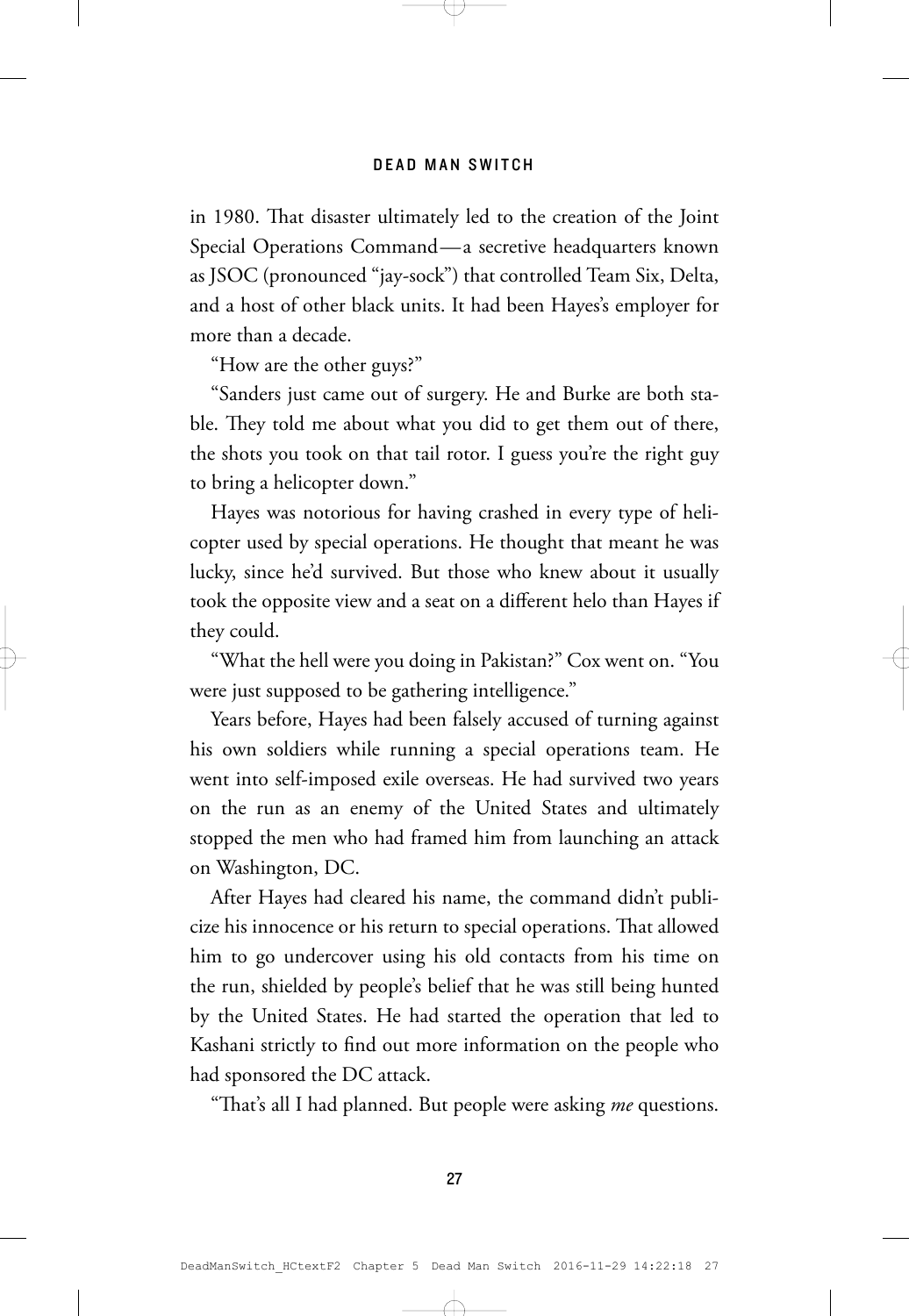They wanted information on our spec ops teams, and not just the usual intelligence about where they were deployed and what informants they were using. The enemy was gathering names and photos. It sounded like they were putting together a kill list. I had to see who was behind it, so I dangled the information and set up a meeting."

"You didn't think to tell us?"

"The surveillance was too thick. There was no way without breaking cover. They're trying to find out about everyone who's in Cold Harvest. Not just where they are working overseas. Where they live in the United States. Their homes."

Cox shut his eyes for a moment. It was everyone's worst fear. "Kashani?"

"I had to kill him before we could find anything else out, but he wasn't the main guy. You know he's only interested in his own region. He was a cutout. There's someone above him. They're using our tricks against us, profiling the special operations community the way we would an enemy terror network." Hayes swallowed, his mouth suddenly dry as paper. Cox handed him the plastic tumbler of water and he drank.

"We have to get ahead of them," Hayes said. "They're after Cold Harvest. Double-down on the security of every name; protect our people. The covers. They can't find them."

"I'm on it. You need to rest."

Cox's eyes went to a machine beside his bed; it was the size of a hotel luggage cart and had multiple monitors above a collection of tubes and transparent pumps.

"What is that?" Hayes asked.

"It warmed up your blood."

He looked at his bandaged hands. "Did I lose any fingers?"

"They think you can keep them all. You're lucky you froze."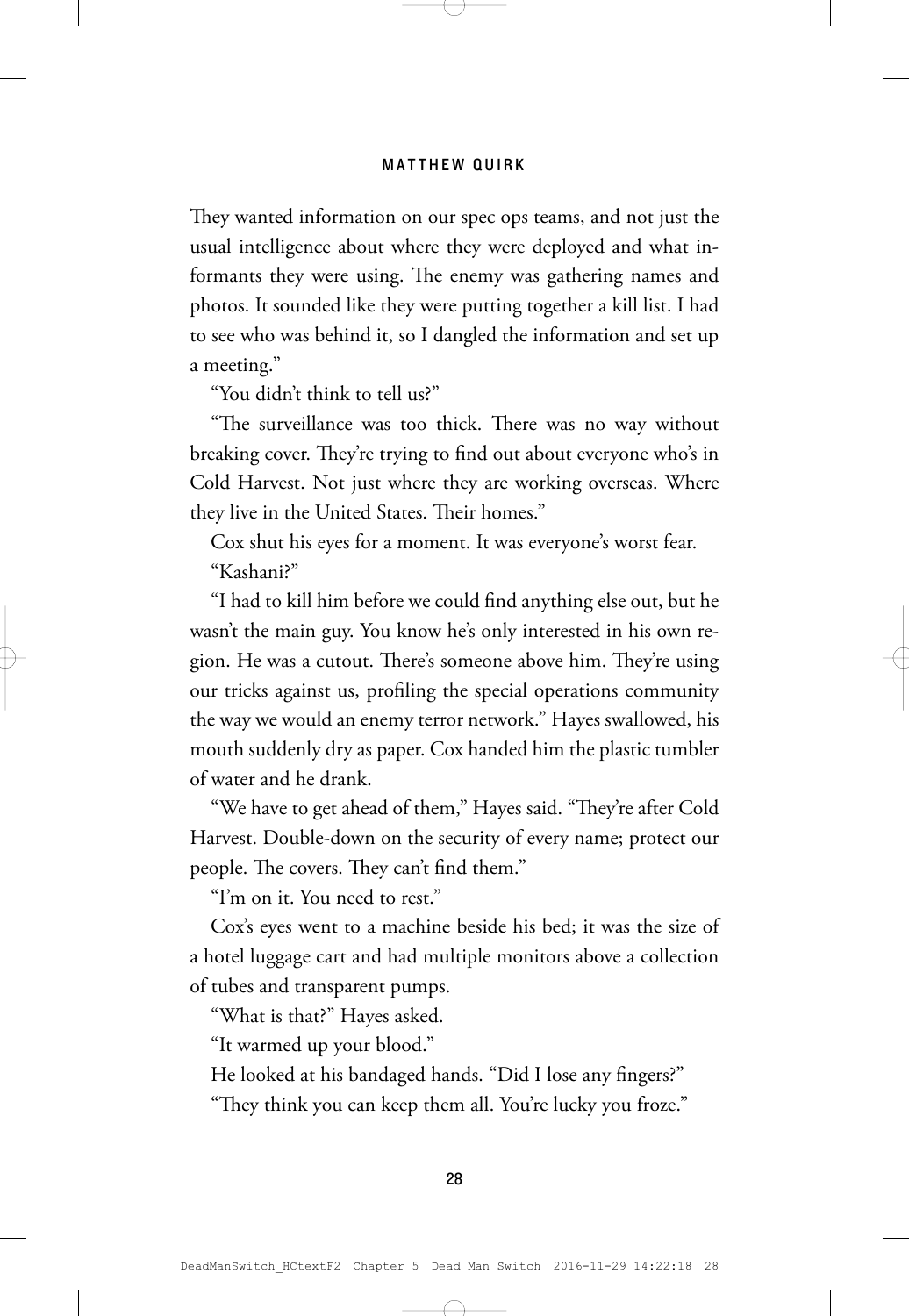Hayes touched his nose and winced. "This is lucky?"

"You can last a while longer when your core temp goes down. The docs say you're not officially dead until you're warm and dead."

"Does Lauren know I'm okay?"

"Yeah. You'll be back home in three days."

"Thanks, Cox. They want the names." Just a few minutes of talking had left Hayes exhausted. His eyes closed, and he leaned his head back. "Look out for our people."

"I will. You rest. I'm going to check on the others."

Cox walked down the hallway and looked in on another room. Burke lay in bed, his head and eyes covered in bandages. The head trauma had damaged the optic nerve.

He moved with a start.

"Who's there?"

"Samuel Cox. I'm from the Office of the Secretary of Defense."

"Oh, Jesus. Look, I didn't know that he was undercover. I didn't mean to crash his op."

"That's our fault. You're not in trouble. Do you know the man who saved you?"

"John Hayes. He was attached to our team at First Fallujah."

"I need you to forget it. You never saw him. You're going to take the credit for this, for rescuing Sanders."

"No way. It was Hayes."

"Hayes was never there."

"Is it true? Was Hayes undercover? Did he stop the DC attack?"

Cox knew the rumors that circulated about Hayes. The noncommissioned officers' networks spread information faster than CNN. Some people even believed he had been responsible for the attack in Washington, DC, the one that he had, in fact, stopped.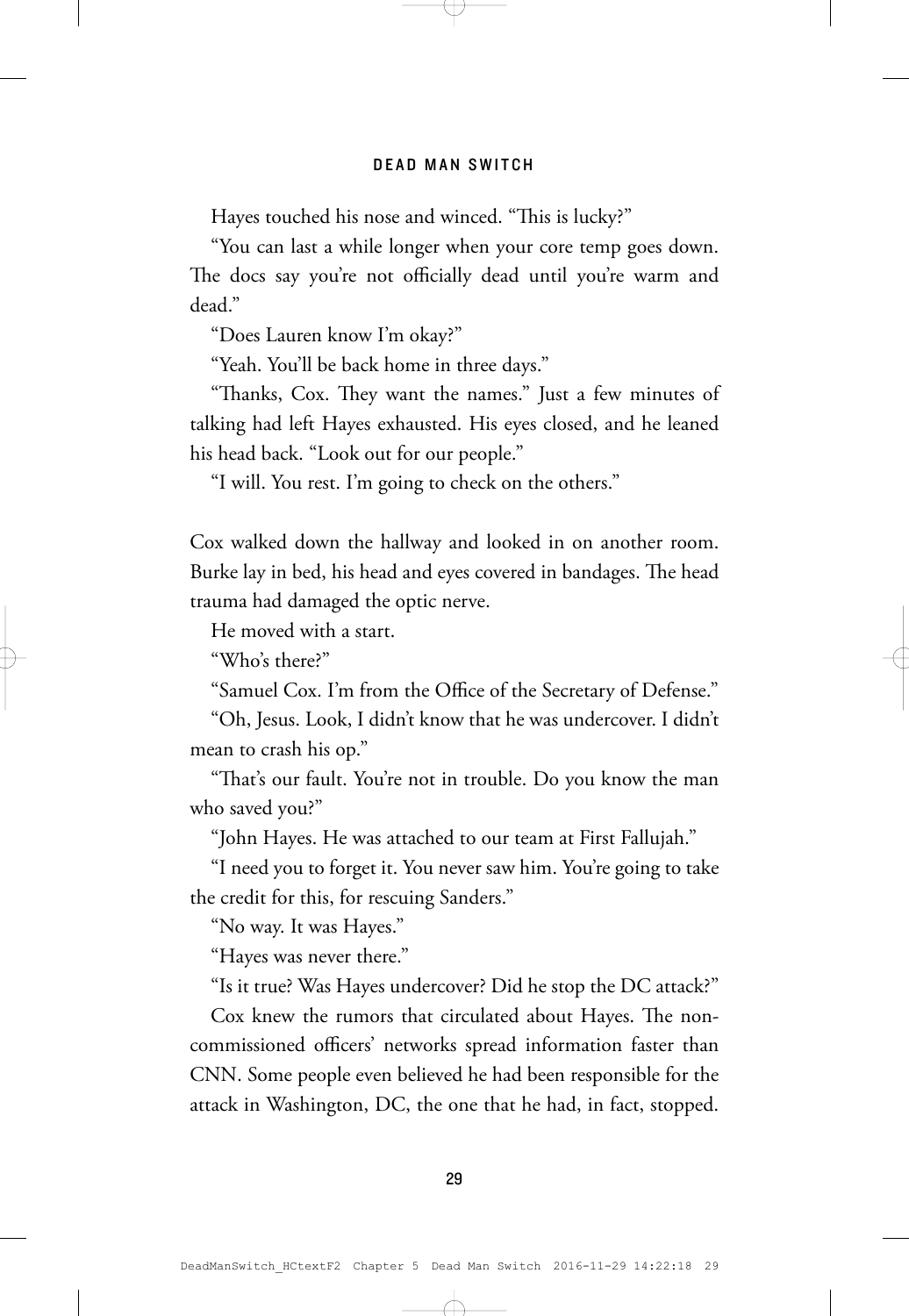The darker legends about Hayes contributed to his strength, his ability to slip in and move among the enemy.

"What I'm telling you, you can't tell anyone. Understood?"

"Understood."

"It's true."

"Then let the poor bastard go. Why don't you tell everyone the truth and clear his name?"

"It's more valuable dirty."

"The guy's a hero. He's done his time."

"I agree," Cox said as his phone buzzed in his pocket. "But it's more complicated than that."

क़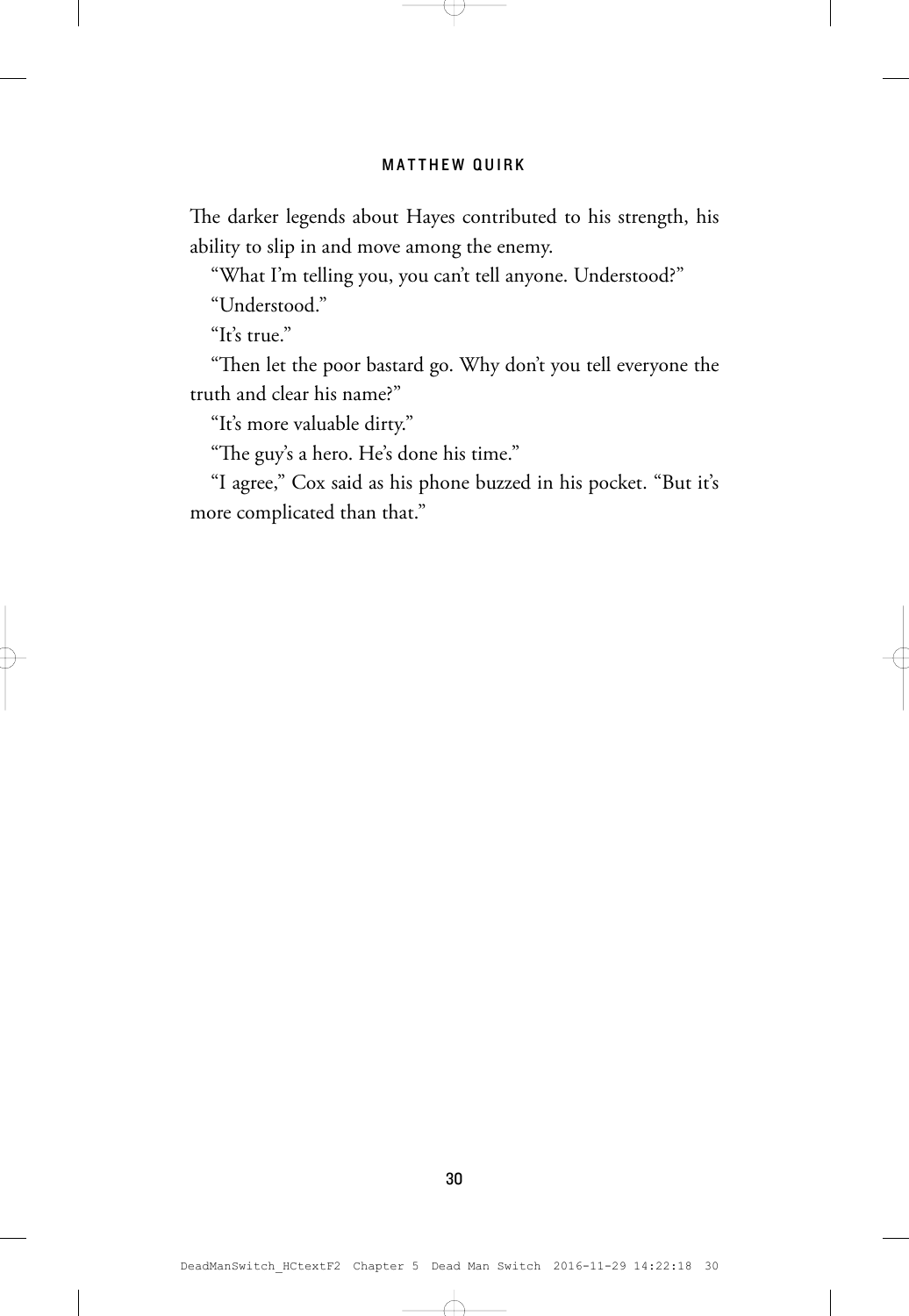# CHAPTER 6

*San Diego, Two Months Later*

BURKE FELL ONTO his back on the bed, his eyes open wide, and took a long breath. He reached to the side and pulled Tara close. He had been home for five weeks and loved nothing more than being in this bungalow in Ocean Beach listening to the waves crash against the bluffs.

Her cheek rested against his.

"Hon, are you crying?"

"Yes." She laughed. "But it's good." She put her hand on his chest and looked into his eyes. "I didn't think you were going to make it home."

The sheets were in a tangled pile near their feet. Burke listened to the baby monitor—silence.

"God bless that kid." Their daughter was a sound sleeper, and their twin boys were staying over at a friend's house.

Tara sat up and gathered the sheets around her. Burke stood and started to walk across the hardwood floor.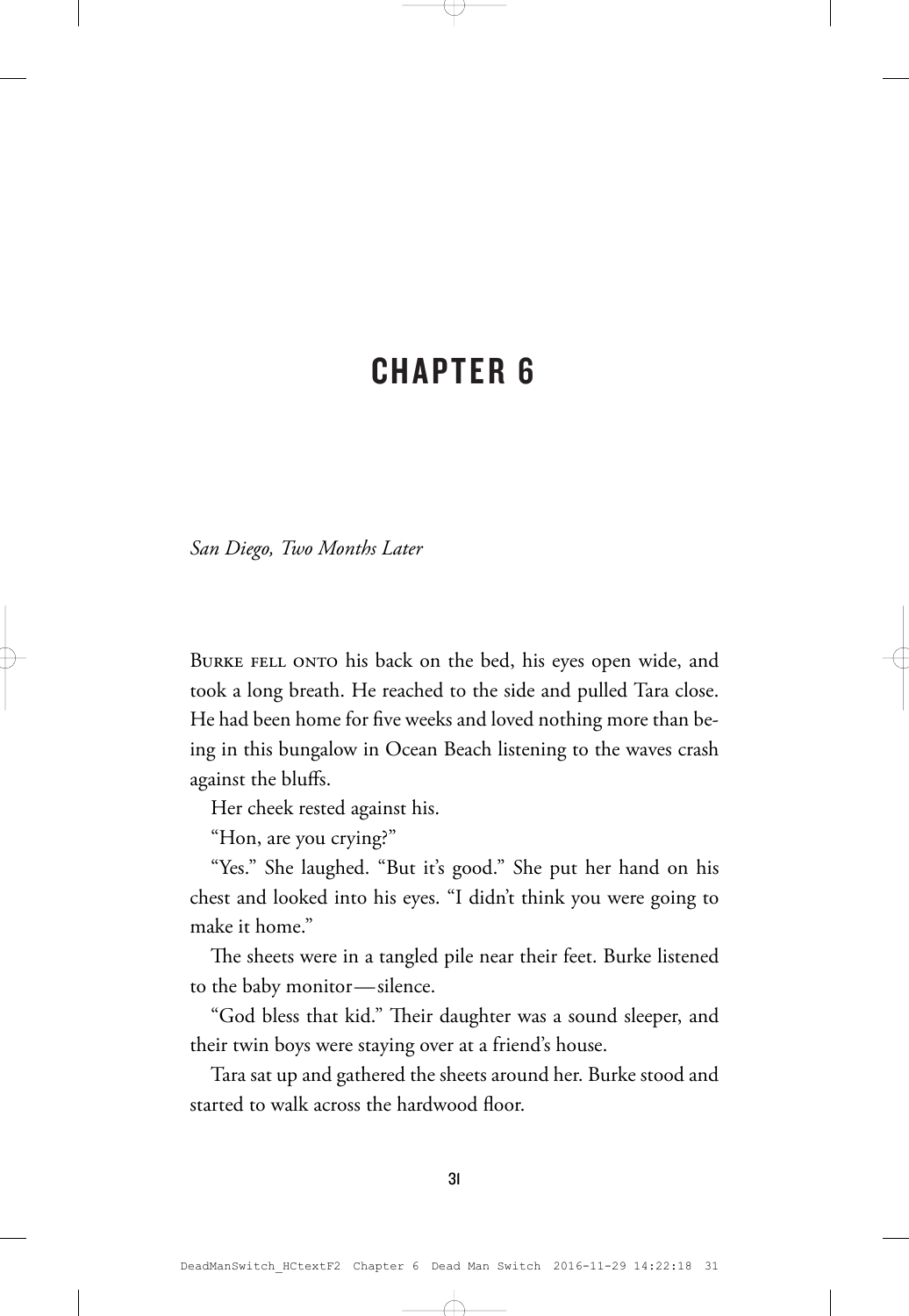"Look out for my shoes," Tara said. But he had already stepped over them.

"You always leave them there." He headed toward the door, hand in front of him, moving quickly, confidently in the dark. The house was familiar, and for years he had fought in the night, so for him, not being able to see wasn't as odd as it might have been for someone else.

The baby's cry came from the monitor.

"I'll take care of her," Tara said.

"After that let's watch a movie."

 $"But -"$ 

"Stay up with me. I'll go to the Redbox and get us something." "You?"

"Yeah, me. Take care of June, and I'll be right back." His fingers glided over the wall, found the corner. He reached down and picked up the hiking stick he used instead of a white cane. The last thing he wanted was to look like a goddamn blind guy.

"You'll be careful."

"Always. For six years, I was doing things in the dark that were much sketchier than going to get a movie. Don't worry."

She said nothing.

"You can't hold my hand forever. Come on. I'll get you a Kit Kat too."

"For a Kit Kat," she said, "sure." She was trying to make light of it, but he could hear the strain in her voice as she let him go.

The wood grain of the door passed under his fingertips. He found the knob, turned it, and felt the tip of his stick tapping on the concrete, then the open air. He stepped down, followed the front path to the sidewalk, and started toward the little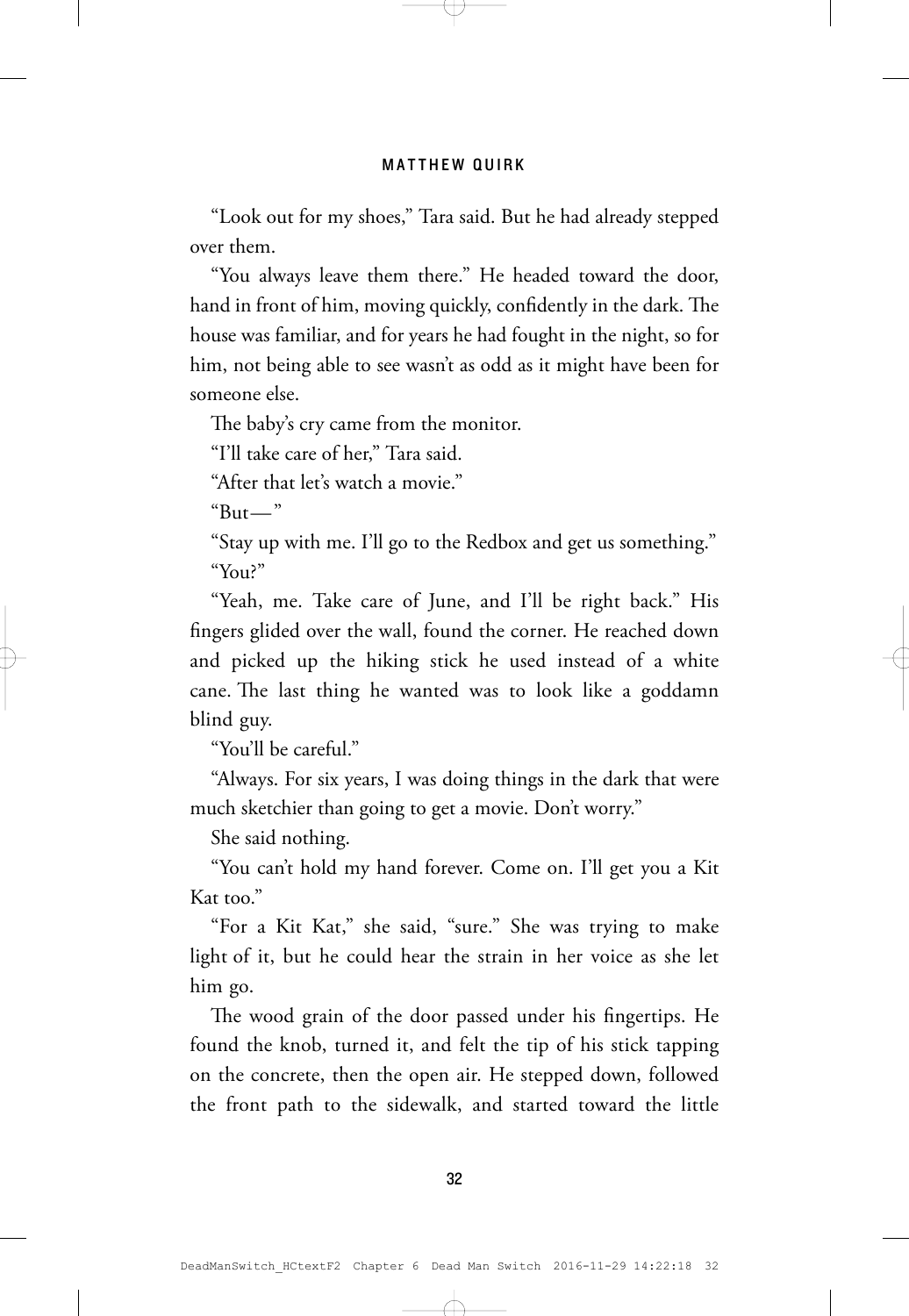downtown. Cars rushed by on Sunset Cliffs Boulevard ahead of him.

There was a man above Kashani, a man acquiring the identities of everyone in Cold Harvest. His name was Niko Hynd. He stood in the dark on the side of the road opposite Burke's house.

He was invisible on this quiet American street. Inside, the televisions threw dancing colors on the walls, and he watched people in their homes like they were animals in exhibits: daughters changing clothes, old men sleeping in their recliners, a young couple making love—Burke and his wife—only glimpsed in the cracks beside the blinds as she buried her face in his neck, trying to keep from waking the baby.

This didn't seem like a country at war, its soldiers on the other side of the world kicking down doors and tearing men and women from their families, raining death from above and killing in the dark.

No. What these people saw were American flags in car commercials. They were fat and happy. And why wouldn't they be? They didn't know the pain of wars unfolding in places they couldn't find on a map. It would never stop. They didn't see it. Didn't feel it. But that was about to change. It was only fair.

Hynd had lost a trusted associate when they'd killed Kashani. He and Kashani were both freelancers, small businessmen in the world of conflict. Hynd worked for hire and specialized in a particular kind of lethal operation: finding and finishing those whom no one else could locate. Kashani had been trying to acquire the names of Cold Harvest members on Hynd's behalf—for a price, of course—but he hadn't been careful enough.

Hynd had used the Pakistani as a middleman because he fit the Americans' narrow perception of a bad guy and would draw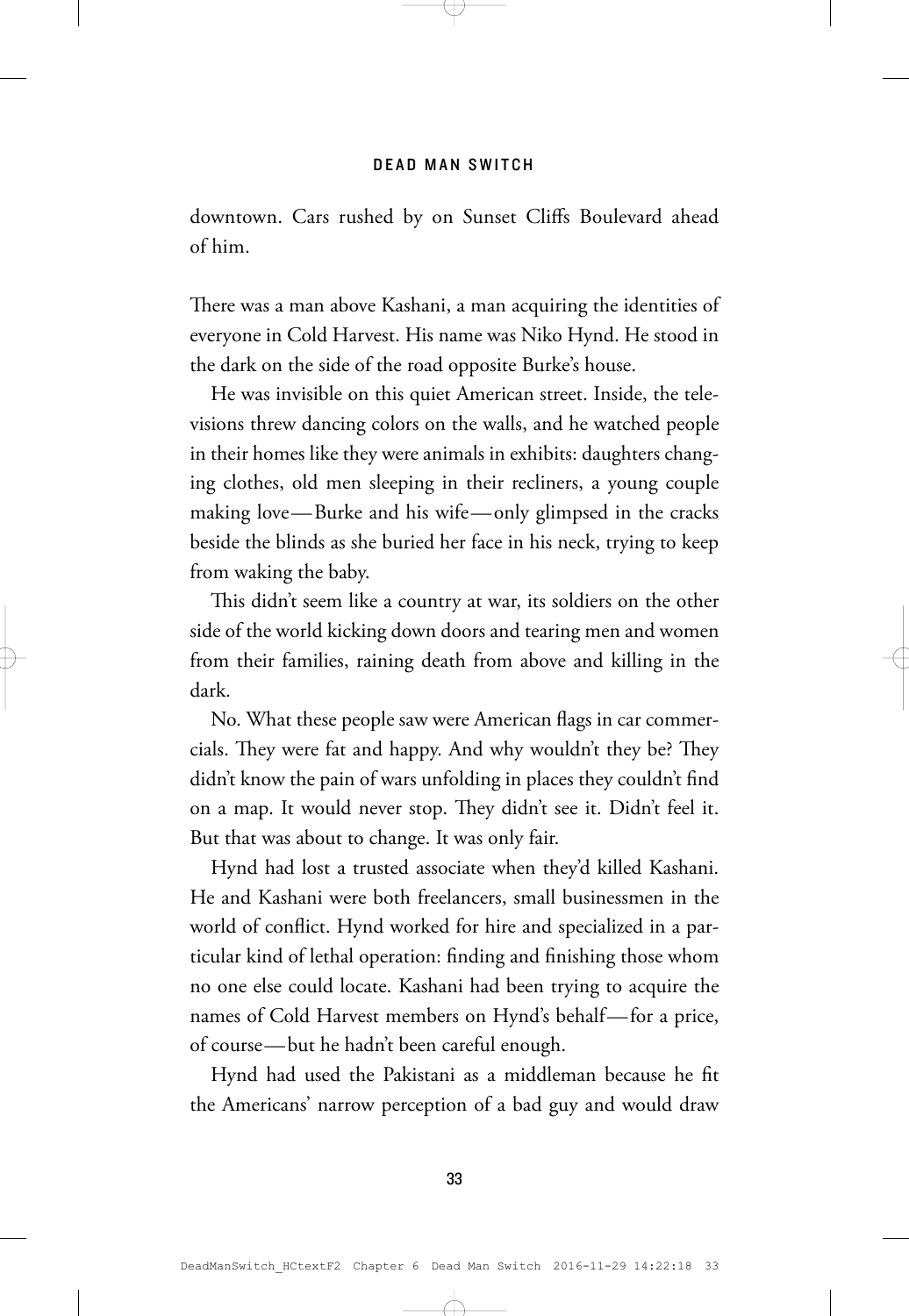suspicion away from himself. They always feared the usual suspects and rarely considered the unexpected. That gave Hynd avenues to penetrate their defenses.

He couldn't afford any more mistakes, and that's why he was here to do the work himself. He had enough names to keep going, and each death would yield more targets. Kashani's men had kept a photo of Burke, and Hynd had used publicly available onlineimage-matching software—the same technology that tagged faces in family photos posted on the web—to find an older photo of him, from before he went to the classified units, and then to trace him here.

The front door opened. A man emerged, feeling his way along with a stick. It was Burke. He had survived but lost his sight.

The wife and child were alone. Hynd checked the brass in the suppressed .22-caliber handgun and put it in the holster tight against his hip, then stepped out of the car and began tailing the man as he made his unsteady way down the street.

Burke stopped at the corner. Sounds had never seemed so clear. The cars' engines, as loud as the grind of Chinook helicopter blades, cut in and out as they passed, reflecting off the parked vehicles. He could hear the waves crashing in the distance.

He used to take a daily run here. He and Tara had walked along the old route a few times since he'd returned home, Tara burying her fingers in his forearm with fear every time he came near the edge of the cliffs. He took a deep breath, tasted the salt in the air.

A transformer buzzed to his right.

He listened, then took a step off the curb. The stick tapped along the ground. He tensed, anticipating hitting the opposite curb or a parked car's tire, but nothing came.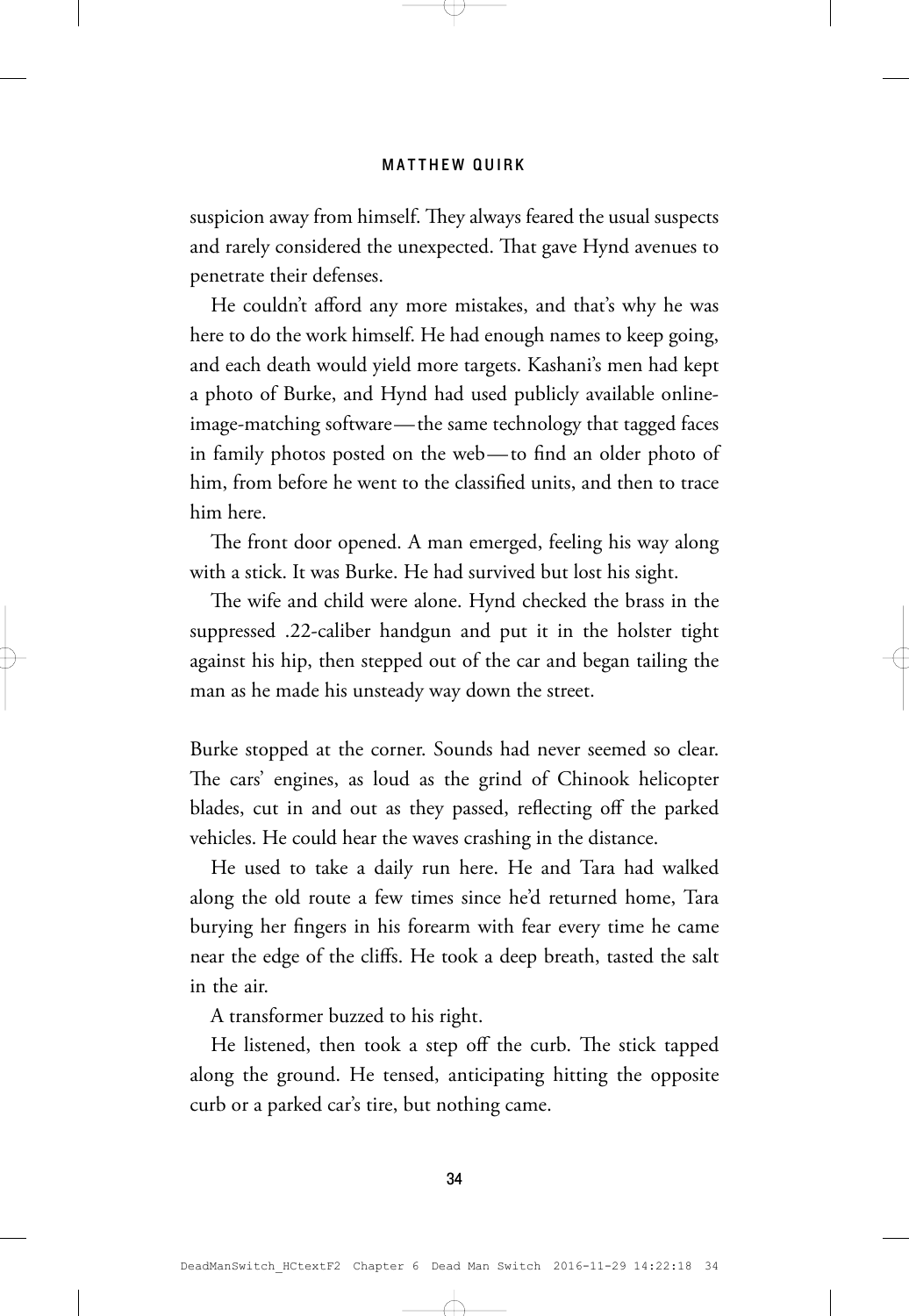Did he have the angle wrong? He moved faster. Maybe he was in the middle of the intersection or had started up a cross street. He stopped and listened, lost.

A V-8 growled, throttle open, and grew louder. The sounds bounced off the buildings. Burke moved quickly to his left while the horn blared.

A rush of wind. The truck's engine note dropped in tone as it flew by.

Burke stumbled. The curb. Thank God. He had made it across the busiest road. He stepped up, felt the soft grass under his feet, and cursed.

It was only six blocks. "I just want to get a fucking movie for my wife," he said out loud. He put both hands on top of the stick and brought his head down for a moment, then straightened up. He listened for the ocean, oriented himself.

To hell with it. He'd figure it out. He started off again, closer to the water now. Del Mar Avenue, heading toward Coronado. He had this. It was a straight shot down Bacon Street to the Redbox. He laughed about what a small thing it was, and how big, to be able to bring a movie back home.

A whimpering noise came from his left. He stopped. A man moaned, said something pleading, but Burke couldn't understand the words.

"Hello?"

"Help. Please!"

He walked toward the voice. "Are you okay?" "No. I fell. Help!"

Hynd was crying for help. He watched as Burke moved quickly toward the railing beside the cliffs with more confidence than he'd had before. He must have forgotten to be afraid. These Americans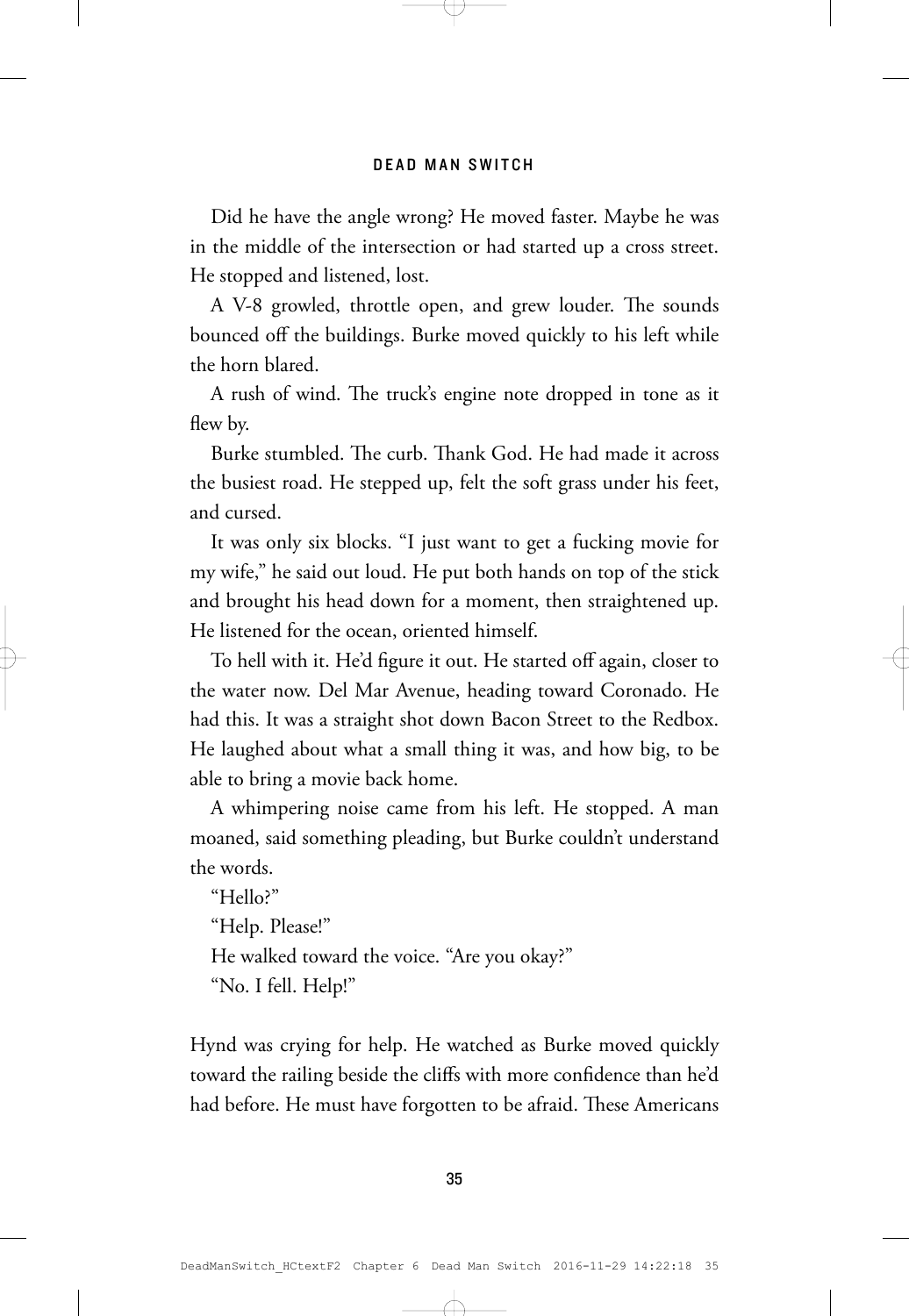believed in heroes and happy endings. That's what made them so easy to kill.

Hynd circled around quietly, the crash of waves covering his footsteps on the soft grass until he was behind Burke. The blind man placed his hand on the metal rail. Hynd stepped closer.

The handrail under Burke's palm was cold and wet. The ground shook as the waves crashed below. "Hello?" Burke said. "Are you okay?"

The pleading voice was gone. Burke reached into his pocket for his cell phone, a simple model with physical keys, not a touchscreen, that he could operate by feel. He ran his thumb over the plastic buttons, but then the phone jumped from his hand.

He reached for it, felt the railing press against his hip, and heard the plastic crack against the stone, farther and farther away, falling on the boulders at the base of the cliffs.

He heard footsteps behind him, pivoted, and swung his hand through the air. He was still fast. Whoever it was was on his other side now. He lunged in that direction but touched nothing, and as he came to the end of the blow, with all his weight on his forward foot, he felt the arms come in around his thighs. A quick wrestler's takedown from behind raised him in the air. He threw his elbow back, felt it crack against bone and heard the cry of pain, but by then it was too late. The railing hit his shins. His stomach went light, and the fall seemed so slow, so long.

Hynd walked down the worn concrete steps to the small boulderstrewn beach below the cliffs. Burke dragged himself along the sand, groaning in pain. His phone was only a foot away, but he was moving in the wrong direction. His legs were useless. Perhaps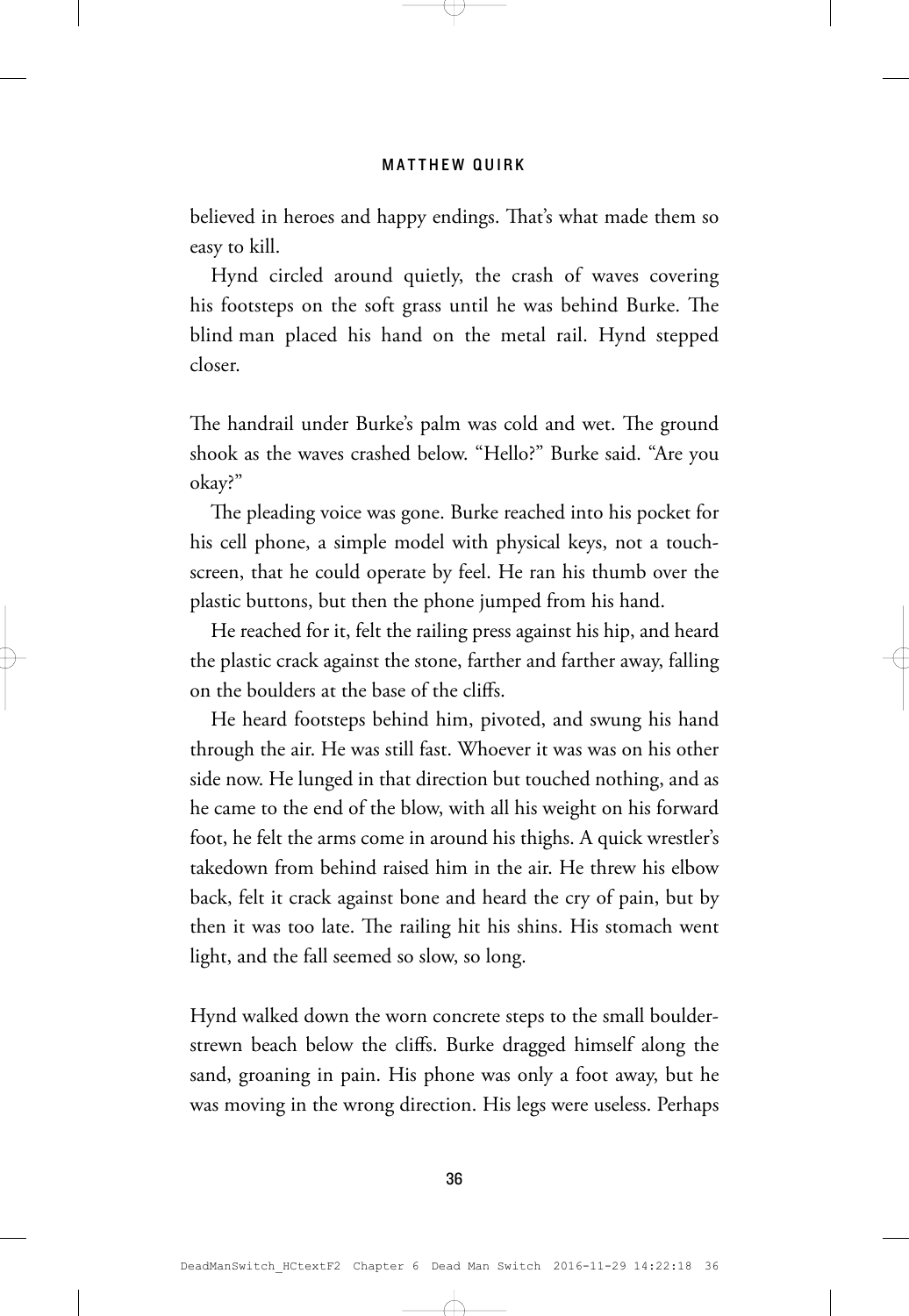Burke had injured his spine near the waist in the fall. His arm was clearly broken.

"Who's there?" Burke growled.

"What does that matter now?"

"What do you want?"

"The names of two men in Cold Harvest. For that I'll let you live."

Hynd loved these moments. People spent their whole lives trusting in myths, abstractions like honor and sacrifice that the powerful feed to the weak-minded to control them.

Only when faced with death were they able to see what they really believed in, to cut through all the bullshit.

"What?"

"Two names. Give me men without families. You deserve to live, surely, after everything they took from you."

Hynd considered himself a student of human nature. It was his greatest weapon. If he could dissect his opponents' beliefs, their most deeply held fears, then he could predict their behavior, and if he could predict that, he could control them and kill them. This moment before death was his laboratory.

Honor or your life. That was the choice. It was a fate worse than death for many of the victims, to abandon their values and realize in the end that they were hypocrites.

Hynd watched Burke as he dragged himself closer.

"I'm going to kill you," Burke said.

Bluster. Typical. Hynd grabbed the man's collar and the sleeve of his good arm and pulled him along the sand. Even injured as he was, Burke fought back with the broken limb, and Hynd heard it grind. He hauled him into the shallow surf. It surged past them with each breaking wave. The moon was full, and the tide would rise six feet by morning.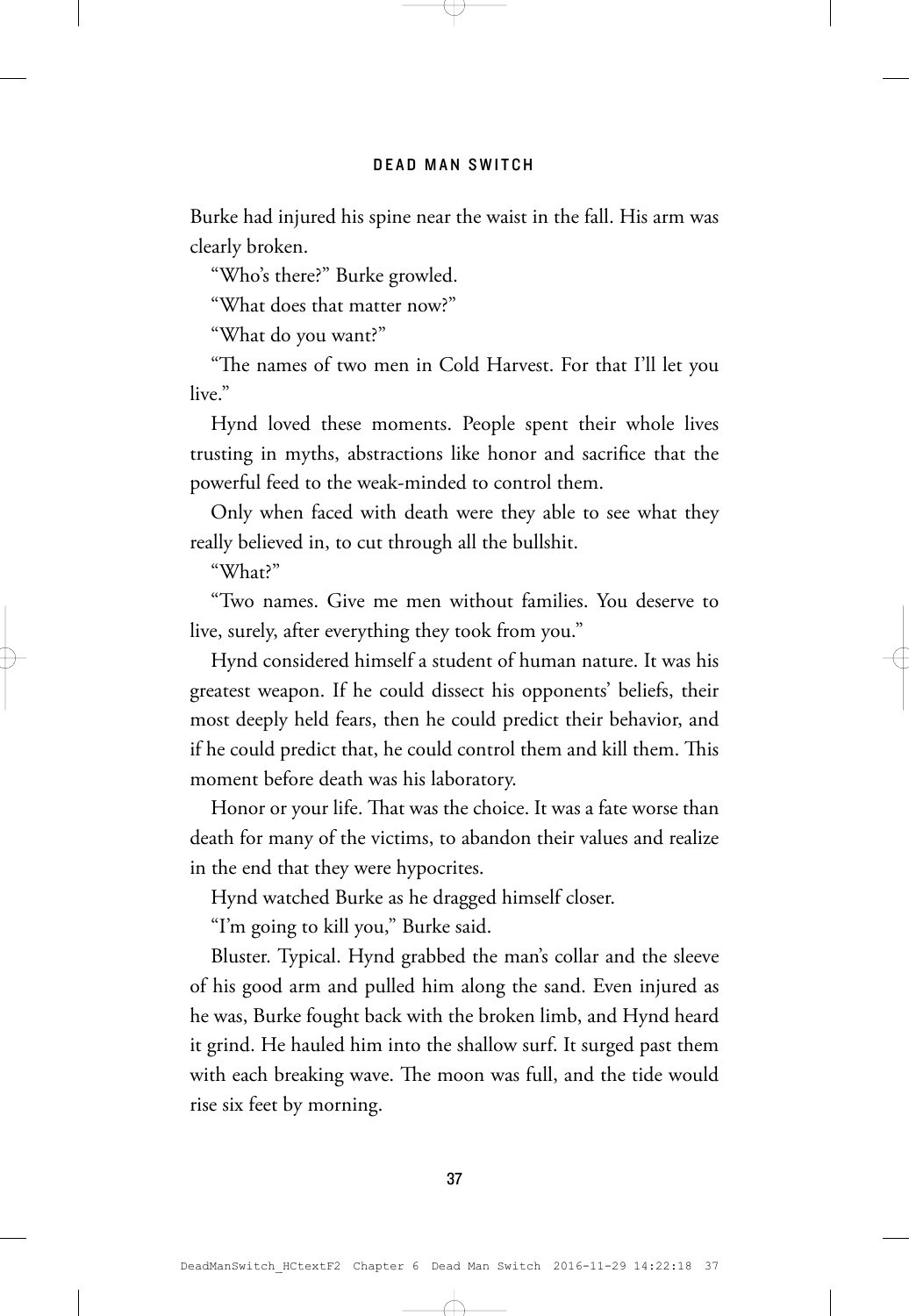Hynd leaned over and held him under the cool water while he struggled, fighting until the end.

It took four minutes.

Hynd climbed the stairs and returned to his car. His legs were still cold and damp with salt water. He drove off, and a moment later, he saw a flashlight bobbing four blocks from where Burke had fallen. It was the man's young wife with her baby cradled to her chest in a sling. Hynd doubted she would find the body before the sea claimed it.

A symphony played on the radio. He turned the volume up as the woodwinds picked up the melody from the strings. He pressed down on the gas and took a curving road over the hills of the peninsula toward the freeway.

He had the list of targets memorized, and in his mind he scratched out one name.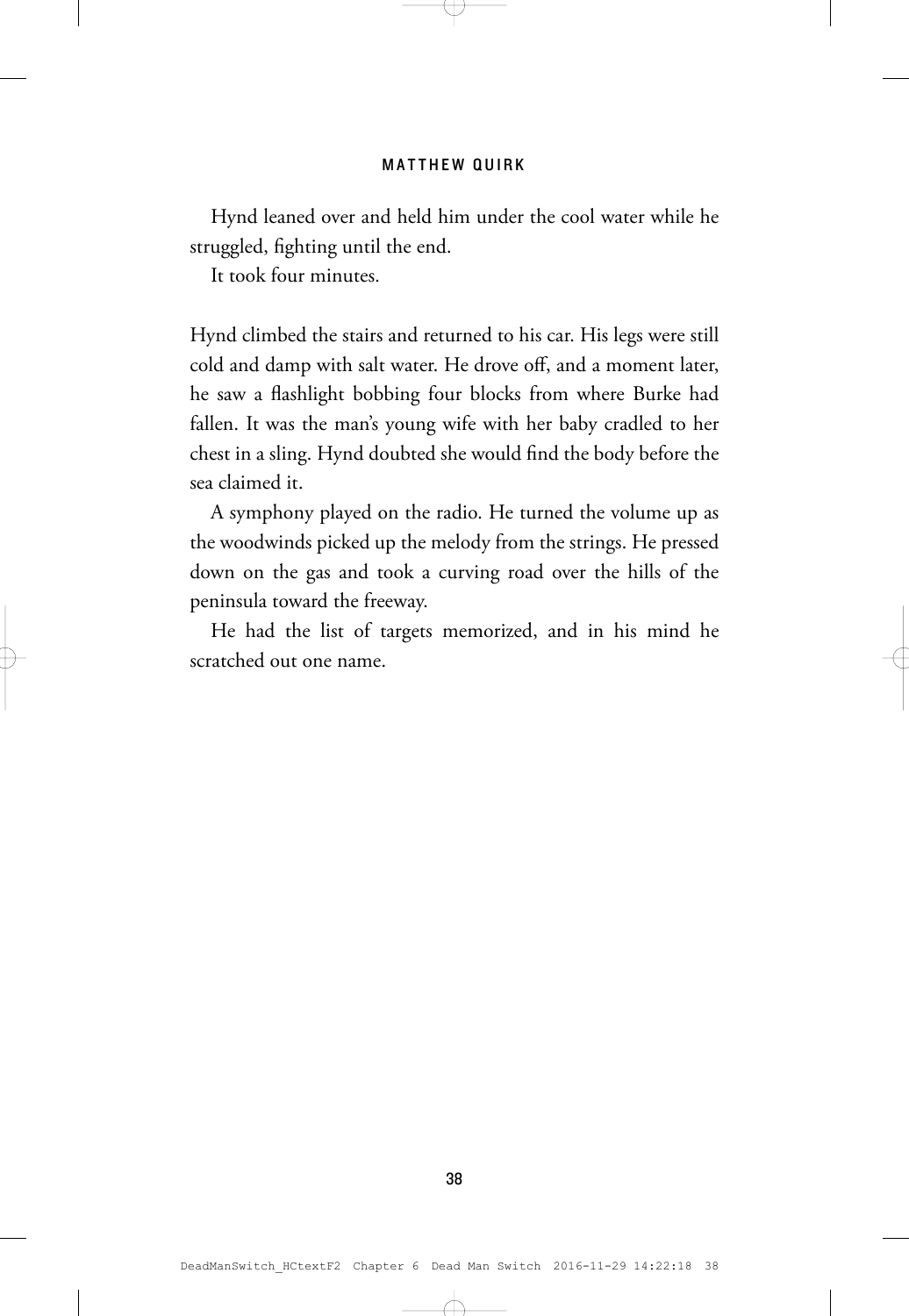# CHAPTER 7

THE CLASSIFIED PHONE rang, a distinctive warble. Hayes put down his coping saw and trotted across the upstairs hall to his office. The pain radiated out from his knee, a manageable but insistent sting. He'd torn his medial collateral ligament. It hurt ten times more than tearing the ACL but it was a quicker rehab. He spent two hours a day on the exercises and was well ahead of the protocols.

"It's Cox." A pause. "Burke is dead."

Hayes let out a long breath as the coldness spread through him, that strange instant of numbness whenever he heard of a fellow teammate down.

"How?"

"Fell off the cliffs near his house."

"Foul play?"

"No clear evidence. He might have fallen, or he might've taken his life."

"I can't see him doing that."

Hayes and Burke were members of a small community of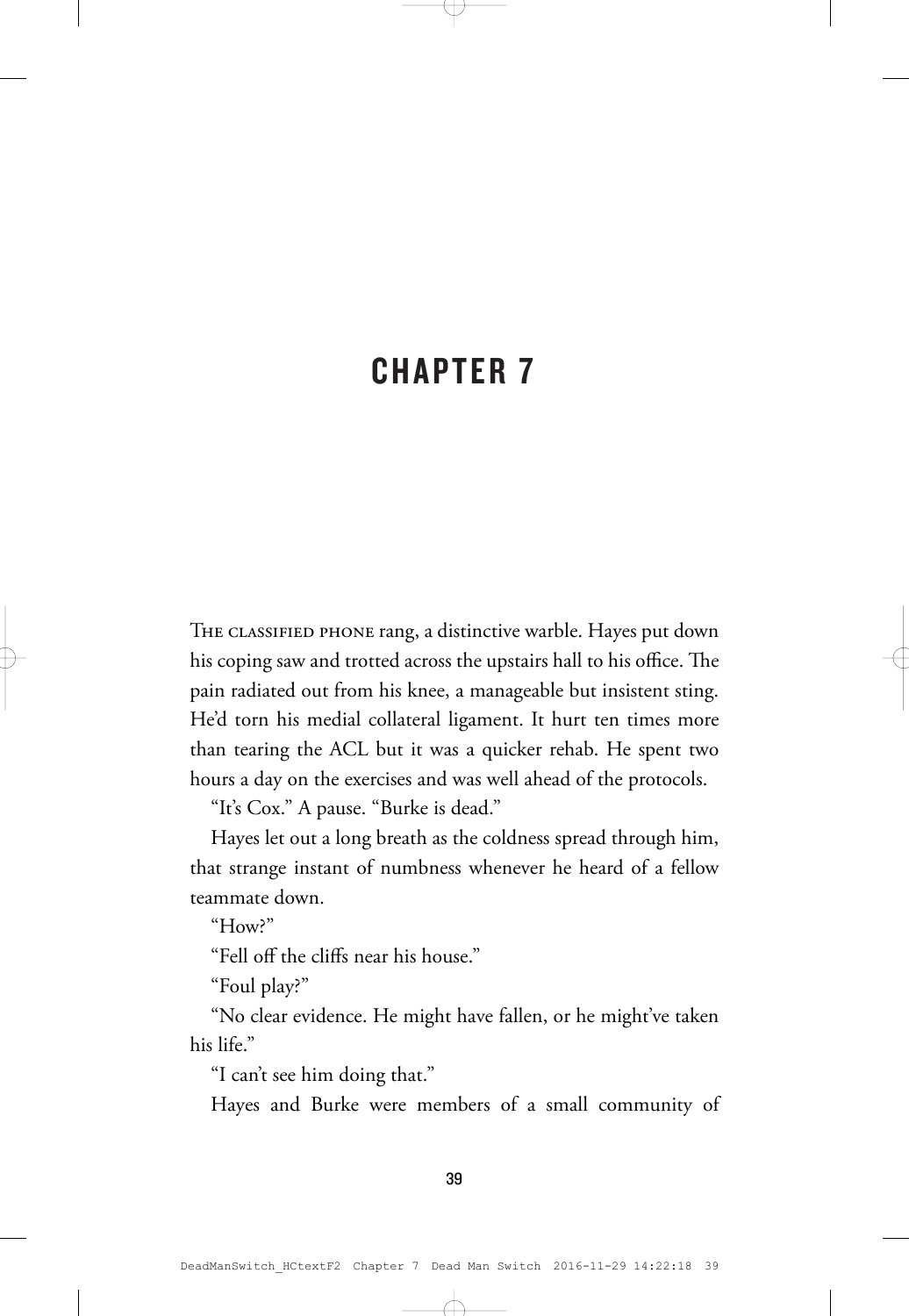special operations soldiers. They had cross-trained with the CIA and acquired the intelligence tradecraft needed to perform operations undercover and alone.

The line between spy and fighter had blurred to the point where it disappeared. The CIA would borrow or hire the most experienced military shooters from the classified units for its direct-action branch, and spec ops would temporarily use CIA authority when it needed to go into nations where there was no state of war, a practice known as sheep-dipping. There were even cases where the legal authority was written so that teams could switch back and forth between military and CIA control as they moved across borders on a single mission.

Some of the best graduated to Cold Harvest, and they had no legal authority. Their only protection was their own tradecraft. There were no more than fifty.

Ever since Hayes had come home, it had bothered him, the number of Cold Harvest deaths over the past couple of years. Five that he knew about. One member had died from a heart attack, another in a motorcycle accident. The latter was depressingly common in the military. Motorcycles killed more good soldiers than enemy fire. But now Burke was gone, so soon after he had come across Kashani's plans.

"Was he involved with Cold Harvest?" Hayes asked.

"He worked with them on a few operations."

Maybe they had ID'd him somehow while he was in custody in Pakistan and traced him here.

"This wasn't an accident. I told you to protect those covers."

Hayes heard a scratching on the hardwood floor outside his office.

"We did everything we could," Cox said. "We don't know how they found him."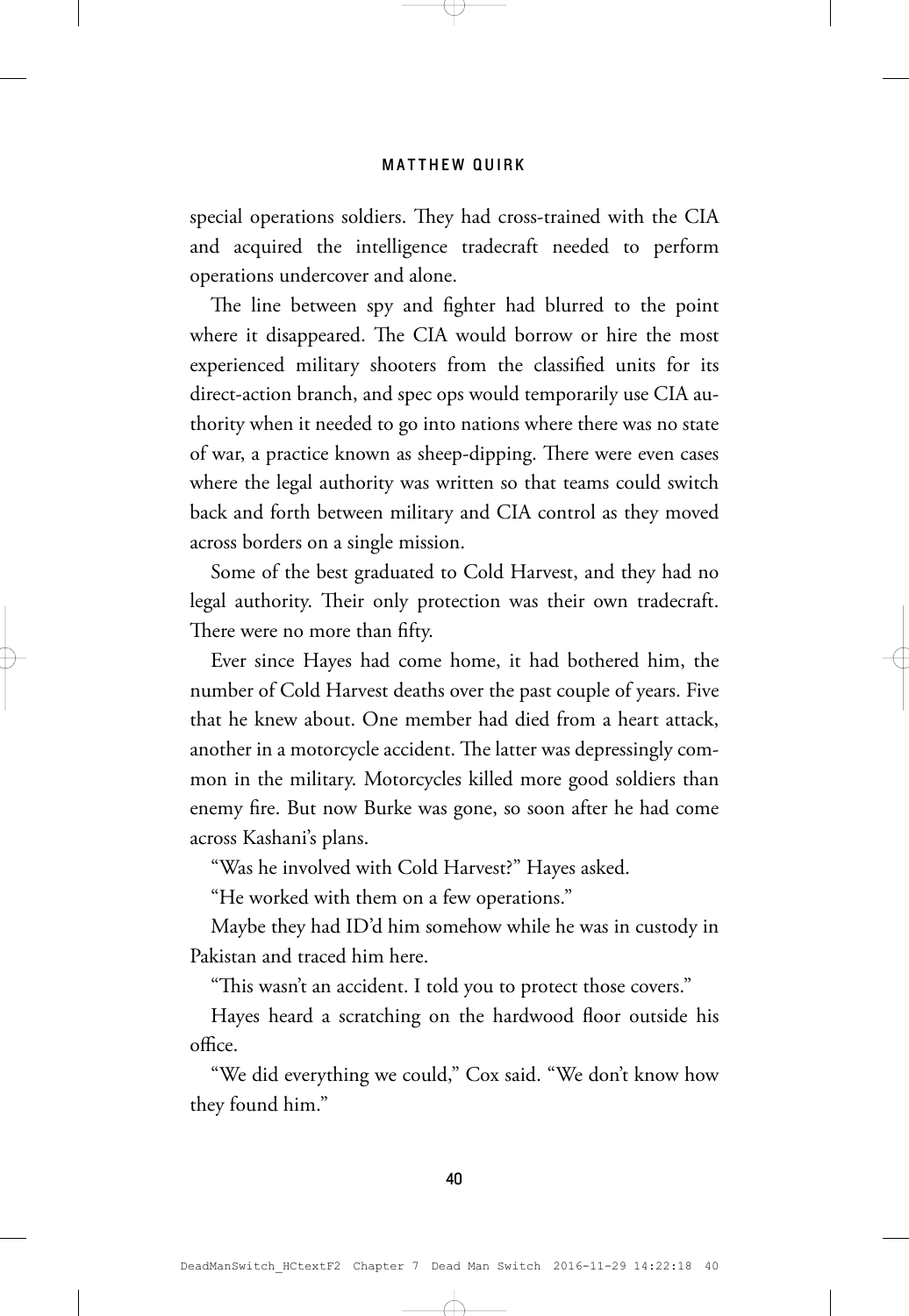"But this isn't the first death."

"I know," Cox said.

"It can't be a coincidence. Do you think someone has gotten inside the classified programs, inside Cold Harvest? That our enemies have the names somehow?"

For a moment there was no response except for the sound of Cox's breathing, and then finally he said, "Yes."

Hayes's first instinct was to drop the phone, get his Mossberg shotgun, take Lauren and Maggie and put them in an interior room. But he had always been careful; he lived here at home with as much caution as he had abroad, undercover. He never stopped watching for surveillance.

No one but Cox and a few other friends he'd had for decades knew where he lived. Every time he went out to a base, he ran a countersurveillance route when he returned to make sure no one was tracking him to his home.

He had Lauren take precautions as well and taught her how to spot someone following her. He knew she resented it, the air of paranoia, as she should, but it was to protect them all. Even when Hayes left the war behind, the war never left him.

"I didn't want to call," Cox said.

"It didn't stop you. You want me on this?"

"I thought it should go to you first. A lot of these people came up under you. And ..." He hesitated.

"I can think like a killer. You're not going to hurt my feelings." Hayes had never actually been part of the program, though he'd helped train its first members.

He heard rustling from the door.

"We need you on this. It's Black One." Code for the highest priority, from the president, although there was never any recorded link between the White House and Cold Harvest.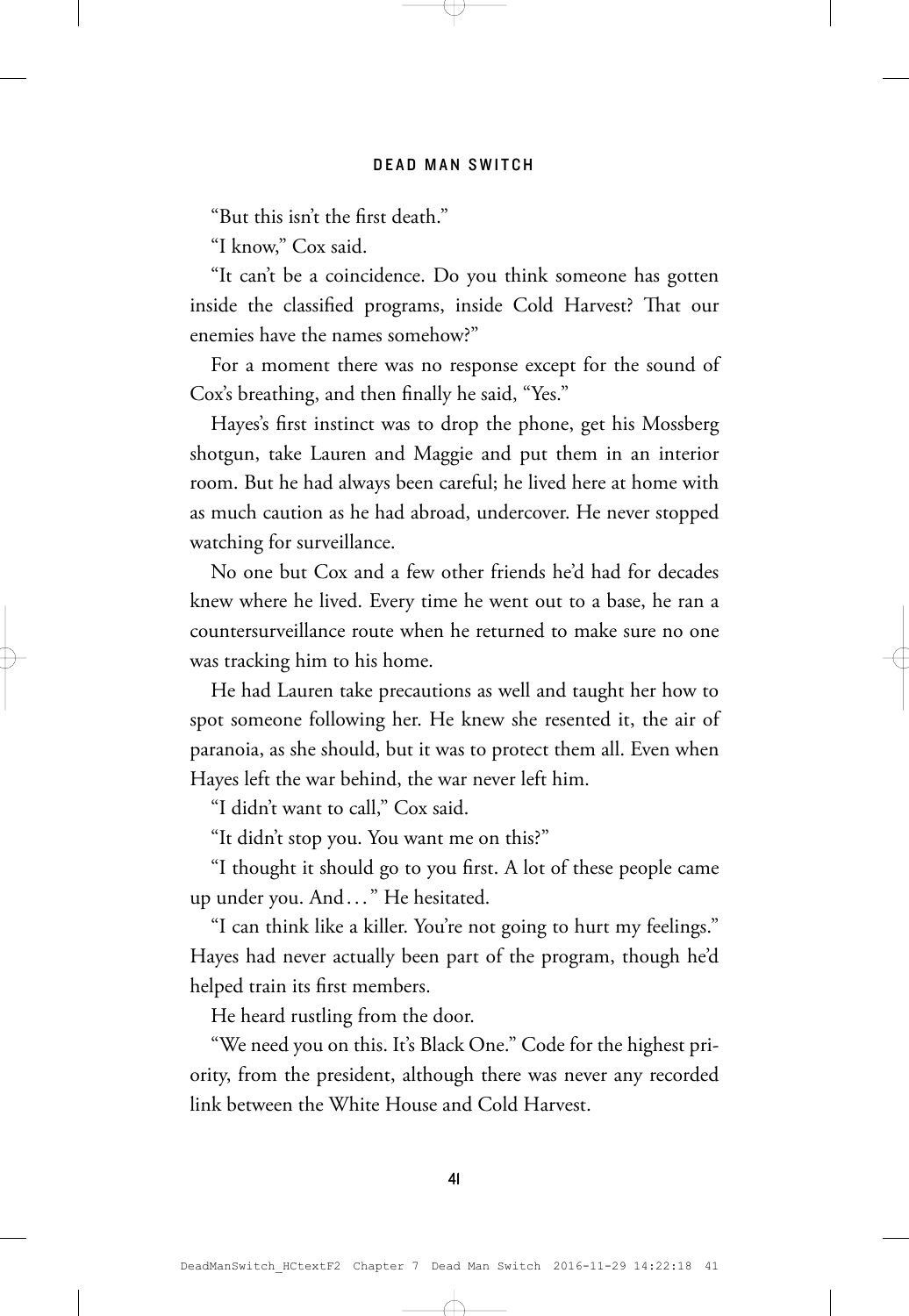"This is ugly, Hayes. Someone might have penetrated the program. I want you to have open eyes. If you take this job, you'll be a target as well."

The scratching grew louder.

"When is Burke's funeral?"

"Two days."

"I'll have an answer for you then."

He ended the call, went to the door, opened it, and quickly buttonhooked around the door frame. Old room-clearing instincts, drilled into him in the training facilities known as kill houses. A cardboard box sat in front of the door, shaking left to right and giggling.

Then his daughter jumped up and screamed, "Surprise!"

Hayes rubbed his forehead and took a few deep breaths. Lauren came up the stairs and stood at the end of the hallway, stifling a laugh.

"I had nothing to do with it. I swear."

He picked up his grinning daughter. "Did I scare you?" she asked.

"You sure did, sweetie."

Nothing better for a man with poorly managed low-grade PTSD than a preschooler who loved surprises.

Hayes lowered her to her feet. "Why don't you go pick out a story."

She ran down the hall.

"Work?" Lauren asked.

"Yes."

"You're going back?"

"I haven't decided."

Half his toes were still black, the skin continuing to come off in pieces. He had just taken off the knee brace.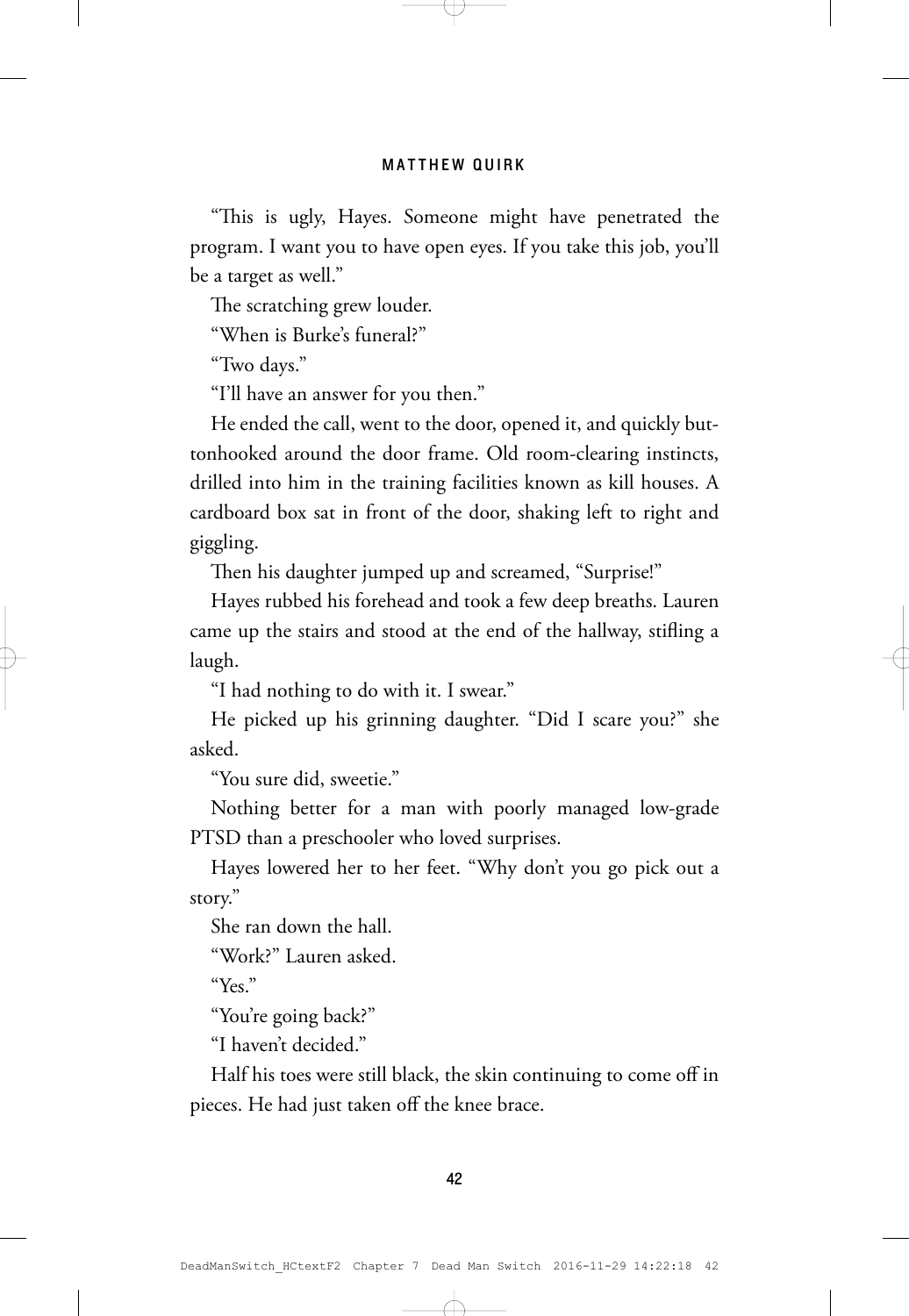"I won't tell you what to do. That was never our arrangement."

She knew what it meant to him, to protect the people he worked alongside. They were as close to him as brothers and sisters.

Maggie came out with a Dr. Seuss book. "Daddy!" Black One. The highest priority. Hayes lifted his daughter. No, not the highest.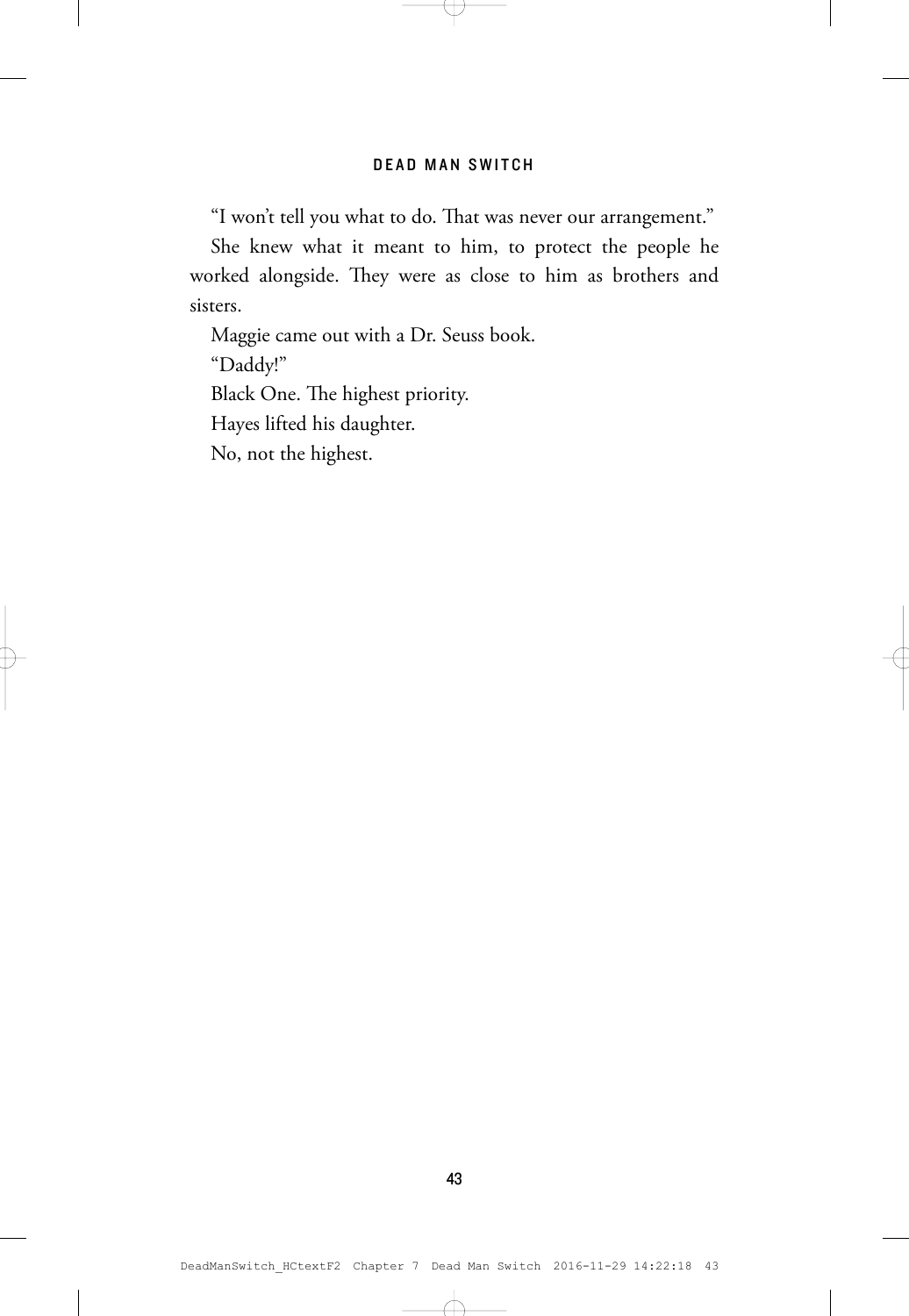## CHAPTER 8

HAYES KNELT IN front of the casket. It looked like Burke. They had done a good job, all in all, but there was something off about the hands, like they were two wooden paddles. They never got the hands right. Hayes had buried a lot of his boys. He hated funerals, hated the way the dead men's faces always looked old and tranquil, at peace. He'd never seen Burke rest easy. Even asleep, he'd been like a coiled spring.

Hayes rose from the kneeler. The funeral would take place at Arlington later that day. Burke's father and grandfather were buried there. This was an early visitation being held for classified personnel at Fort Belvoir, a base on the Potomac south of DC with a long history of black army intelligence work. Lauren and Maggie were in the sitting room just outside. As Hayes waited to speak to Burke's widow, he saw an old teammate, a man named Drew Ochoa. He had come up to Team Six through the navy's explosive-ordnance disposal programs, and he and Hayes had worked together hunting down high-value targets and chemical weapons in Syria.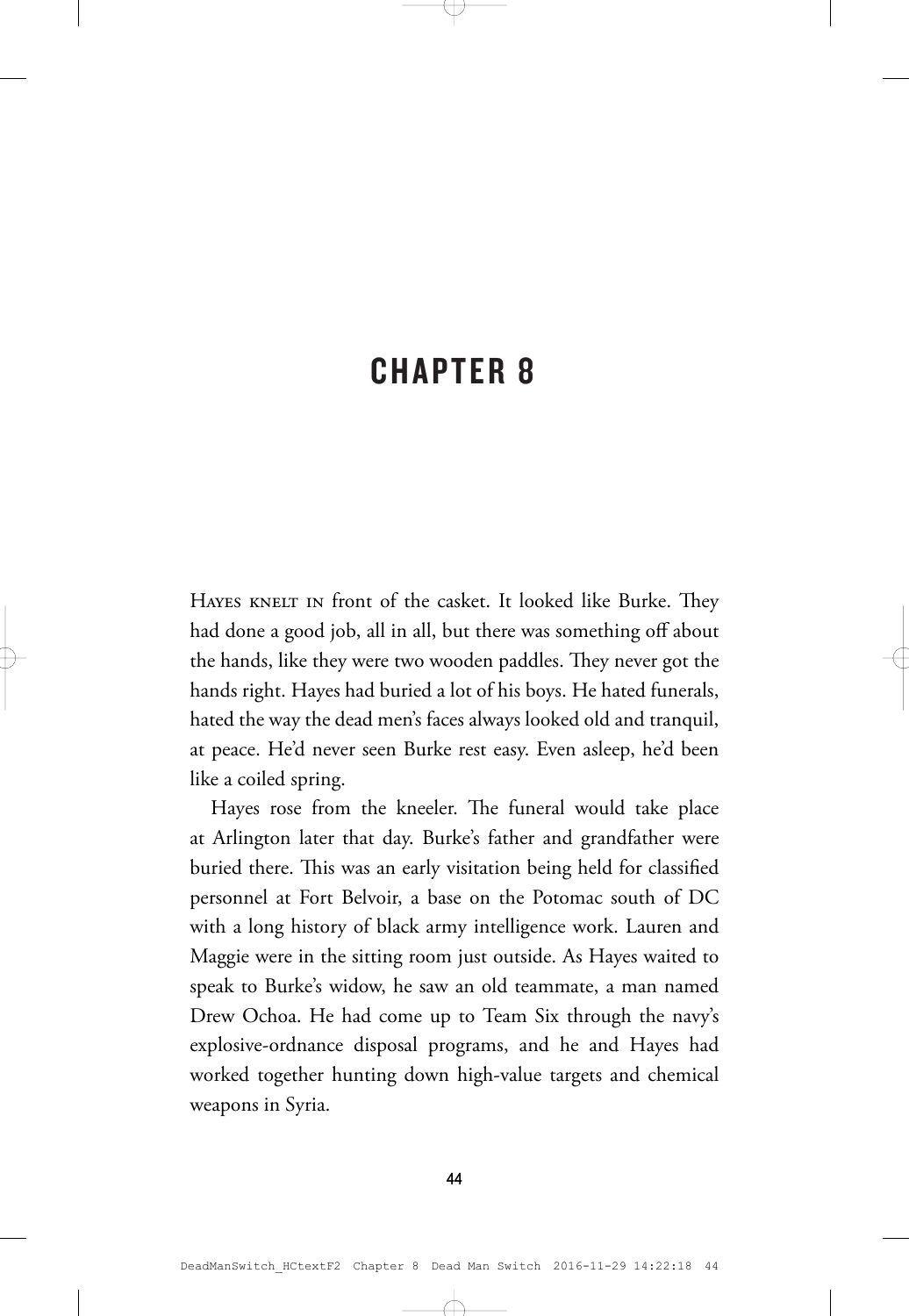"Good to see you," Drew said, then he took Hayes's hand and wrapped his arm around him. When Drew stepped back, Hayes glanced down at the man's fingers. Drew flexed them and smiled slightly.

Drew had been taken by the enemy while on a patrol in the eastern deserts, and Hayes had pulled him half dead out of an al-Nusra cell, literally a metal cage, twelve days later. His captors had bound his wrists so tight with battery wire, they'd nearly cut the radial nerve on one hand. The medic thought he might never be able to use it again. Hayes hadn't run into him since, so he was glad to see it was working.

"Thanks," Drew said.

"Of course." Hayes reached up and squeezed his shoulder.

That was it. They didn't do much talking about the past. Drew dipped his head toward Burke's wife, Tara, who sat at the end of the front row of chairs on the far side of the coffin. It was Hayes's turn to offer his condolences. He walked to her.

"I'm John Hayes. I worked with Connor. I'm so sorry for your loss."

"Thank you for coming," she said, and then she looked at him more closely. "You were with him . . . " She raised her hand to her eyes.

"I was."

"You were one of the men he saved."

"Yes. I'll never be able to repay him."

Her gaze drifted toward the casket. Hayes looked at the last few mourners behind him, waiting. But Tara reached out and touched his arm, raised her face to his. There was something about Hayes that made people trust him.

"People are saying that he jumped," she said.

"That doesn't sound like Connor."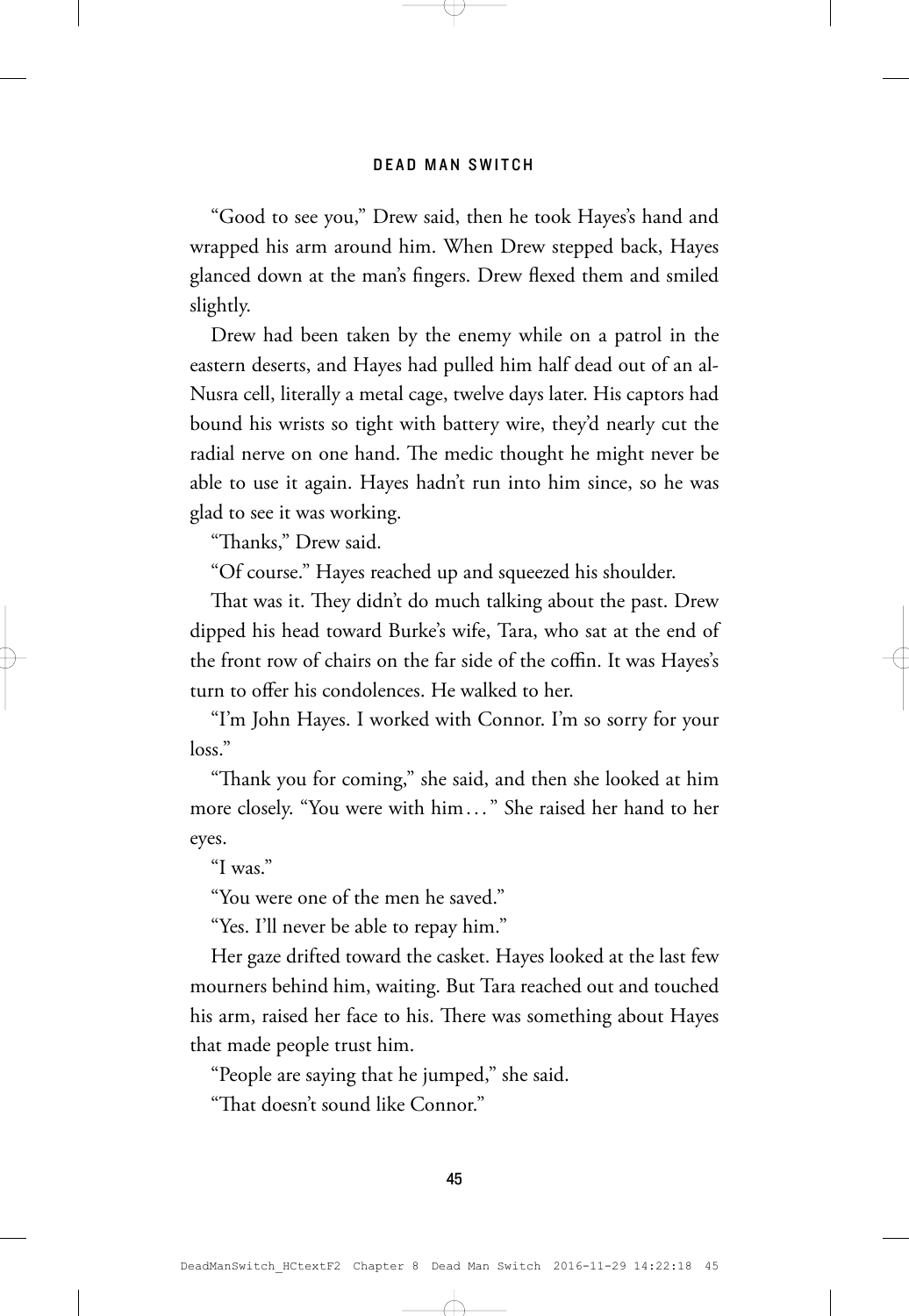"Then why would he go near those cliffs?"

"I don't know. But he never gave up and never backed down from anything."

Five other men had been killed. Burke had been murdered too. He wanted to tell her that he would hunt down whoever had done this. But there was nothing Hayes could say. He had sworn, and sharing these secrets was dangerous.

Hayes hated the evasions, hated holding information back from Lauren, disappearing, waking covered in sweat and not being able to talk about the memories that stalked his sleep. The men he had killed, the men who had left him to die. Deceiving the ones he loved seemed colder than the violence he faced downrange. He could never get used to it.

Tara Burke's eyes narrowed and she looked at Hayes with something like disdain.

"I know that face. What aren't you telling me?" She shook her head and looked at his wedding ring. "You men and your lies. Honor isn't going to raise my kids. You were supposed to protect him. Get out now. Be with your family. The rest is just—"

She buried her face in her hands and took four long breaths.

"I'm sorry," she said. "I don't know what I'm saying."

Hayes laid his hand on her shoulder. "It's okay."

"He was a good guy," she said.

"The best." Hayes put his arm around her and she cried quietly for a moment, then straightened up.

"Thank you for coming," she said in a flat tone. She was bottling everything up, pushing him away.

Hayes left her with the next mourner. In the entry hall, outside the viewing room, one of Burke's boys was playing with Hayes's daughter. He slipped his arm out of the sleeve of his small blazer and then started turning in circles, trying to get it back in.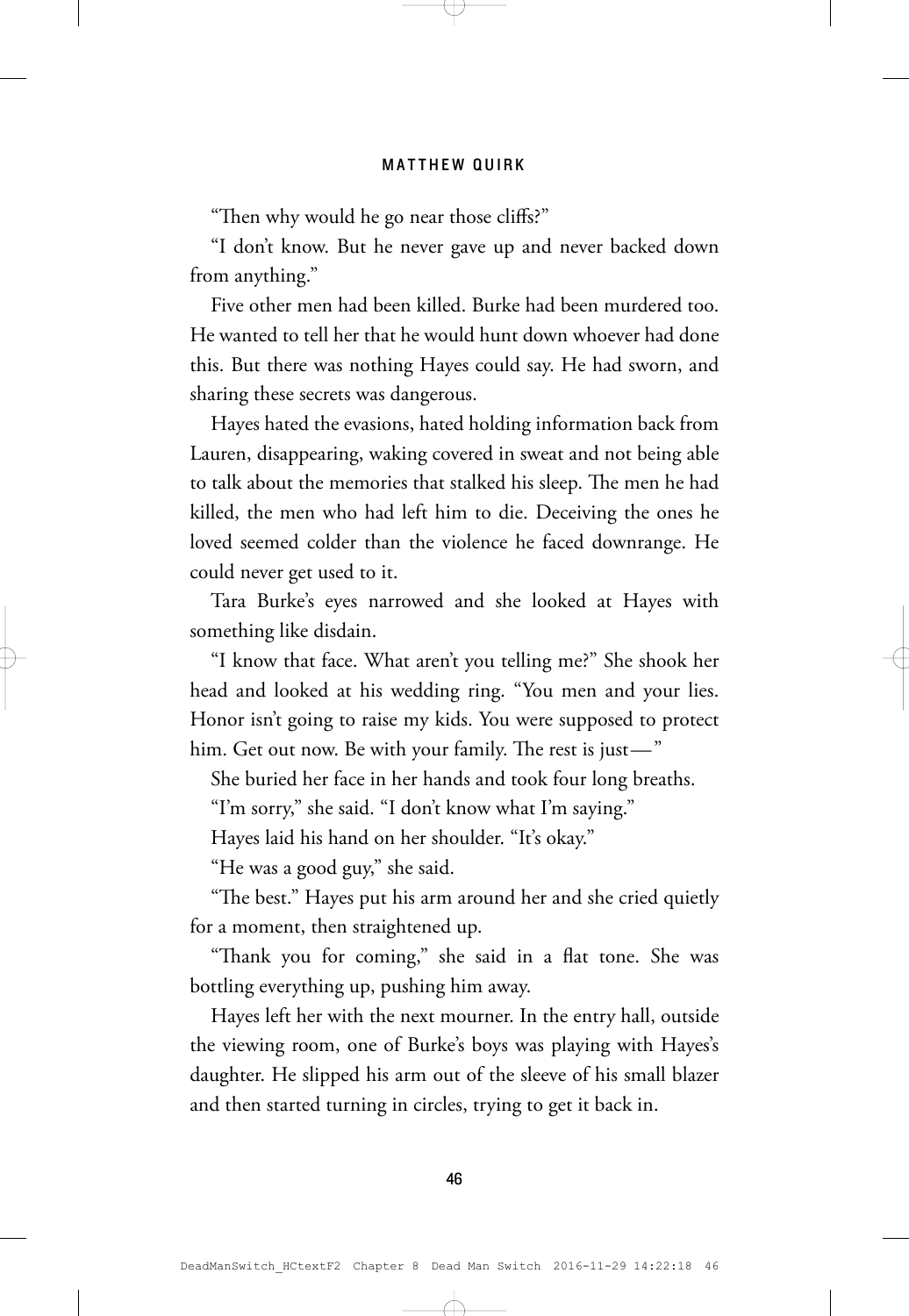"How many kids does she have?" Lauren asked Hayes when he joined her.

"Three."

She shook her head slowly.

"I know. The team wives will take care of her out there, though she might come back to the East Coast to be closer to her family."

"It doesn't make sense," Lauren said. She had been to too many funerals, seen too many young widows. "What's happening, John?"

He took her to the side.

"Someone is hunting us down. The command wants me to come back," he said. "To find out who's behind this, to stop them."

Hayes had been in exile when his daughter was born. He didn't see her until she was two, when he was finally able to return home. It took him months to break through with her, for her to stop hiding behind her mother's legs when he came into the room.

He knew the risks; he didn't want to leave his wife a widow, like Tara and the others. But he couldn't stay at home and wait for another silent kill. What if they came for his family? He'd lost the closest thing he had to a father to the network behind the DC attack, and they had threatened his wife and daughter.

Now the enemy was inside the United States. Hayes couldn't protect his family by sitting on his hands at home. He could protect them by closing on whoever was behind this and putting him in the ground. He knew it would make him a target, that the killers might never stop coming after him. So be it.

His wife was strong. She had family not too far away. She and Maggie had been okay without him. He might not get to see Maggie grow up, but he was willing to pay that price to keep her safe.

"I'm going after them," he said.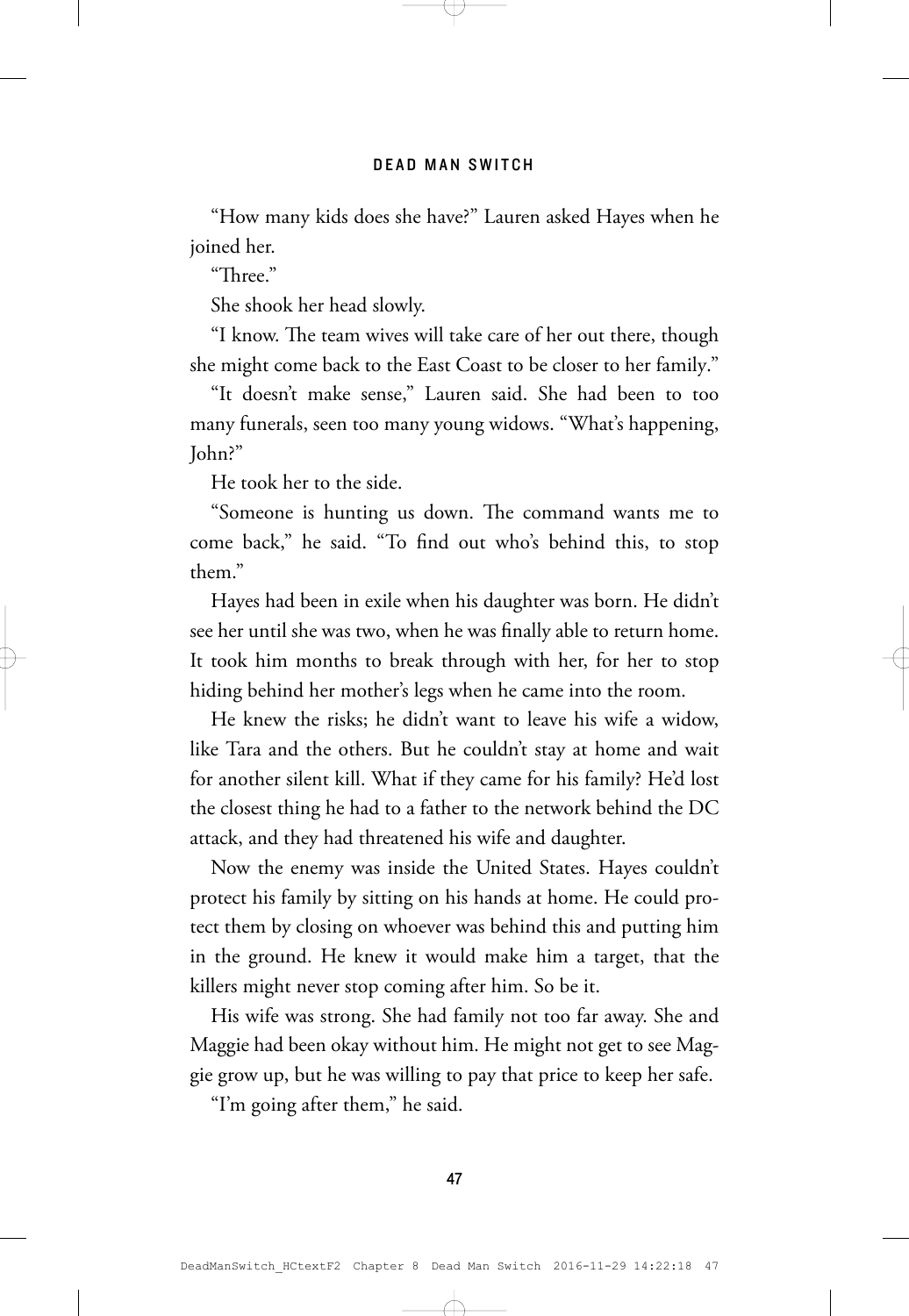She pressed her lips together tightly and, after a moment, nodded. "All right. I get it. I've been to too many of these things, seen too many of these girls wearing black. I can handle it . . ."

She trailed off, but he knew. She could handle the family solo—for now, forever—if it meant that no more of these young women would have to go through this. Her strength was his.

"Do what you do, John. They need you."

His daughter walked toward him, and he took her hand. He saw Tara, Burke's widow, through the open doors as they left.

In the parking lot, Lauren and Maggie went to the car while Hayes hung back. He watched Lauren lift Maggie into the car seat as he took out his phone.

Cox answered on the fourth ring. "It's Hayes. I'm in."

The morning sun was still low in the sky. As Hayes spoke, there was no way he could see the man in the woods on the far side of the highway, watching him and his family through a long lens. He worked for Niko Hynd.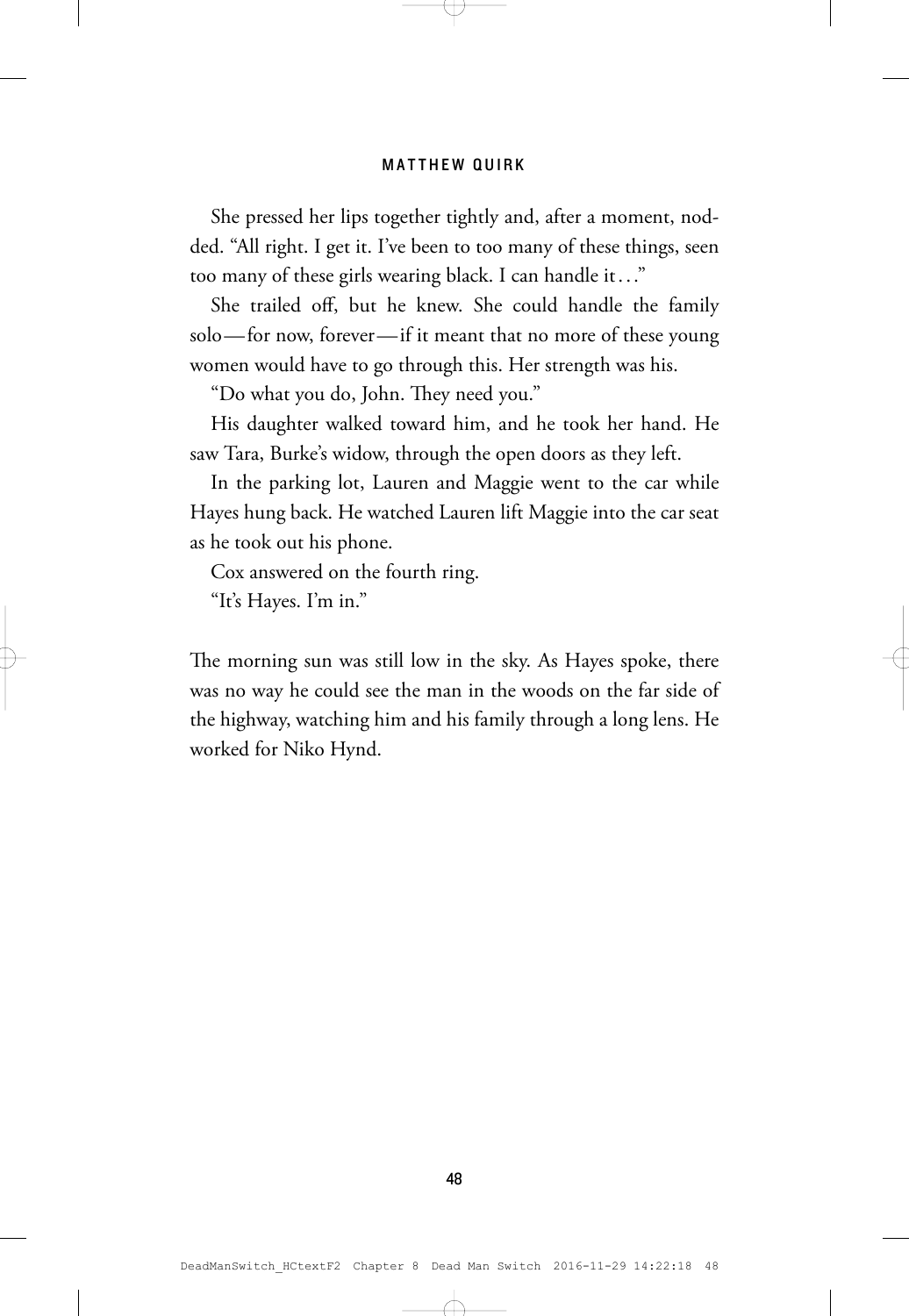## CHAPTER 9

Killing is drudgery. Hours of scouting, of learning patterns.

Hynd stepped silently down the hall. Carpet. That was good. A patch of moonlight from the living-room window angled across him. Water ran at the end of the corridor. A toilet flushed. He heard her spit out toothpaste.

She wasn't ready for him. Soon. A few more minutes. She was a widow, and this was unfinished business. The key to Cold Harvest lay with this woman.

He eased the door open in silence and examined the third bedroom. It was set up as a guest room and home office. Dust swirled in the light edging around the blinds and settled on the desk, a photographer's workspace. Racks of hard drives, cameras, and lenses in Pelican cases stacked against the wall. He looked over the photos; there was one of a man fly-fishing in a river under aspen trees and another of a group on touring skis making their way across the top of a snow-covered cliff. The room was empty. It had sat untouched for a long time. He stepped out.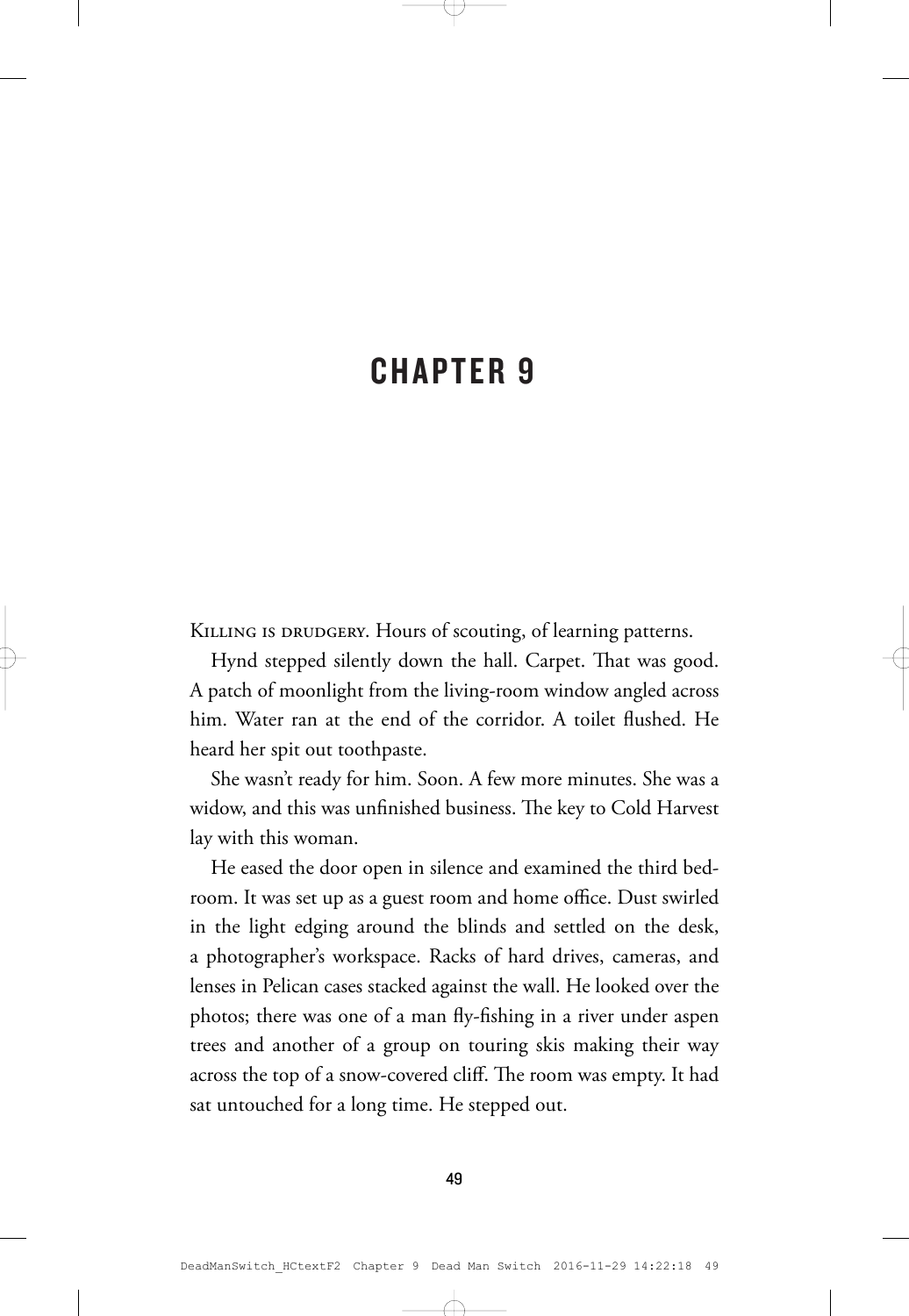Light leaked from under the door of the master bedroom, then disappeared. He heard the creak of springs. He lingered in the hallway.

The house was an L-shaped ranch set back in the woods off a country road that snaked through the mountains outside Charlottesville. The nearest neighbor down the street went to bed at 11:35, after the nightly news. The newspaper was delivered by a man in a rusted-out Mercury wagon at 5:30 a.m. There were no late-night guests, no sexual partners. She slept alone in a home built for a family. He had bugged her phone, a process as simple as clipping into the telephone wires on the outside of the house.

He opened the door to the second bedroom. It would have been good for a child. They'd wanted roots here, had never planned to leave.

Did she know how her husband had died? Did she suspect the truth? Did she hope, in these long nights alone, to join him?

He checked his watch and returned to the hallway. Toe, heel, toe, heel. He stepped carefully, keeping the weight on the trailing leg, slowly applying it to the front, almost like a toddler's walk, in order to remain silent. Awkward, but he had grown used to it, could do it quickly. He stood outside her door, listening to her breathe, waiting however long was necessary for her to fall fully asleep.

Hynd had others helping him. An operation this complex required many hands. Most were already inside this country. He had backup nearby, but he and his team were still working through stealth, disguising the murders, and stealth was easiest with one man.

Killing was his profession, and this job was simple: eliminate everyone in Cold Harvest. But he was more than a gun for hire.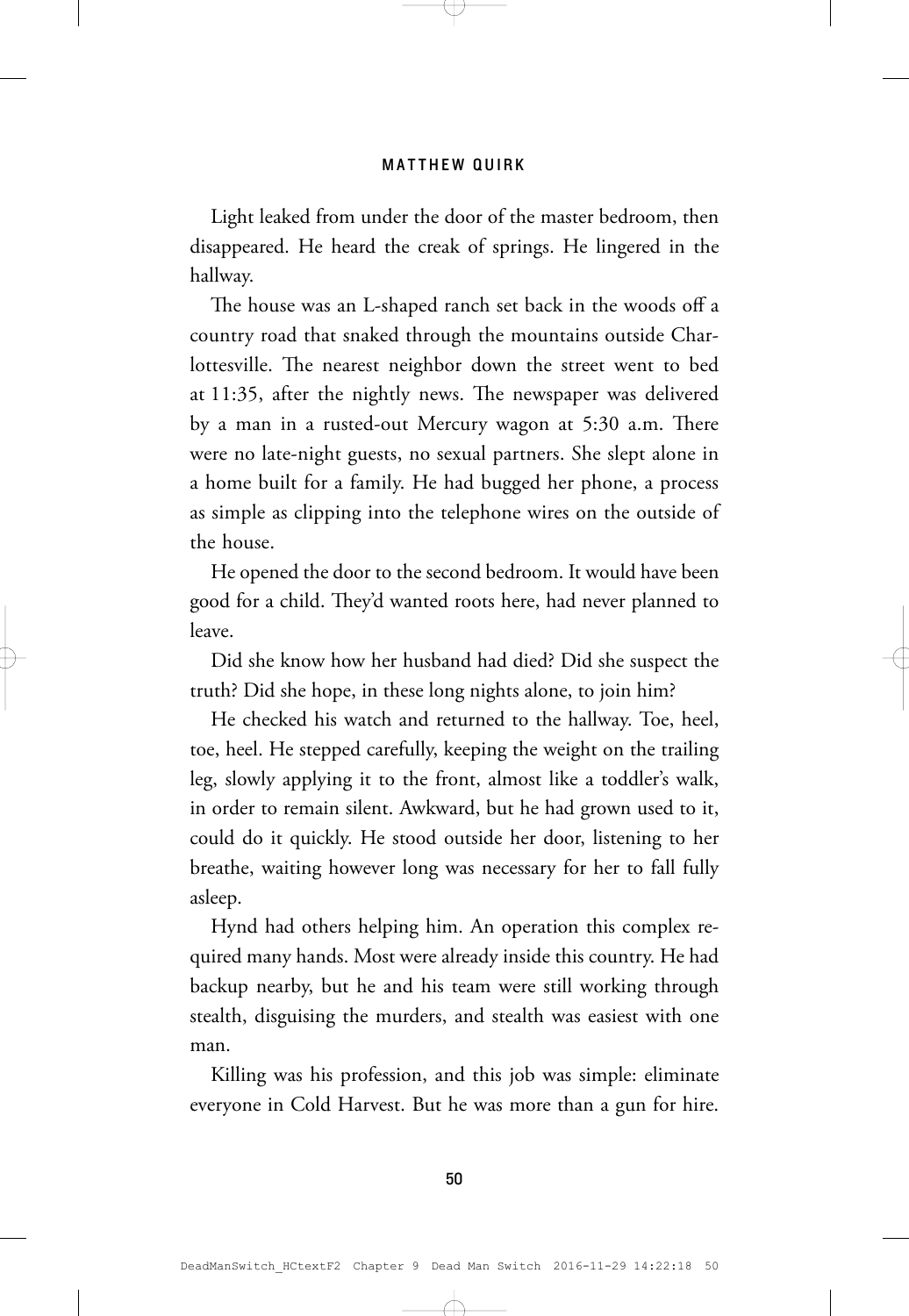This cause was personal, and there was nothing he enjoyed more than the flush of adrenaline in his veins.

After so many hours of surveillance, he would begin to feel invincible: The woman down the street would walk the dog, the trash trucks would trundle by, the lights of the other houses in the valley would go on and off, all by his cue, and all the work would be rewarded. He would know the secret script of this environment, and soon he would feel like he was summoning it all, controlling it all himself.

Until this moment.

Because at some point, you have to put yourself in danger.

It was time. He twisted the knob and stepped into the room where she slept. The hardwood floor flexed gently as he shifted his weight to his forward foot. He leaned back, tried a spot a few inches over, and proceeded in silence.

When he came around, he could see her face, the mouth tight as if in anger. This was his next target, Carol Duncan, an executive recruiter. Her hands rested near the pillow, and she lay on her side. Her chest rose and fell, rose and fell, beneath the covers—deep sleep.

He took a breath in and could smell her: a clean, lotion-y fragrance. He put his hands on the foot of the bed. She turned slightly, more on her back, her face toward him.

There were easier ways to kill than this approach.

When you first teach soldiers to shoot, you make the target an abstraction. It's not hard to fire at someone from a distance, to aim at a man or woman who might as well be a paper target.

When fighters get up close, the instinctive human revulsion at killing paralyzes most of them. They won't take the shot even if their own lives are in danger. But the intimate work was his specialty. It took decades to unlearn every moral instinct.

This was the moment he loved, after all the silent watching. To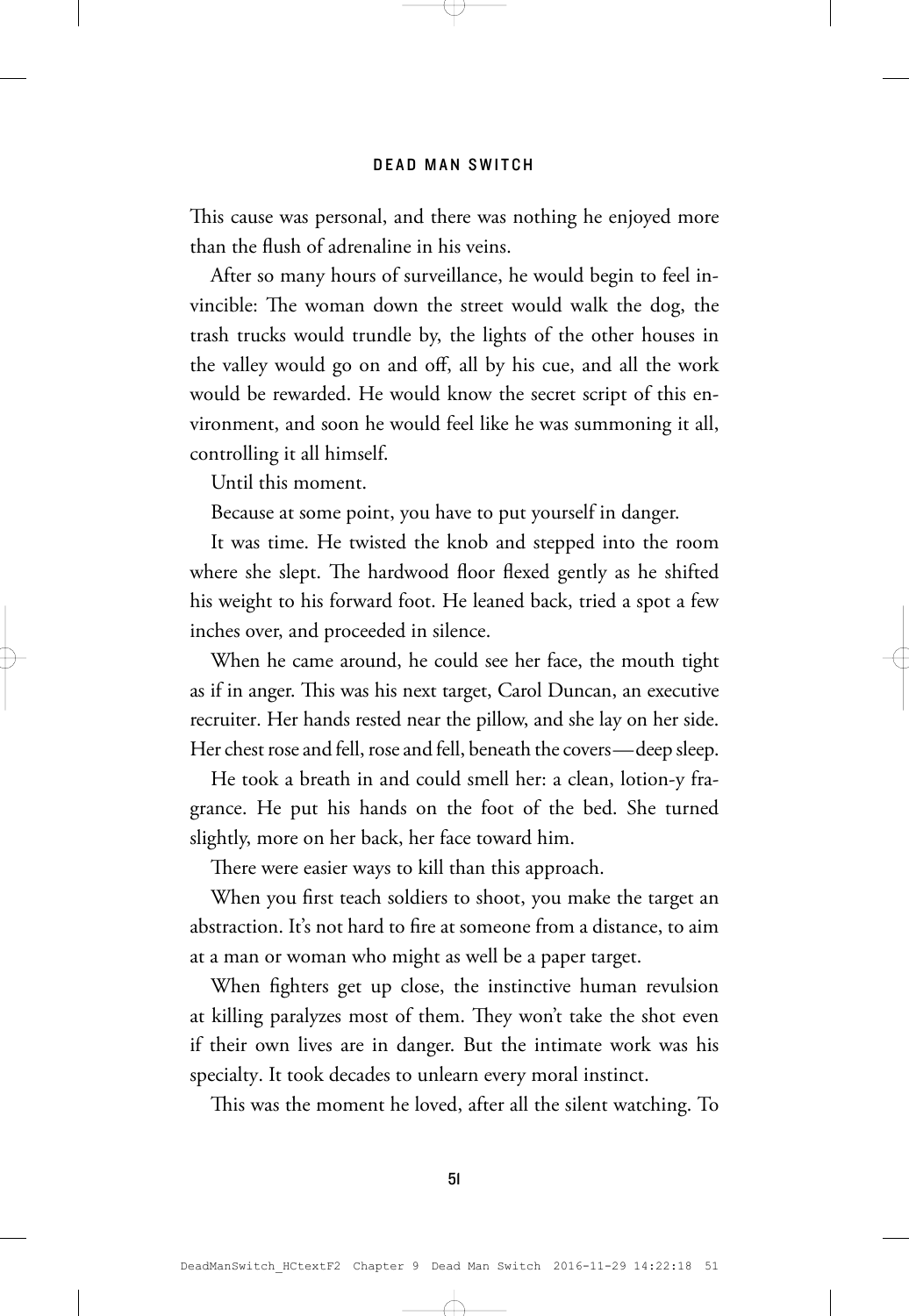get so close to that time where there was no script, only danger, only death, breathing the same air.

His shadow moved up the bare skin of her arm, toward her chest and neck.

He knew her now as well as anyone. He'd been watching her for days and had seen patterns she might not recognize herself. He'd gotten close to her, so close that he knew her mind, her reactions.

That was the hardest thing. You had to open yourself to the targets, to understand them at the most intimate, human level; in a way, to love them.

And then you had to kill them without hesitation or remorse and stare into their eyes while their lives drained away.

He felt the latex glove, clammy against his skin, as he closed his fingers around the barrel of the syringe. She whimpered and rolled onto her back, and then he reached out toward her.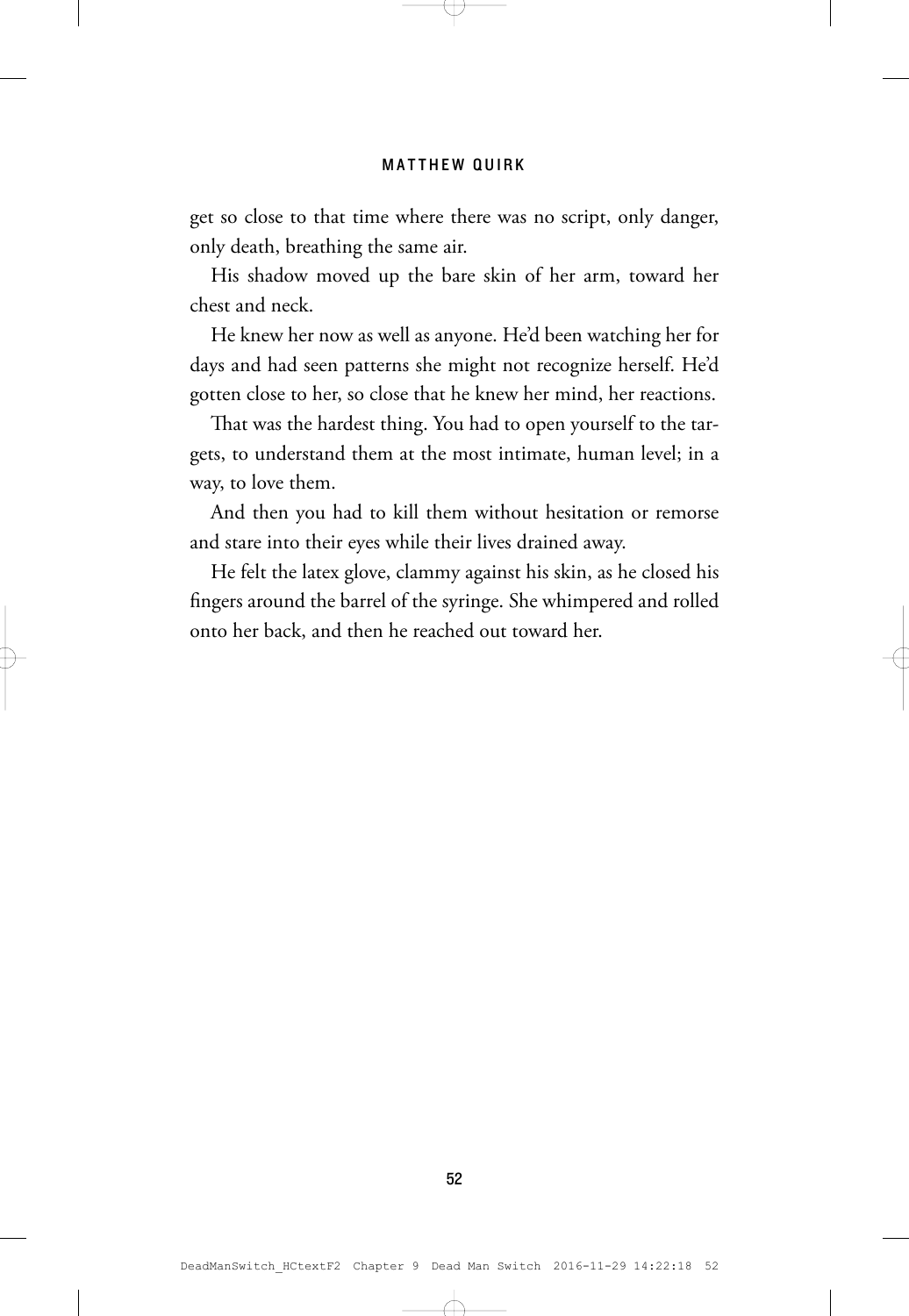## CHAPTER 10

IN THE BED, Carol Duncan was dreaming of the cop in town again, a deputy sheriff named Tim. She imagined them together in this room as he lifted her, laid her on the bed, and kissed her. But as she lay back, she saw her husband's photo on the nightstand.

She'd had similar dreams before. They always turned into nightmares about the car fire that killed her husband. She tried to wake herself but couldn't. The scene blurred and she was in the smoking rubble with him, crawling through collapsed concrete blocks and joists with barely enough room for her shoulders. The rough debris tore at the skin on her knees as she pushed in farther. Sweat dripped down her forehead and stung her eyes. And she could hear the cries—her husband, shouting in pain somewhere ahead.

Smoke poured through the broken stone. The hot fumes scorched her lungs. No room now. She dragged herself forward on her belly. There was a crack ahead. She pushed her head and arm in. The ground pressed against her cheek. She tried to force her way through, to get smaller, emptying her lungs, as her husband called her name.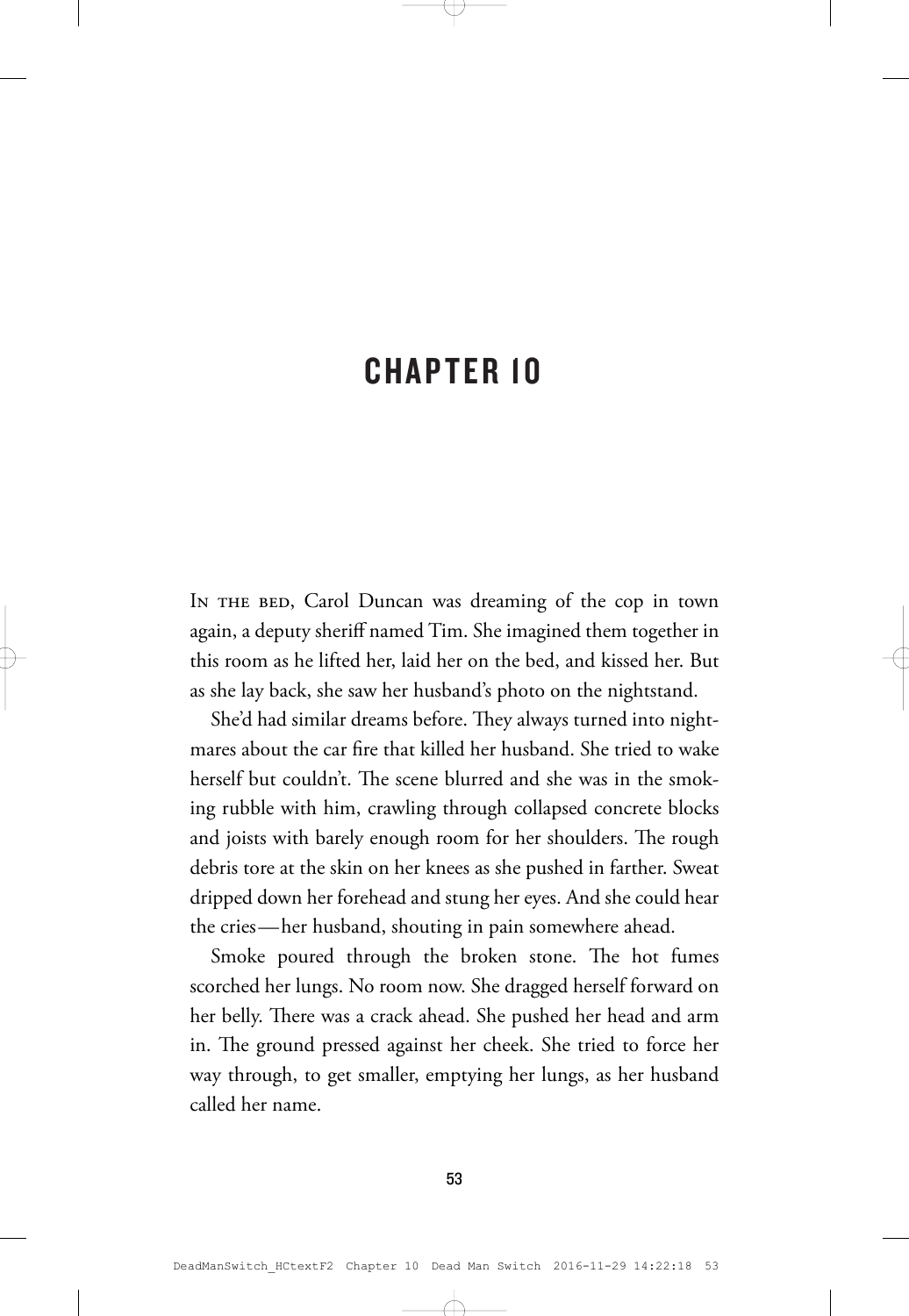The wreckage pressed in. Her lungs couldn't fill. She couldn't back up, couldn't go farther, couldn't see anything in the blackness.

The shouting grew faint. She heard her name one last time, and then his voice was gone.

Carol jerked upright in bed and took a long gasping breath. The clock read 5:30 a.m. She pressed her hands to her face and felt the sweat on her cheeks.

She lived alone, but every time she shut her eyes to sleep, she was sure there was someone else in the house watching, hovering over her.

Carol hadn't been right since her husband died. She kept his semiautomatic pistol in a drawer in the nightstand. She found it in the dark now, entered the lockbox code by feel, and lifted up the gun, taking care to keep her finger out of the trigger guard. She patted the nightstand where she usually put her glasses. They were gone.

There was a rustling noise from deep in the house.

The pistol felt heavy, and the grip was too big for her hands. But the weight reassured her as she walked blindly in the dark, navigating the room by memory.

What would her clients think, she wondered, of a woman scaring herself awake with bad dreams, and taking a twenty-year-old loaded .45 with the safety off to go to the bathroom in the middle of the night?

She hit the lights and flinched to the side when she saw a figure.

But as her eyes adjusted, she realized it was just her bathrobe hanging from a hook behind the door. She found her glasses on the sink, and, with her heart pounding, she checked inside the shower.

Next, she started up the hallway, telling herself this was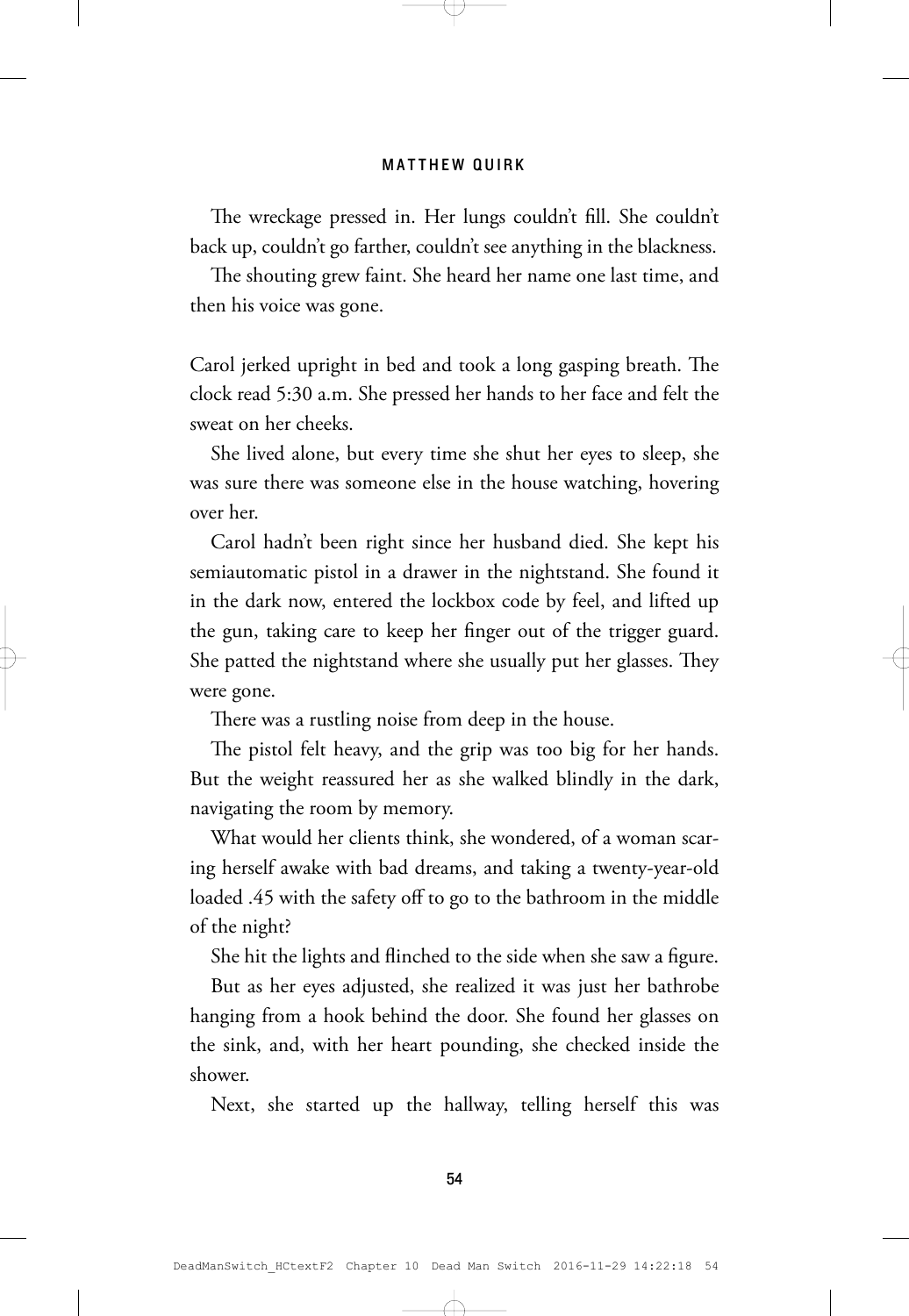ridiculous but not believing it. The rest of the house was clear, but she had saved Paul's office for last.

She wrapped her fingers around the cold knob and opened the door. She never came in here anymore. She looked over the strange bottles of liquor labeled in languages she couldn't understand from Luanda and Baku and God knew where else. The photos looked down through a layer of dust: her husband at Camp 4 in the Yosemite Valley, the mecca for rock climbing; fishing in Paradise Valley; skiing in the San Juan Mountains of southwest Colorado.

She stopped next to one. Paul was wearing body armor and a helmet, press written on his chest, riding a mule through a bombed-out mountain pass. His saddle was slipping to the side as the mule reached for some high grass on the trail, and he was laughing, arms thrown out, trying to keep his balance. He was a freelance photographer and did mostly nature shots and some combat work.

She could hear him laugh as clearly as if he were in the room. Her legs froze, and she felt like her throat was swelling shut. She pressed her thumbs into the corners of her eyes and swallowed, and then walked quickly back into the hall.

She couldn't stay in there. Not yet. She touched the ring on her finger. She hadn't taken it off. Hadn't moved it to the right hand, though she had started wondering what was the decent interval. She pulled the door shut, walked back to her bedroom, entered the bathroom, and put down the pistol.

Carol dropped her pajama bottoms to the floor and started the shower. As the steam clouded the mirrors, she remembered the gun, took it off the counter, and walked back to the nightstand.

The edge had gone off the fear, and she looked at that lethal hunk of metal, shining with its light coat of oil. "A weapon you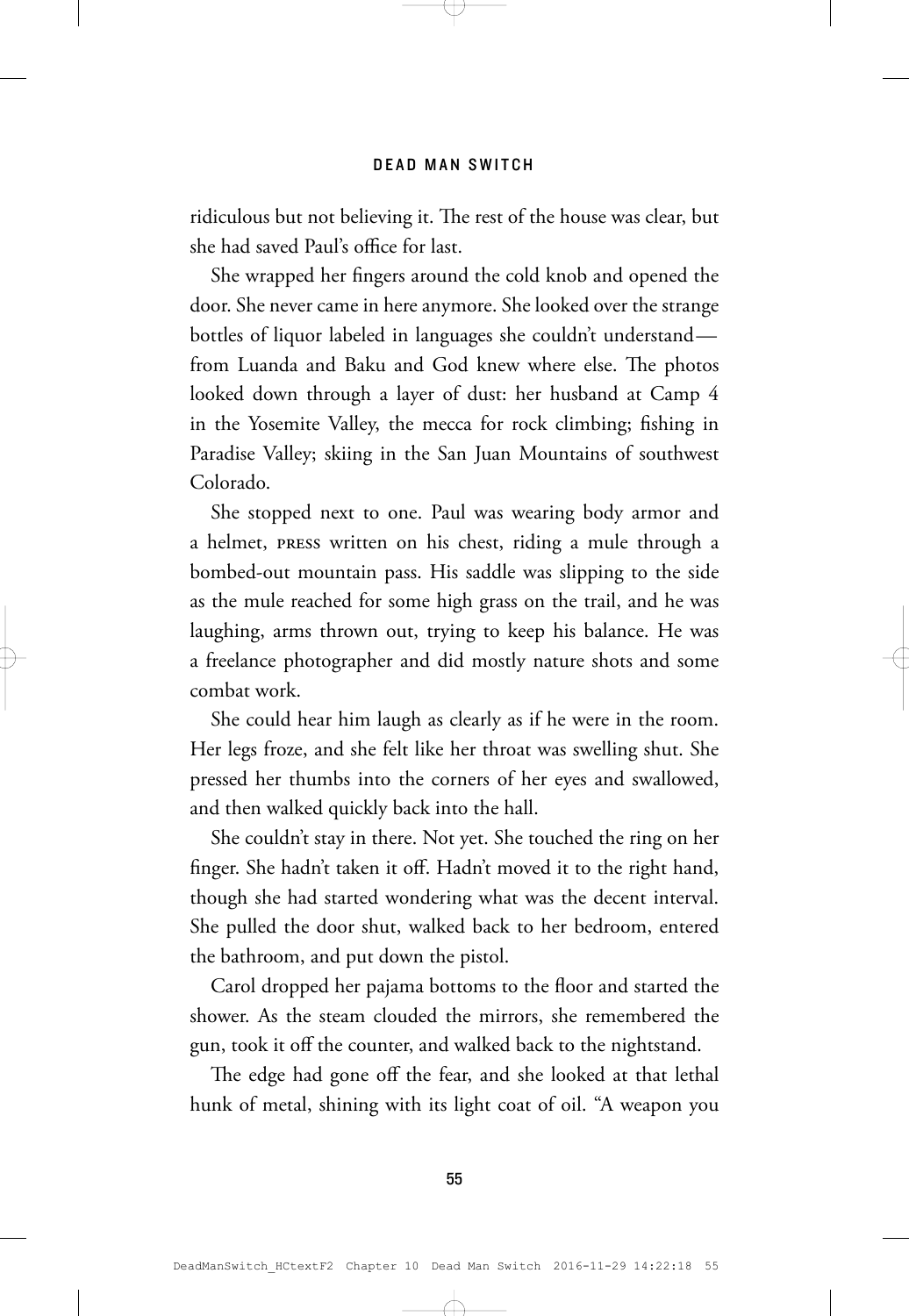won't use is less than worthless," Paul had said once. *Would I be able to pull the trigger if I found someone there, hiding behind the door? Or would he just take the gun from me while I stood paralyzed by fear?*

She left it on the bed and returned to the shower. The water ran hot, almost scalding her skin until the heat was all she could feel, washing that sticky-sour smell of panic off her body. By the time she was finished, she could hear the birds calling outside. Dawn wouldn't be too far behind. She stretched her hand out the shower door, grabbed her towel, and laughed at the bathrobe hanging off the door like a specter.

Crack and squeal, then silence. Crack and squeal. She knew the noise; it was the gate in the backyard. It was cheap, and the wind pried it open. It was still dark, and there was no way she was going out there.

In the foggy mirror, she looked at the lines around her eyes and beside her lips, and she touched the skin of her neck. A hard year since Paul had died, but it showed only in the circles under her eyes and in the set of her jaw. She didn't look as bad as she felt, and she could see the men in town casually glancing at the ring, waiting for it to disappear.

A quarter mile away, on a steep side street, Hynd slipped into the passenger seat of a sedan and laid the syringe on his leg. A woman sat behind the wheel, her black hair pulled into a tight bun. Her strength was evident even in the loose-fitting clothes she was wearing. She was Vera Choriev, one of Hynd's two deputies on this operation. Her mixed European and Asian features gave her a stark beauty, though few who saw her would come away with that as their first impression. They were left only with coldness.

"Is it done?"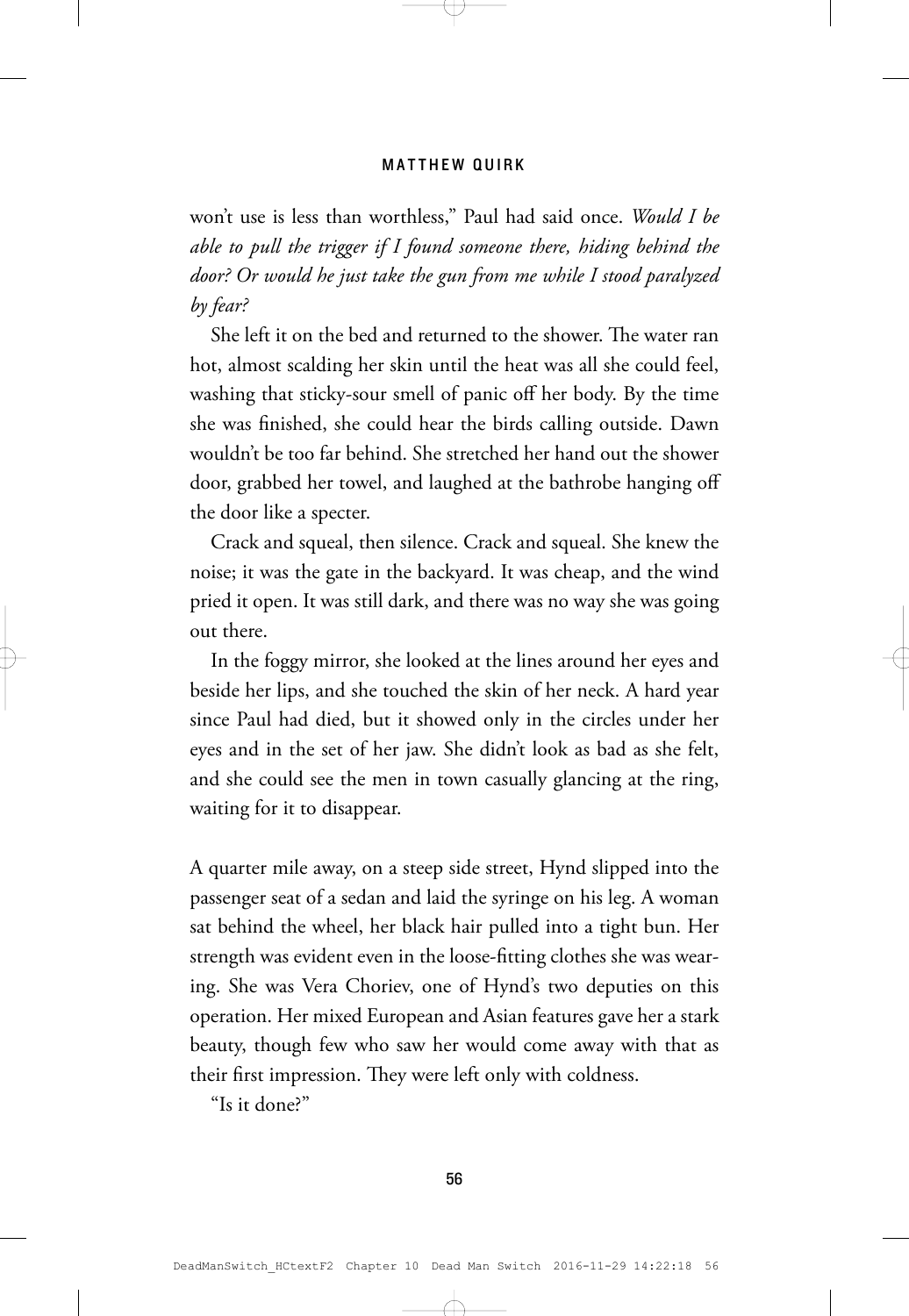"No," he said. "She woke. It would have been messy, would have left too much evidence in her home."

They waited, watching the house, until an eight-year-old BMW rolled down the driveway and turned onto the two-lane road through the valley; Carol's car. Vera called to their backup vehicle on an encrypted radio. "She's heading south. Pick up the tail."

She brought the car around and raced after.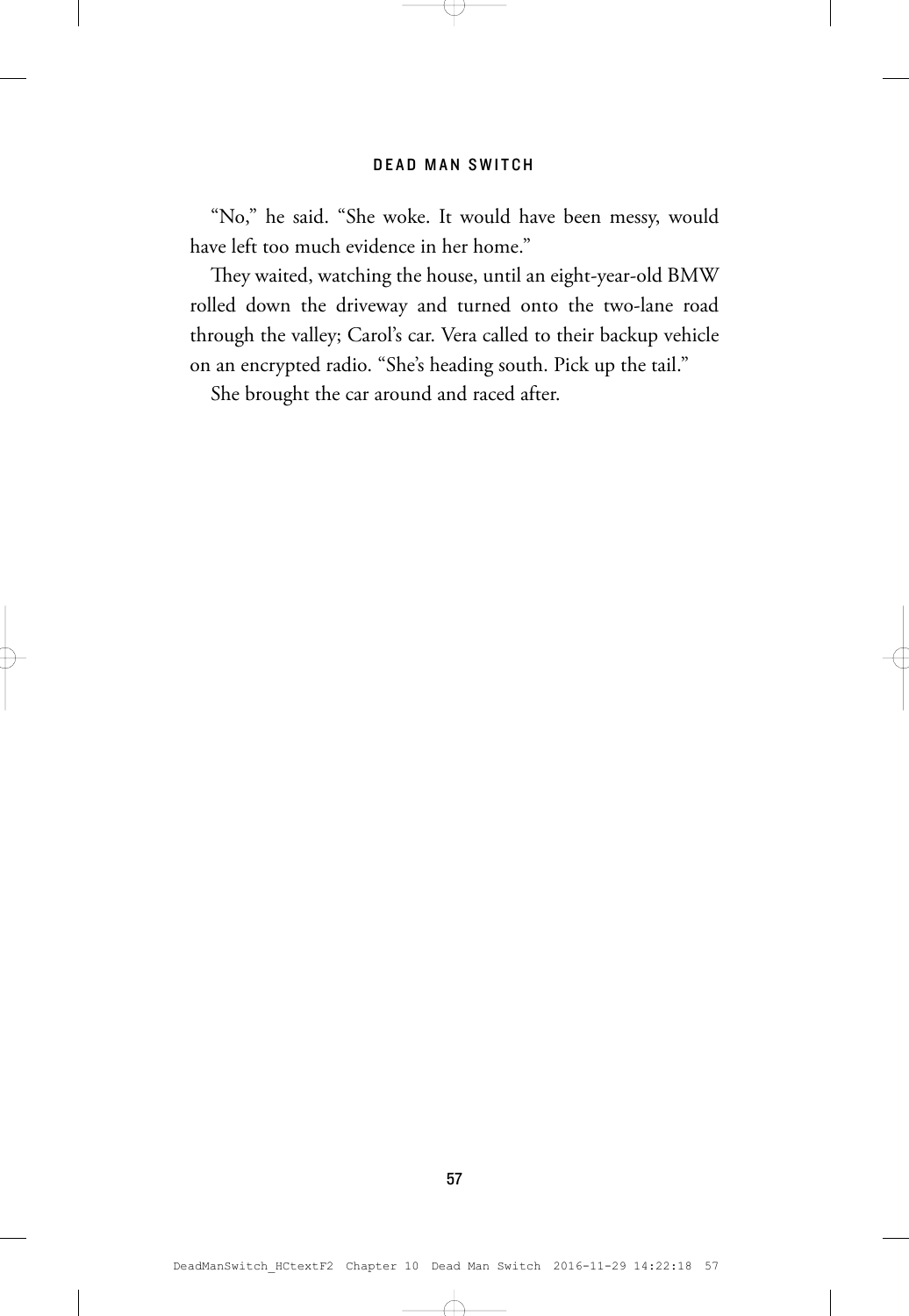# CHAPTER 11

THE DAWN BROKE, and Carol stopped at a traffic light on the way to her little town. She had started answering e-mails at the kitchen table with a cup of yogurt and a loaded gun next to the laptop and then thought, *What the hell am I doing? I have to get out of this house*. She decided to head to the bakery on Main Street. The pastries would be fresh, and she liked to catch up over coffee with the woman who ran the shop.

She didn't notice the Toyota pickup that pulled out behind her BMW. She saw Tim, the cop from her dream, stepping out of the mini-mart attached to the Exxon station with a cup of coffee in his hand.

He gave her a wave. He was one of the guys who would check, when he thought she wasn't looking, to see if the ring had been taken off her finger. She didn't mind. It was nice to be noticed by a decent man, not to feel so alone. She felt the color rise in her cheeks as she thought about the night before, the dream.

Pollen drifted through the slanting morning light, and a line of black clouds over the mountain promised a break in the heat.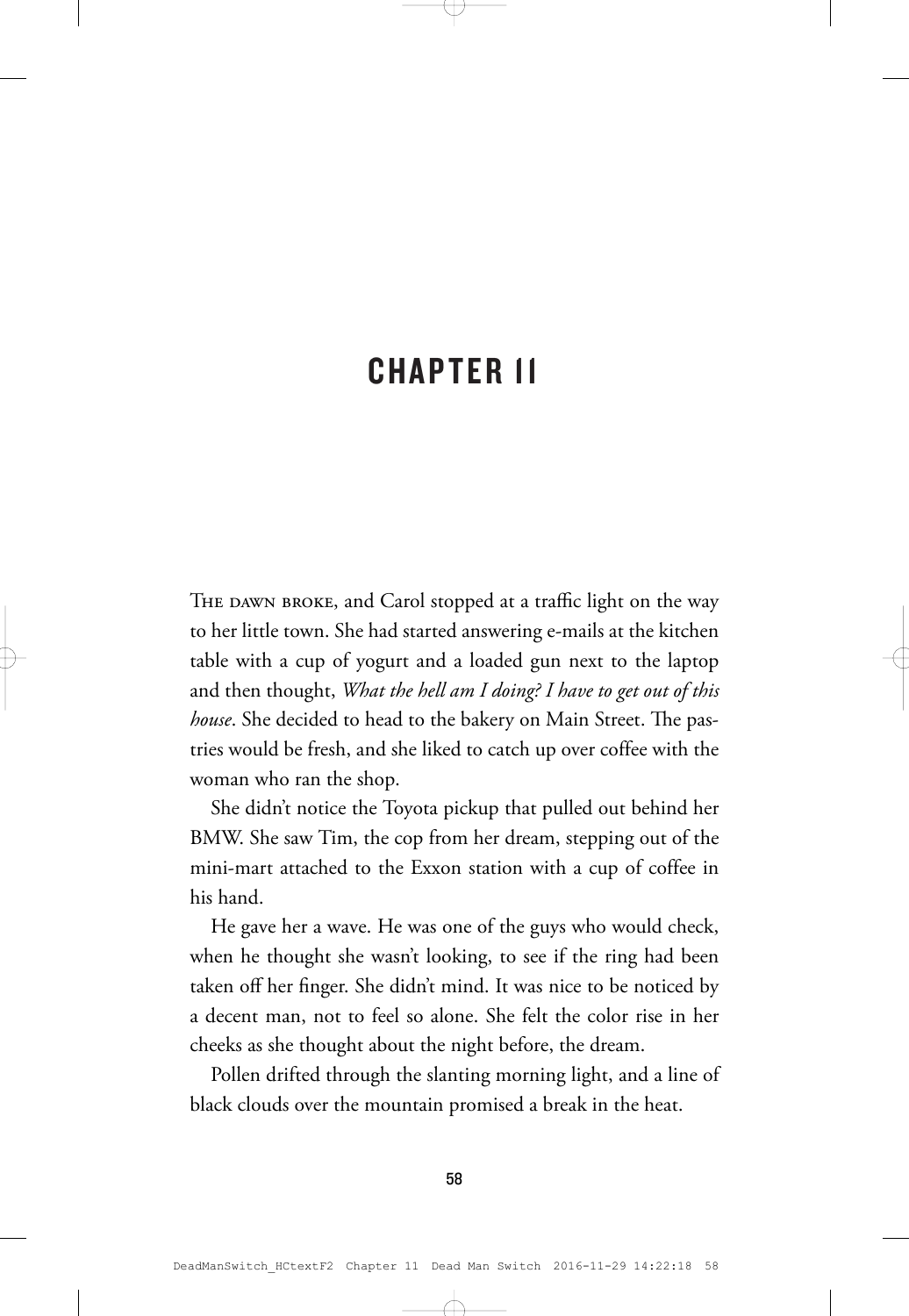There was construction on the highway, so she went on the back roads. It was a longer route, little used, but she liked to drive it, twisting through a hollow with hills banking up on both sides. Forest roads branched off into the woods. She came to a Y intersection and pulled up to the stop sign.

Metal crunched. Her car jumped forward, and her skull snapped against the headrest. She looked in the rearview. A Toyota truck loomed behind her. It had rear-ended her. She couldn't see the driver. He had stepped out and was behind the door.

She opened hers, put one foot on the asphalt, and then saw the gun barrel leveled at her face between the cab and the open driver door of the Toyota. She leaped back in the car as her window glass blew out, tinkling across the country road.

She threw the shifter into first, punched the gas, and dropped the clutch. She stayed low as the acceleration slammed her door shut.

Another shot. The rear window exploded. Glass cut into the skin of her neck. Fat drops of rain plunked against the roof.

Her eyes were just barely above the wheel as she turned right at a fork. Time seemed to slow, like in a dream, as her rear tires screeched, kicking gravel out as they veered off the road and a yellow traction-control light flashed on her dashboard. She was still reeling from the collision. The Toyota pulled up closer.

Blood dripped down her neck, soaked into her collar.

The movements seemed to come automatically as she watched the tachometer drift toward the red line and slightly past with each gear shift. As the first curve came, she drifted wide, then cut the corner as closely as she could, branches scraping her window, and exited wide again. The Toyota shrank in her rearview and disappeared around the curve. She didn't know this road. It narrowed, and the broken-up asphalt shook the car, cracked her teeth together over the washboard surface.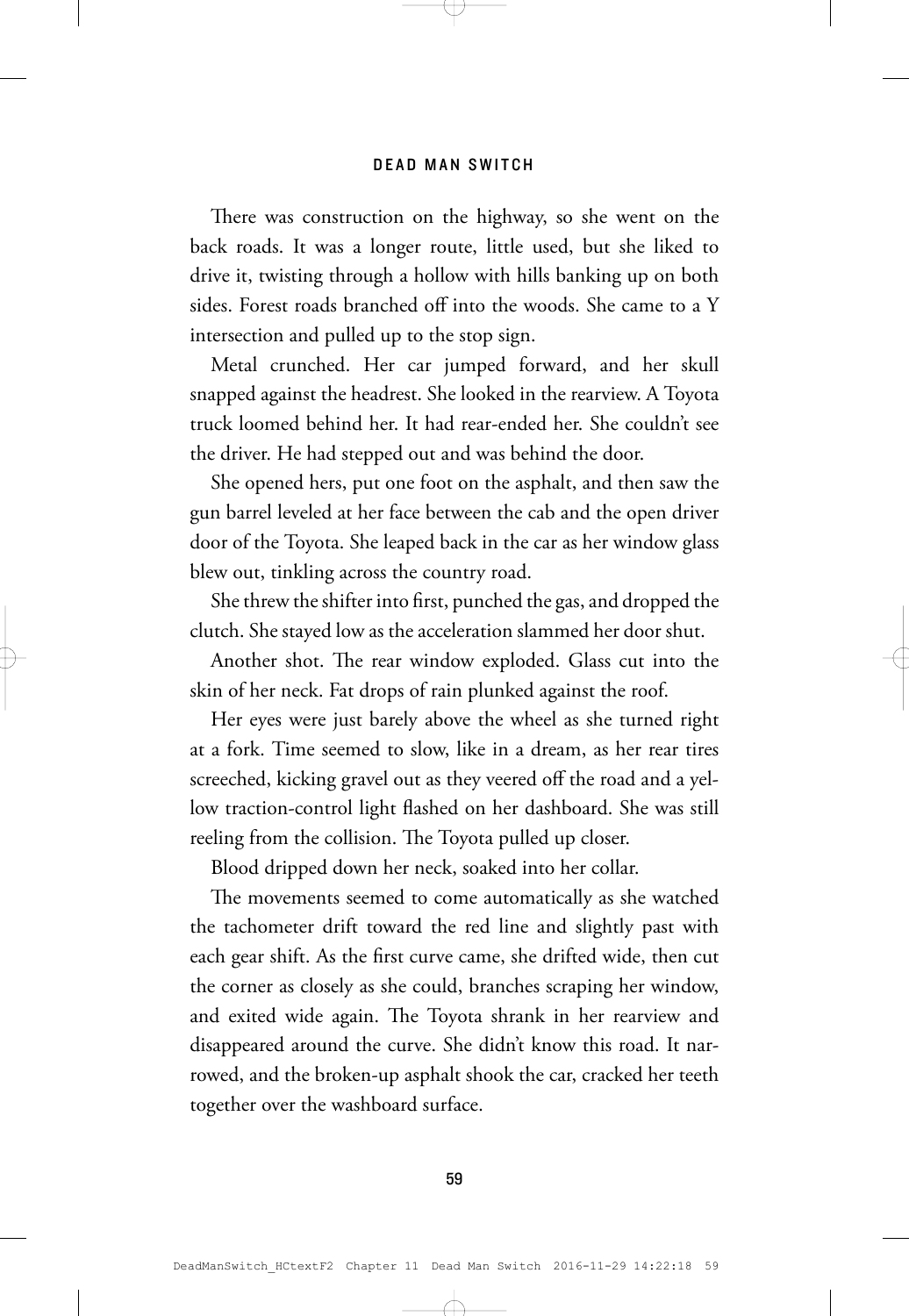The truck had the advantage with its high clearance and fourwheel drive. It would catch her soon. There was no time to think. Fighting the wheel took all her attention. It was a long, sweeping curve. A rise sent the car weightless, giving her a sick feeling in her stomach for a moment until the front end crashed down and her head whipped forward and the car slid sideways and threatened to roll into the ditch. She could hear the Toyota's engine in the hills behind her.

There was no time. She saw a forest road ahead, leading back toward town. She came into it at speed, a ninety-degree turn, and slowed the car. As she turned the wheel, she stabbed the clutch and the gas and dropped the stick into second gear. The rear tires came loose as the car began to spin, and all she could see through the windshield were the second-growth trees twelve feet in front of her. She palmed her wheel into the skid. The rear tires bit just as the car ended up pointed down the unpaved side road, and she shot off over the rough surface.

She kept on, hoping the man in the Toyota would continue past on the main road. Her phone showed no signal. Rain showered down. For a moment there was quiet, then something rumbled low behind her.

She checked the rearview. No. He was coming. As she took the first curve, the tires smeared through the mud, and she brought the wheel around, fighting the skid. The road curved away from town, up the mountain. In the mirror, she could see the Toyota's headlights, its grille growing larger and larger. She didn't have a chance. Her BMW dipped into a rut. Brown water splashed on the windshield and for a second her tires spun uselessly as the car slipped toward the high dirt walls laced with branches.

The truck's lights knifed through the woods behind her. She pulled her husband's gun from the glove box, stumbled out, and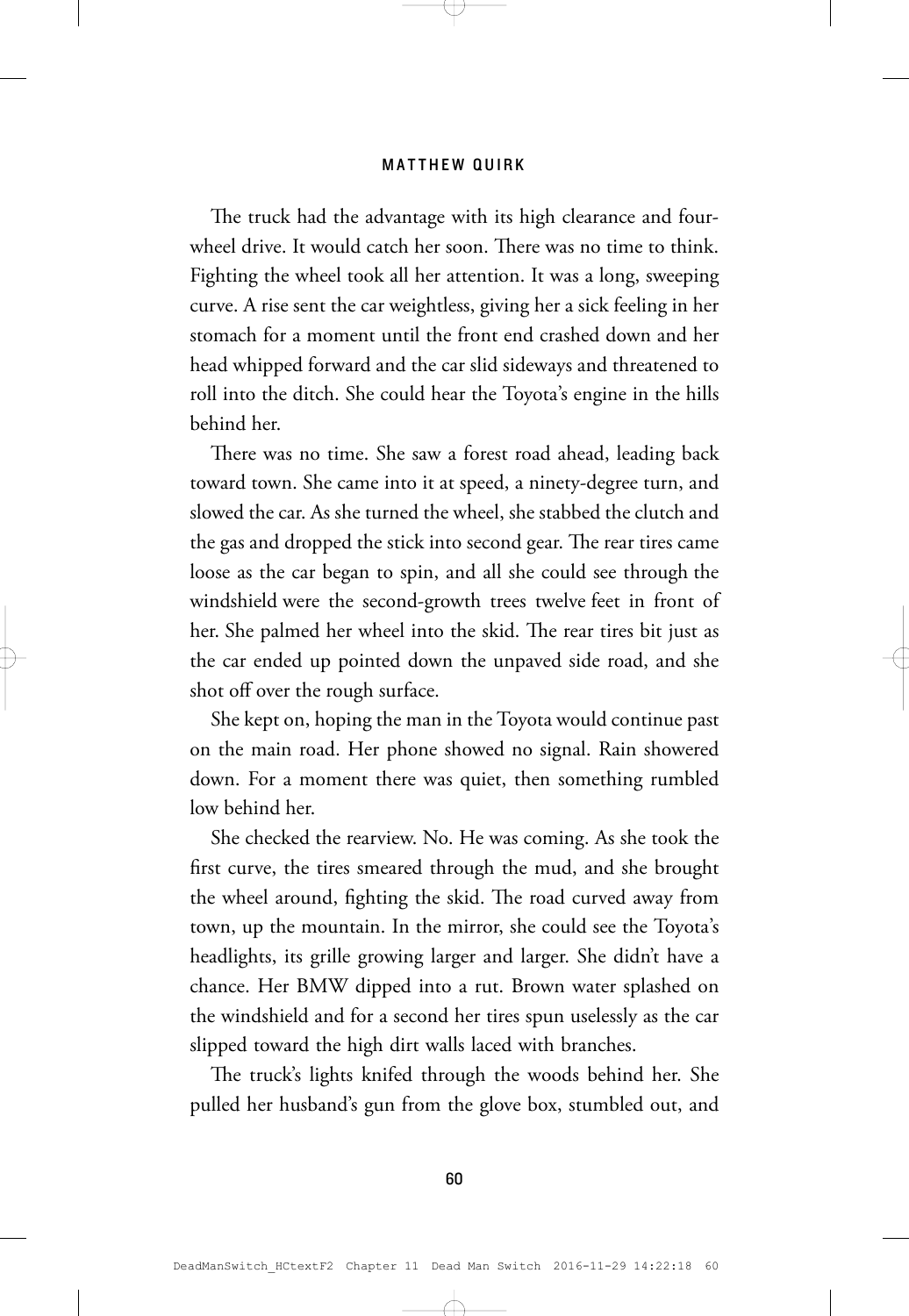clambered up the bank on her hands and knees. The rain soaked her hair, her clothes, dripped down the small of her back. She ran. The brambles tore at her shins, and a vine dragged thorns along her neck. It was an ugly forest here, overgrown and immature, and she could barely manage more than a walking pace despite all her exertions.

A door opened and slammed shut behind her. She cut to the left, thinking in a half a dozen directions at once. He would guess she'd run away, so maybe she could get around him, circle back to her car.

The mud filled her shoes, sucked them down. She reached her hand in to free her foot and stumbled another twenty yards, then stood behind a wide oak and rested her head against its bark. Her breath came fast and ragged. Wet hair was pasted to her cheek. She looked back the way she had come and saw it: broken branches, huge smears of footprints through the red clay, mud streaked over the downed trees she had jumped over.

The trail was so obvious. He would find her.

"Come out and I won't hurt you!" The voice sounded like it was just on the other side of the tree. It was a man's voice, loud and calm, accustomed to being obeyed.

Footsteps slopping through the mud, closer now.

"I just want to talk to you. Come on out."

Even closer. Off to her left. He would see her any second. She pressed against the tree, wished she could shrink down to nothing.

She ducked down and saw him. He was tall and thin, wearing a simple dark blue suit, striding through the torrent in the woods like it was the most normal thing in the world. A short rifle hung from his shoulder, and as his eyes fixed on her, he brought it forward.

*You're going to fucking die!* the voice screamed in her head.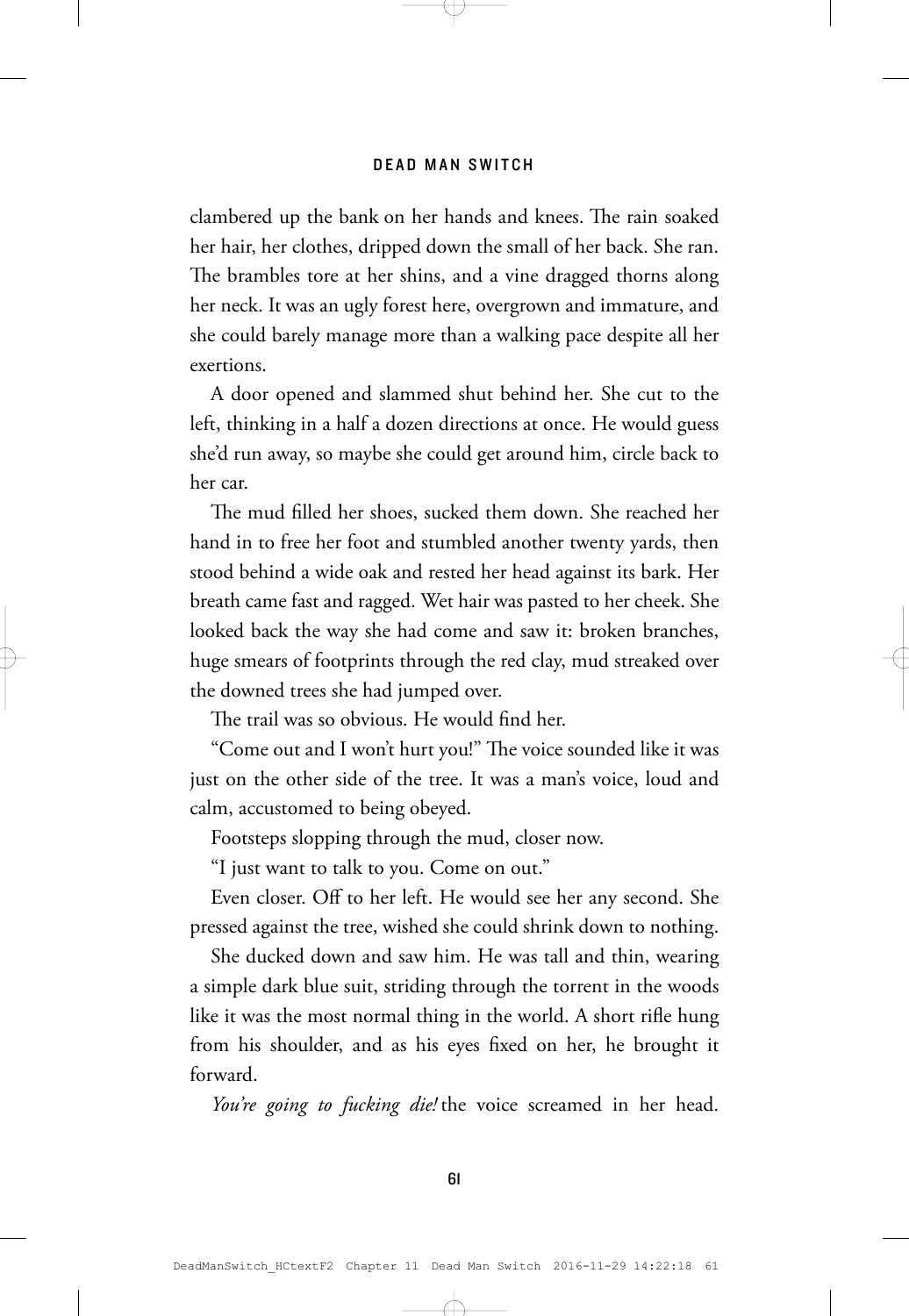*Run! Use the gun!* It hung at the end of her trembling arm, but her hands were numb, bloodless from the fear. Her legs felt like concrete, planted there in the ground.

*A weapon you won't use is less than worthless.* She fell to one knee on the red clay, and he took aim. Four gunshots cracked the air.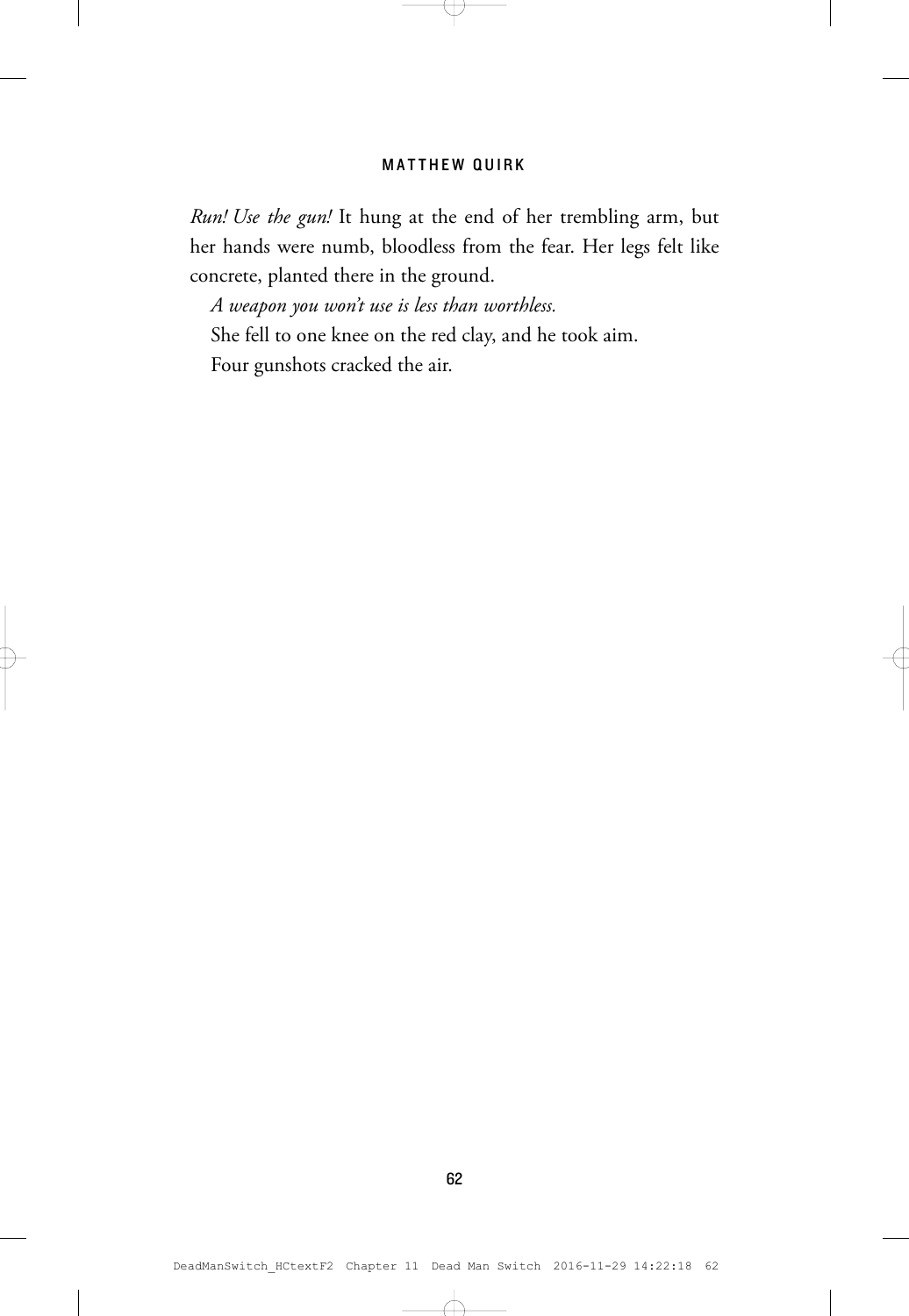# CHAPTER 12

WHEN YOU'RE WEAK, play strong, and when you're strong, play weak. Hayes had taught her that a long time ago, when he was training her for Cold Harvest. If you're undercover in a hostile city and someone follows you and corners you, don't draw and then ask questions. That's for the movies.

Shoot him in the face and exit the situation.

Her name wasn't Carol Duncan, it was Claire Rhodes. And she was a headhunter, but she didn't recruit executives. Long ago she'd learned that the only way to sell a lie is to believe it in your bones, to live it as the truth, to inhabit the persona, because you never know who's watching.

She'd worked for Cold Harvest until a year ago, when her husband was killed, and the teammates closest to her started dying, and the commanders that had turned her into this machine cut her loose.

She sat back over her right heel with her left leg slightly in front of her, her left knee bracing the pistol in the most accurate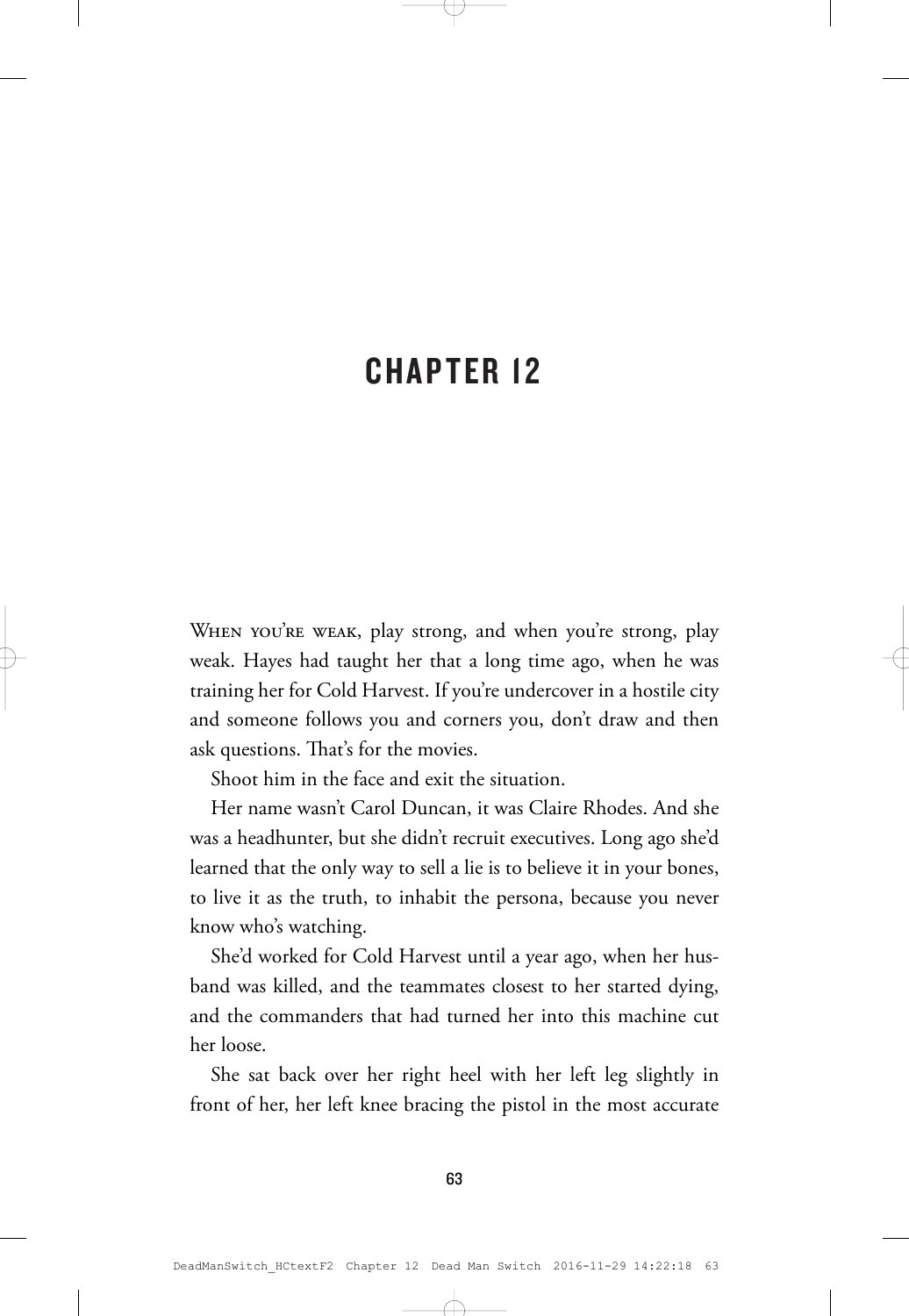kneeling firing position. The pungent smell of burned propellant drifted from the .45 and tingled in her nose.

She had fired all four shots.

The target dropped into the undergrowth. She moved quickly, flanking left, following her pistol, and jumped over a downed tree. The carbine had fallen to the man's side. She dragged it away with her foot by the sling as she stepped over him and patted him down for hidden weapons.

"Who are you?" she said.

Two bullets had hit him in the eye, destroying the socket. He lay on his side.

Claire shook her head. Rusty. The first two shots had missed. In another situation that would have cost her her life.

She pressed her fingertips to the side of his neck. The pulse was barely palpable. His chest was still. His remaining eye fixed on her desperately as he clung to the last seconds of life. Sirens cried deep in the woods behind her: the police.

Even if he could talk, there was no time for intel. The authorities would be here any second.

"It's okay," she said. "It's over."

She aimed the gun at him, turned her head away to avoid the spray, and fired, destroying his brain stem. She scanned the woods for any accomplices, then ducked down and searched his pockets. The sirens were closer now. She had only minutes, but she needed any clue she could find about who had sent this man to kill her.

She pulled a wallet from his chest pocket and opened it. There was a badge with a five-pointed star on one side and an ID on the other.

"Department of Justice. James Grier. Deputy U.S. Marshal."

She muttered a curse. She had just killed a federal agent. The FBI had watched her for a while after Paul was killed. She knew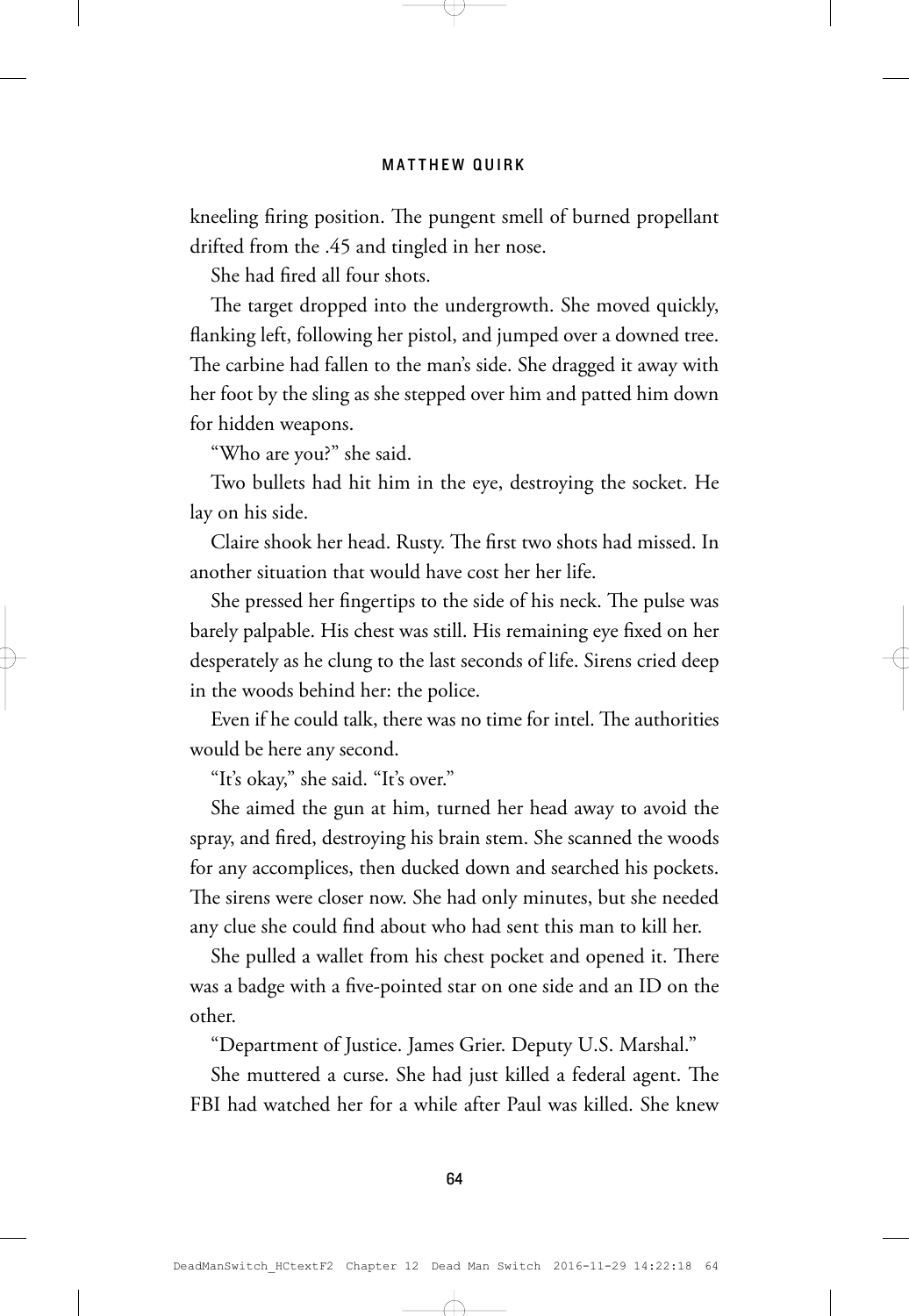they suspected her. But why now? Why like this? Why not announce themselves?

Panic rose in her; her thinking became disordered.

"Carol! Carol!"

She looked back to the roadway. A police cruiser had stopped behind the Toyota. It was Tim's patrol car. She saw him walking through the woods, his sidearm out.

*Just turn around, Tim. This game is too dangerous for you. It goes too high.*

But he strode on, coming to save her.

She picked up the carbine and crouched beside the lifeless body. Blood ran through the red mud, swirled over the leaves. She pulled back the charging handle, checked that there was a round in the chamber, then dropped the magazine and felt its weight in her hand. Plenty of ammo. She slammed it back in, rested the barrel on the downed tree, and looked through the sight.

Tim moved closer, glanced down, and saw the tracks through the mud.

"Carol! Are you okay?"

He kept the pistol at a low ready. It had been his father's in Vietnam. He'd never used it on duty, only at the range. She remembered him talking about it at the bakery, talking about his father.

She pressed her cheek against the stock and placed the crosshairs on his heart, moving with him as the trees passed like shadows between them. She'd just shot a federal agent, and now she might have to shoot Tim to get away.

"Carol!"

*Turn around, Tim. Please. I don't want to kill anymore.*

He stepped closer. He'd always been kind to her, could see when she was hurting and was there, not demanding, but ready for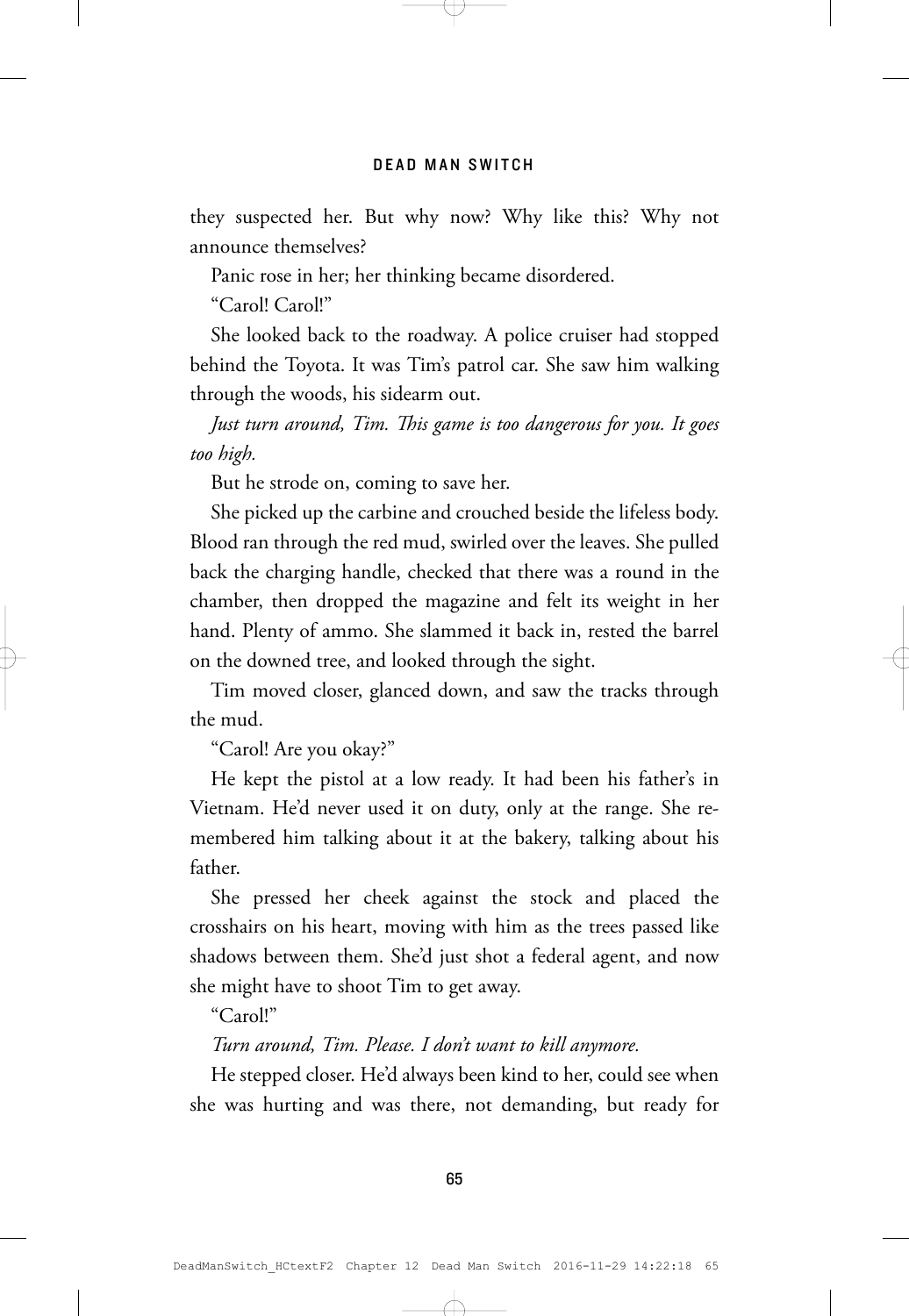whenever she wanted to talk, whenever she needed someone to listen. She never did. This is why she had to live the lie. Because when people found out the truth about her, they ended up dead.

Her finger curled around the trigger, and she tracked him as he moved closer. She'd shoot when he stopped.

"Carol!" He turned and looked directly over her head. *Good-bye, Tim. I'm sorry.*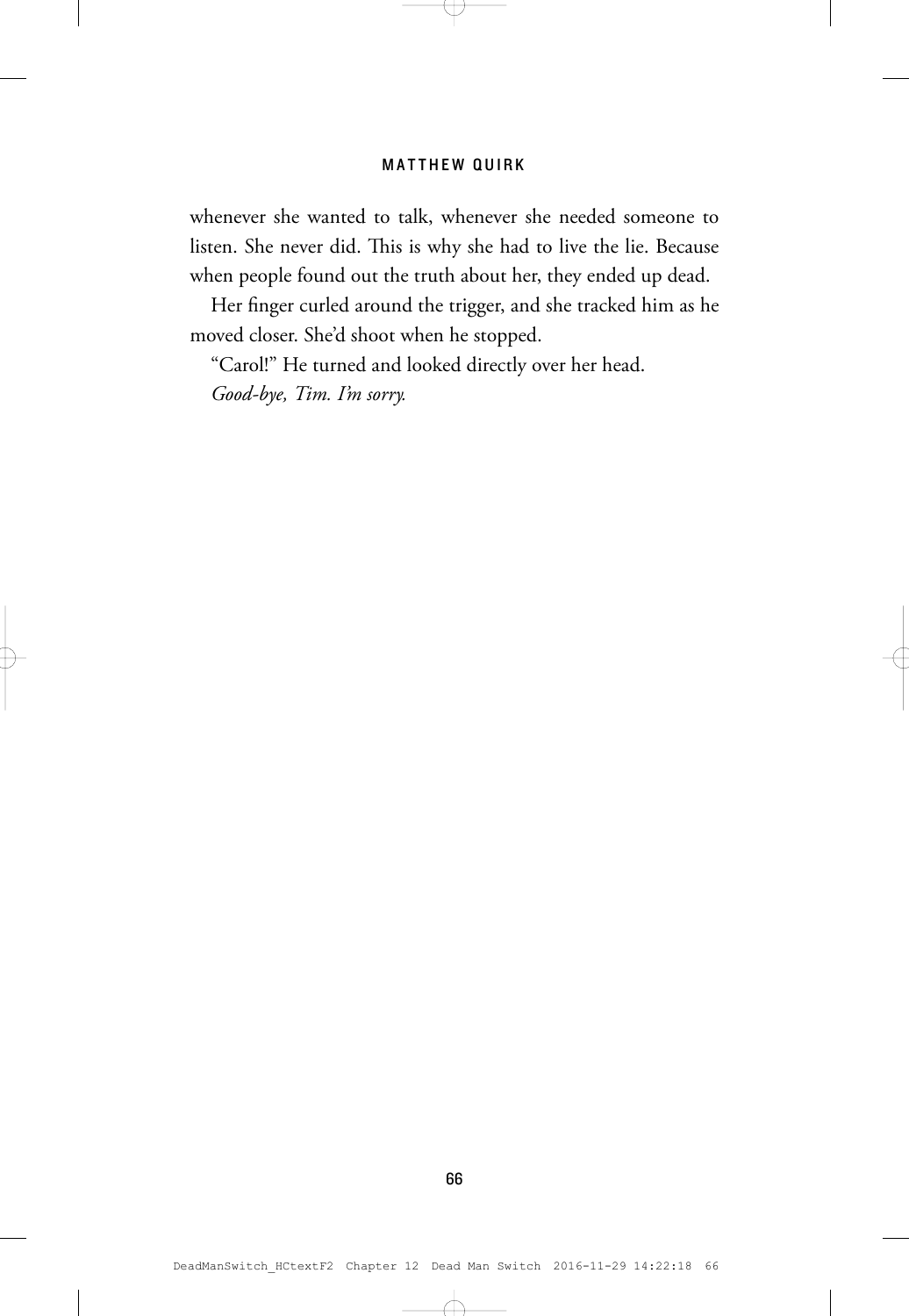# CHAPTER 13

BLACK TIPS. THAT's what saved his life. When she had checked the rounds in the rifle's magazine, she saw they had black tips. M995 ammunition. The bullet was made of lead wrapped around a large ultra-hard tungsten carbide penetrator, good for punching through a bulletproof vest or killing someone inside an armored car. It was illegal in the United States, and the only Feds who used it were special teams guarding nuclear materials in transit.

It took her a moment to put it together. There was no way a marshal would use it in a duty weapon. They used jacketed soft points so the rounds wouldn't penetrate walls and hurt bystanders. Nothing would stop this bullet. It was rare and difficult to acquire, an assassin's round.

No U.S. Marshal would have bumped her car, stalked her in her house, shot at her without warning, no matter how dangerous people thought she was. There *were* units that might, like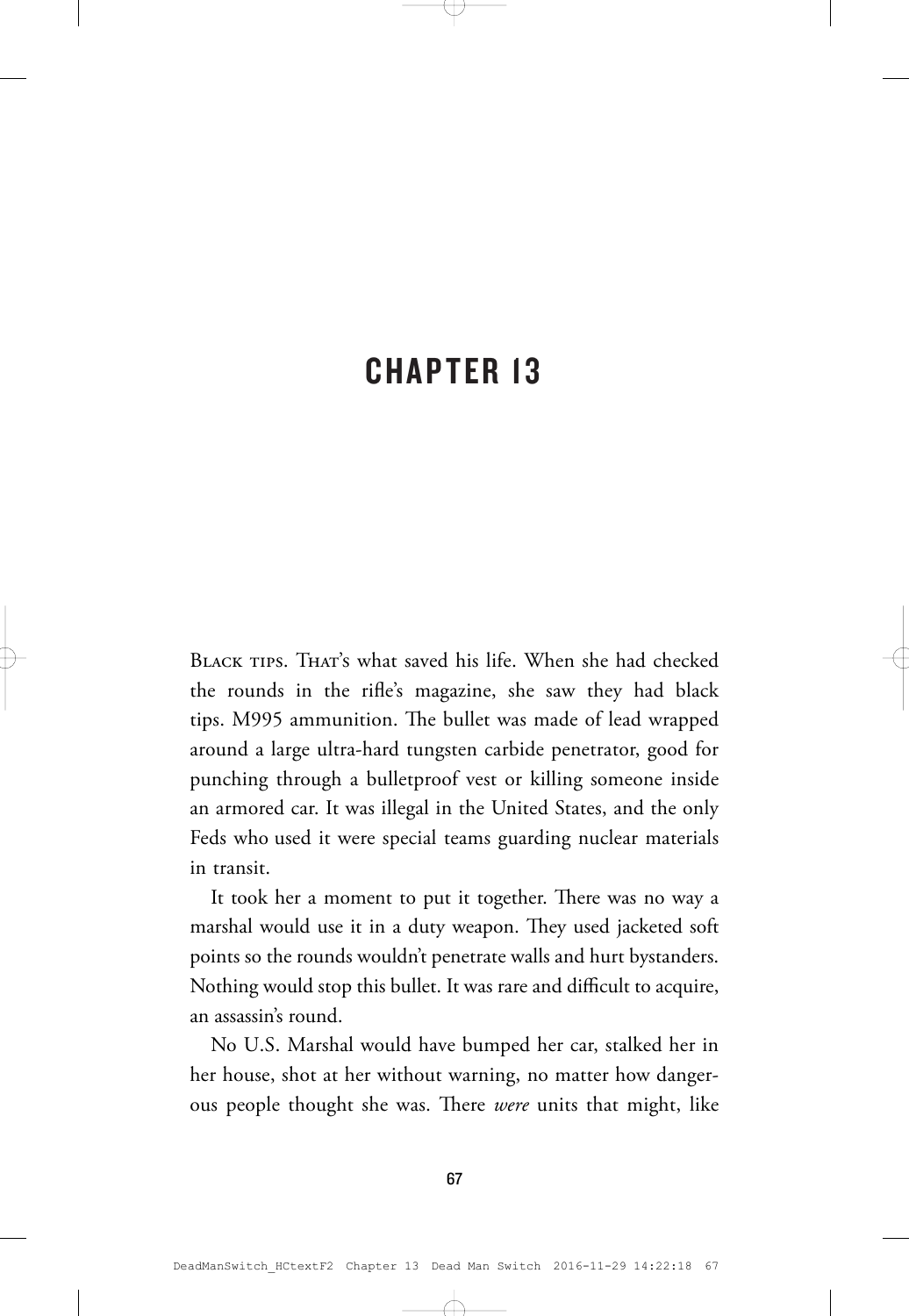her former employer. But the dead man had been an impostor; he wasn't a Fed, so there was no need for her to shoot her way out of this.

She ditched the gun, and her face changed as she began to cry quietly, forced a tremble in her hands, and let Tim find her. The dab of black on that bullet had saved his life.

"Carol! Back away!" He stalked toward the body. She had nearly killed him when it was obvious that she hadn't needed to. Too much killing—her answer to every puzzle. The old ways.

"Are there others?"

"No," she said.

He put his arm around her shoulders.

"Is he dead?" she asked.

"He's gone. You're safe."

Forty-five minutes later, she sat in the back of the ambulance, covered in a foil blanket, with a bandage tugging on the skin of her neck, a blood pressure cuff on her arm, and a pulse oximeter on her finger.

Like she was the one who'd been shot.

Tim stepped into the back door.

"Can I come up?"

"Sure."

"You mind if I sit?"

"Course not."

He was asking questions, seeking permission, making her feel in control; proper victim management. He was a good cop.

"How are you feeling?"

"I can't believe this happened to me." That's what victims always said, over and over.

"Take your time with it. You're safe now. Carol?"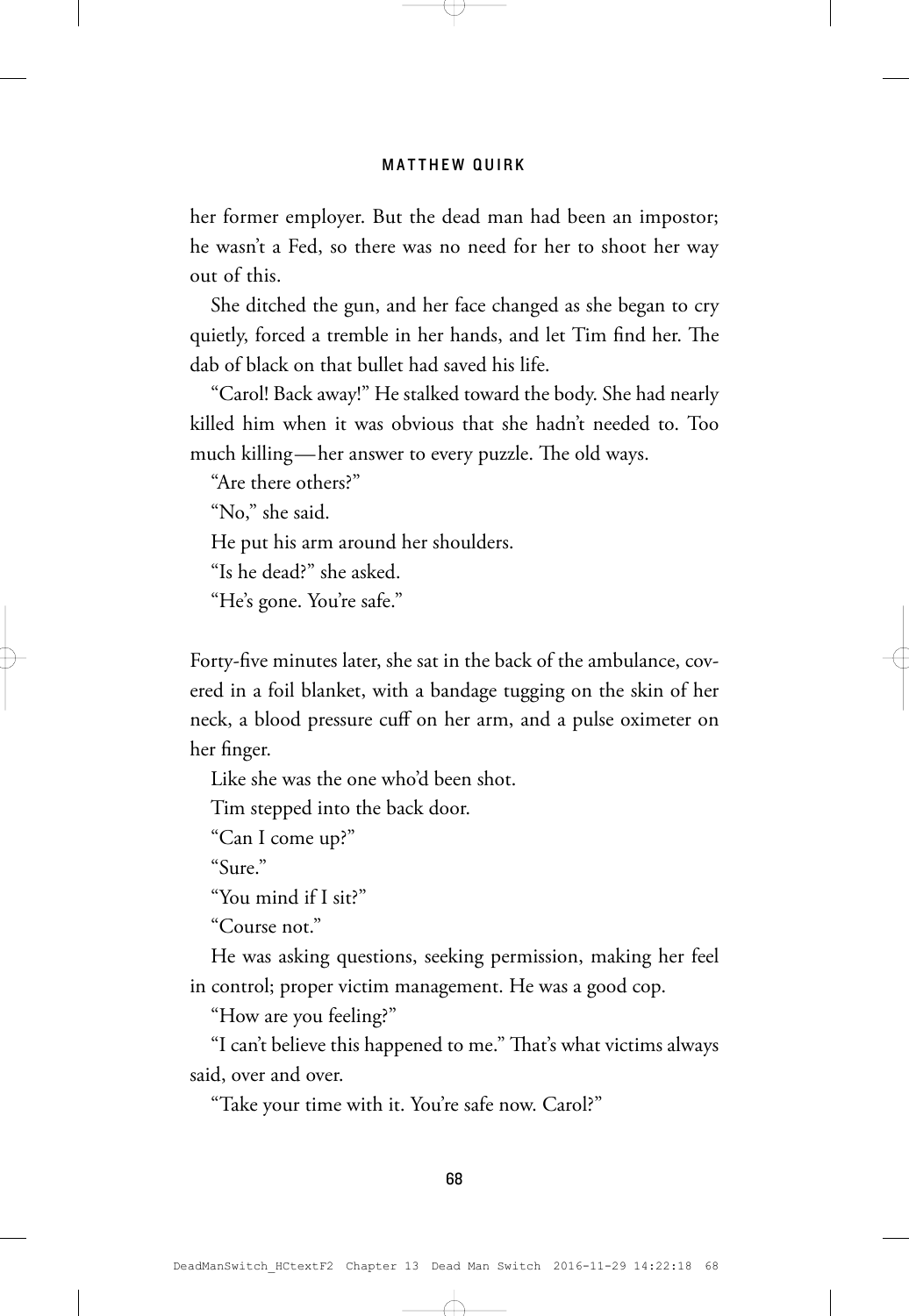He ran his fingers over the leather cover of his notebook, kneading it, worried.

"Yes."

"Is there anything else you want to tell me?"

"I think that was it. Thank God you came along. Why?"

"Bill Drummond was up on the ridge. He heard the shots and called it in. He saw some of the chase, too."

She watched him, waited it out.

"Where did you learn to drive like that?"

"I was scared. I tried to keep it under control as best I could."

"Drifting a corner?"

"Turn into the skid. Isn't that what you're supposed to do?"

"Yes," he said, and he looked down.

"What is it?" she asked.

He looked at the monitor that showed her pulse rate; she guessed he was checking to see if she could handle the questions.

"You shot him twice in the eye, through the same hole."

"God." She raised her hand to her mouth.

"Even professionals can't do that. Your brass was twenty-five yards away from his body. That's U.S. Army Marksmanship Unit stuff."

She fixed her eyes on him, forcing him to bully her, using his decency against him, but she was doing him a favor. The truth would only hurt him.

"Is there anything you want to tell me, Carol? Are you in some kind of trouble?"

She put her hand on his and squeezed it gently.

"Can I go home?" She gave him a soft look. "Please."

"Of course. I'm glad you're okay, Carol."

*You too.*

"Thanks," she said.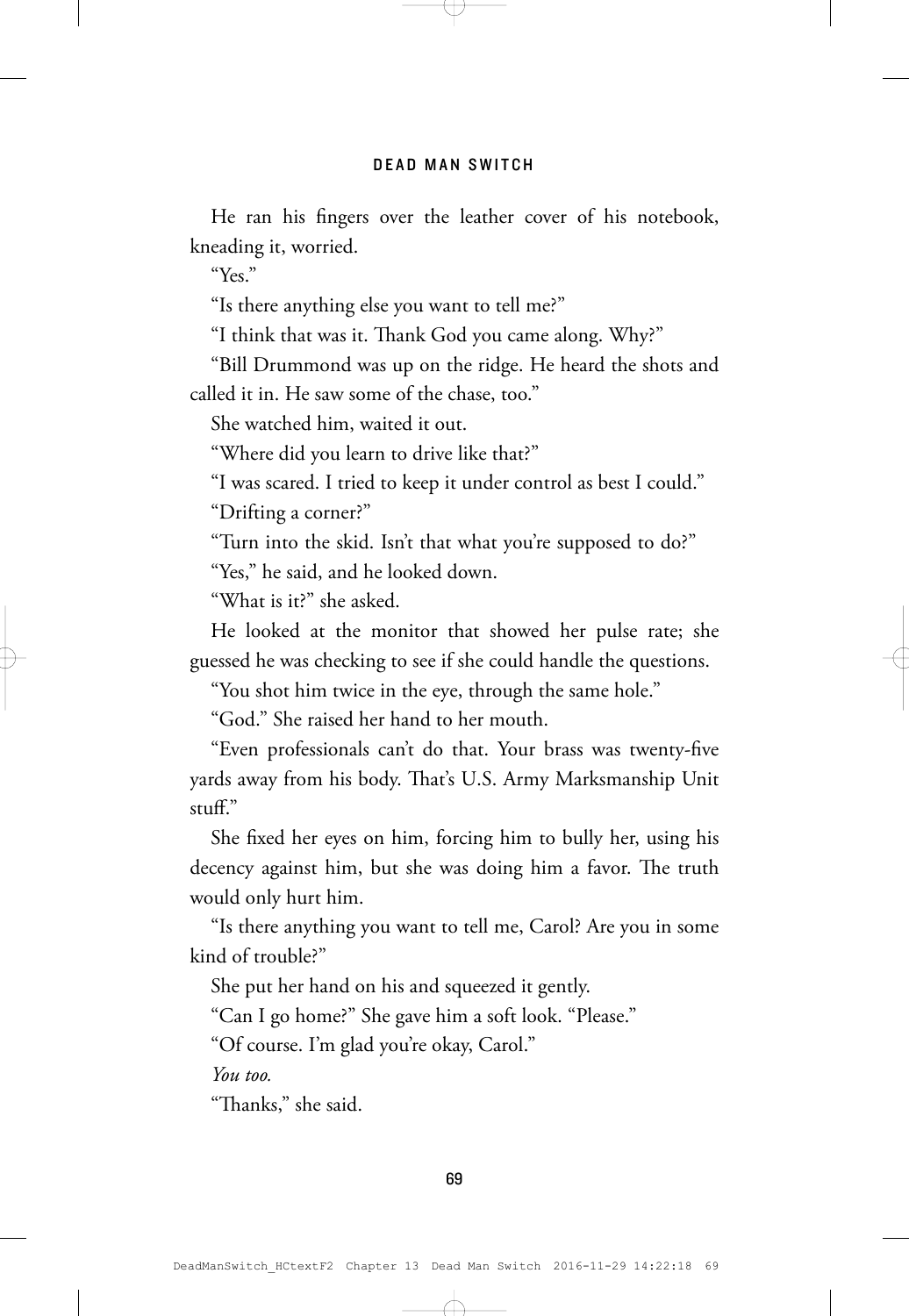\* \* \*

Tim dropped her at home. "Do you want me to stay?" he asked. "Until you get settled? Or I can take you to the station or some family nearby?"

"I just want to lie down."

"Sure."

He walked her to the door, and she opened it and then wrapped her arms around him.

"It's best if you stay close to home until we get this settled," he said. "I'm sure it will check out, but we might need to interview you again."

She had a clean truck in a garage twenty minutes away with two prepaid phones, an M4 rifle, and a Glock 26 in the trunk. Everything she needed to run.

"I'm not going anywhere," she said. "Thank you, Tim." She shut the door.

There were four cover identities ready to go. The passports were hidden with the guns in the truck, but she knew the faces. She remembered the photos, taken when she was a couple of years younger. She stood in front of the mirror in the master bedroom and watched her face change as she recalled the false personas available to her.

She would become Sasha Behrend, privileged, ridden with social anxiety, hiding behind her scarves and glasses. Her cheeks went hollow. Her eyes narrowed. Her posture straightened. She had a dancer's carriage. Her neck seemed to grow, and her feet turned out slightly.

Music helped. Carol Duncan was plainspoken, salt of the earth, unpretentious. She liked Patty Griffin and Diana Krall. Sasha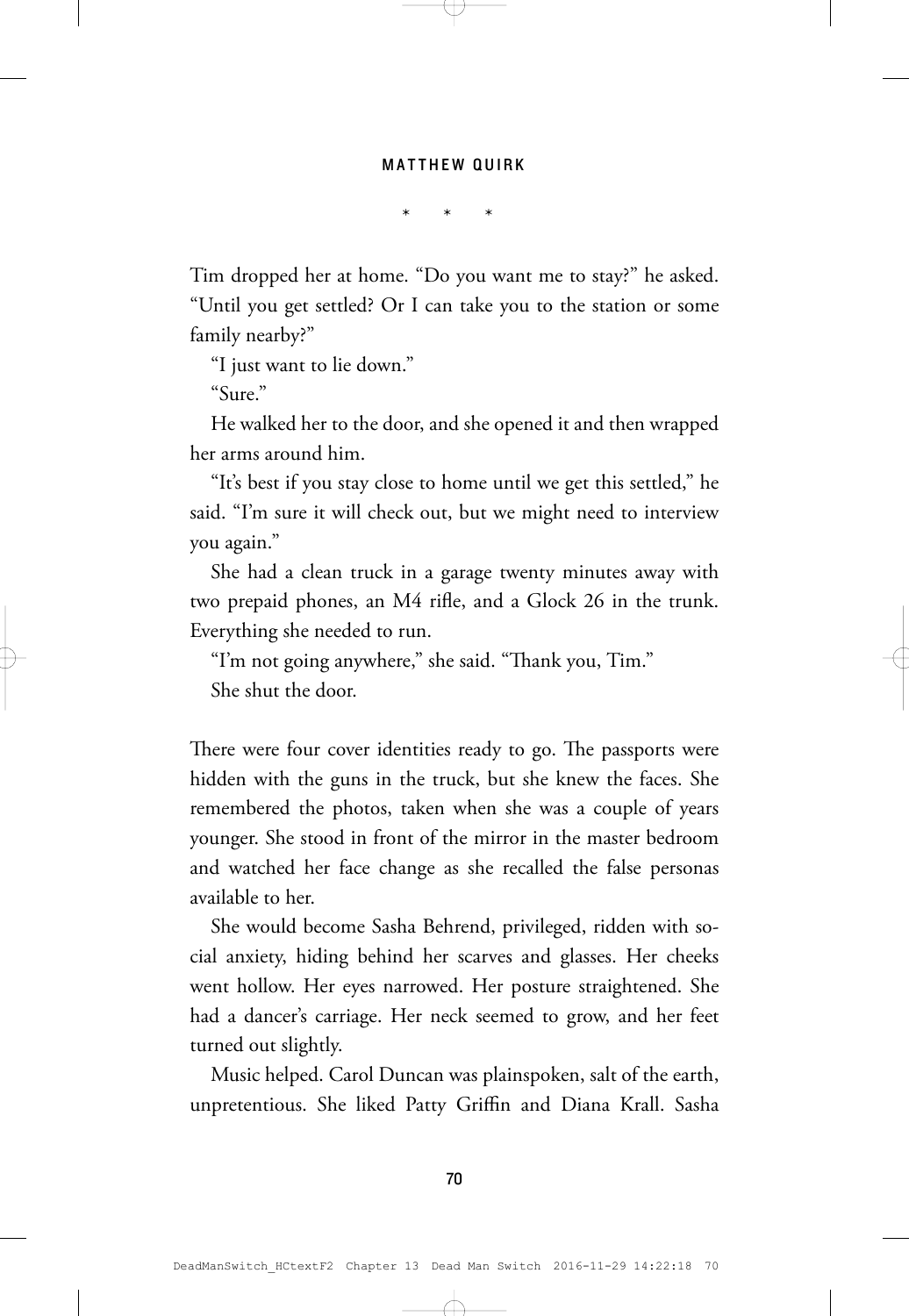Behrend was classical, difficult; Schoenberg, Debussy. Oboes played in her head as she studied her reflection.

"Hello. I'm Sasha Behrend. What gate is flight four ninety-six?" The words came fast; she was rushing through the exchange. She tried it a few more times. Carol was gone. Sasha looked back at her. She felt different.

She wasn't Carol. She wasn't Sasha. She wasn't any of them. And she was. She'd been living this way so long that these names and faces were all she had left. Whoever she'd been when she'd started was dead, destroyed like burned paper.

Because you have to live the lie, forget the past, the truth, yourself. Or else people get hurt. They see the way you drive. They notice two bullets through one hole. They ask questions. The answers are fatal.

She remembered the last days with her husband.

"Is there anything you want to tell me?" Paul had asked. She had wanted to tell him everything. She had wanted all the killing to end so she could remember the person she had been before all this.

Her husband asked questions. He was the last person to find out who she really was, and in short order he was dead.

The reflection stared back at her, and she didn't recognize the woman in the glass as she opened her mouth and began to speak.

"I did not kill my husband." She said it with utter conviction. She believed it in her bones.

There was only one way out. All the suspicions, the paranoia, the midnight fears—they were all well founded. Someone had come to execute her—a former enemy, a former boss, perhaps a former friend. And he would be back to finish the job.

Unless she got him first. She stopped outside Paul's office, listened to the silence for a moment, and then moved to the rear of the house and put her hand on the screen door.